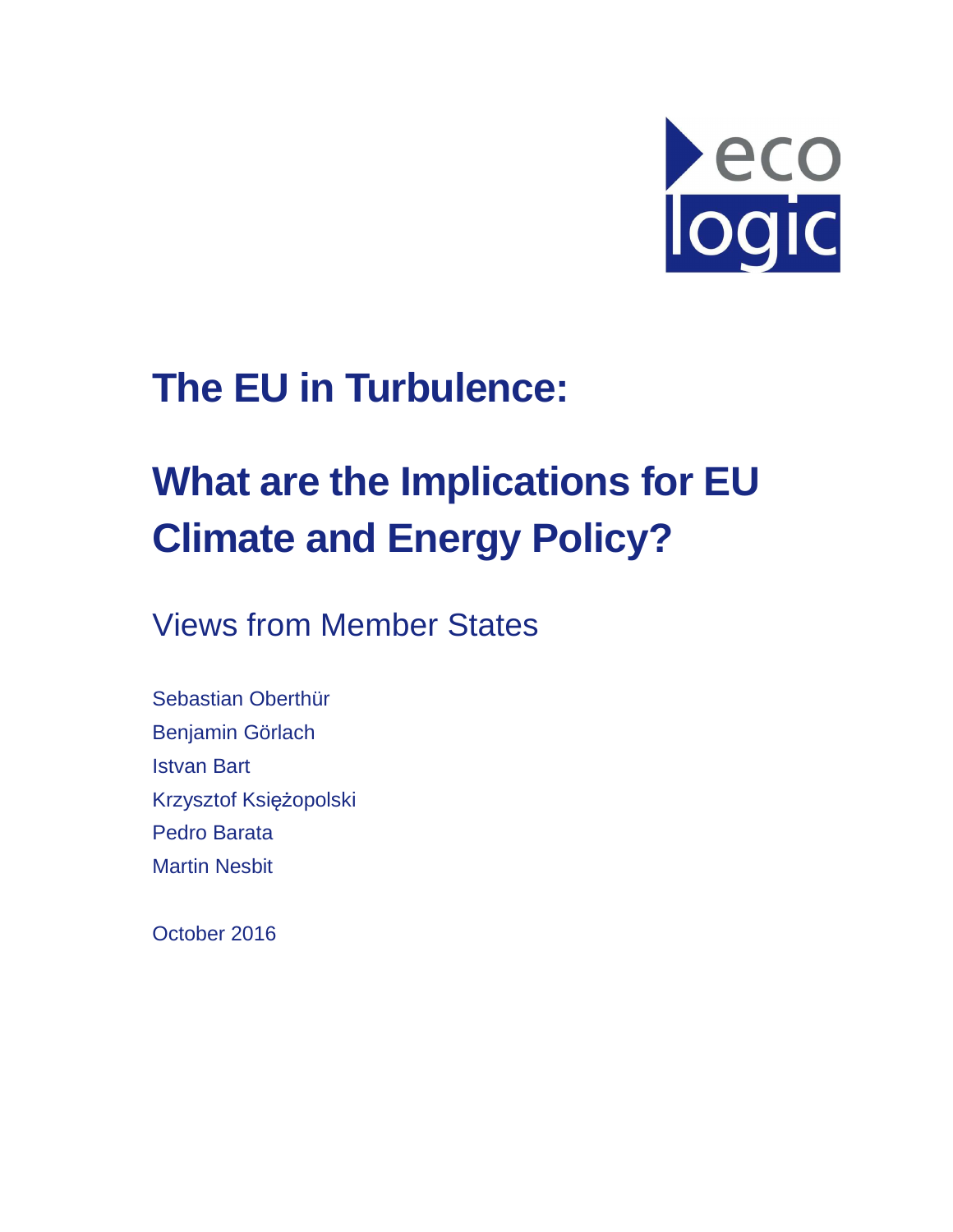#### **About the Ecologic Institute**

The Ecologic Institute is a private not-for-profit think tank for applied environmental research, policy analysis and consultancy with offices in Berlin, Brussels and Washington DC. An independent, non partisan body, the Ecologic Institute is dedicated to bringing fresh ideas to environmental policies and sustainable development. The Ecologic Institute's work programme focuses on obtaining practical results. It covers the entire spectrum of environmental issues, including the integration of enviro mental concerns into other policy fields. Founded in 1995, the Ecologic Institute is a partner in the mental concerns into other policy fields. Founded in 1995, the Ecologic Institute is a partner in the<br>network of Institutes for European Environmental Policy. The Ecologic Institute acts in the public interest. The Ecologic Institute is a private not-for-profit think tank for applied environmental research, policy<br>analysis and consultancy with offices in Berlin, Brussels and Washington DC. An independent, non-<br>partisan body, the the Ecologic Institute is dedicated to bringing fresh ideas to environmental policies and<br>velopment. The Ecologic Institute's work programme focuses on obtaining practical<br>rrs the entire spectrum of environmental issues, i

#### **About the Funder**

The Stiftung Mercator funded this report. The Ecologic Institute appreciates this support. Opinions or points of view expressed in this report represent the views of the authors and do not necessarily represent the position of the Stiftung Mercator. The responsibility for the content of this publication lies solely with the authors. this report. The Ecologic Institute appreciates this support. Opinions or this report represent the views of the authors and do not necessarily Stiftung Mercator. The responsibility for the content of this publication

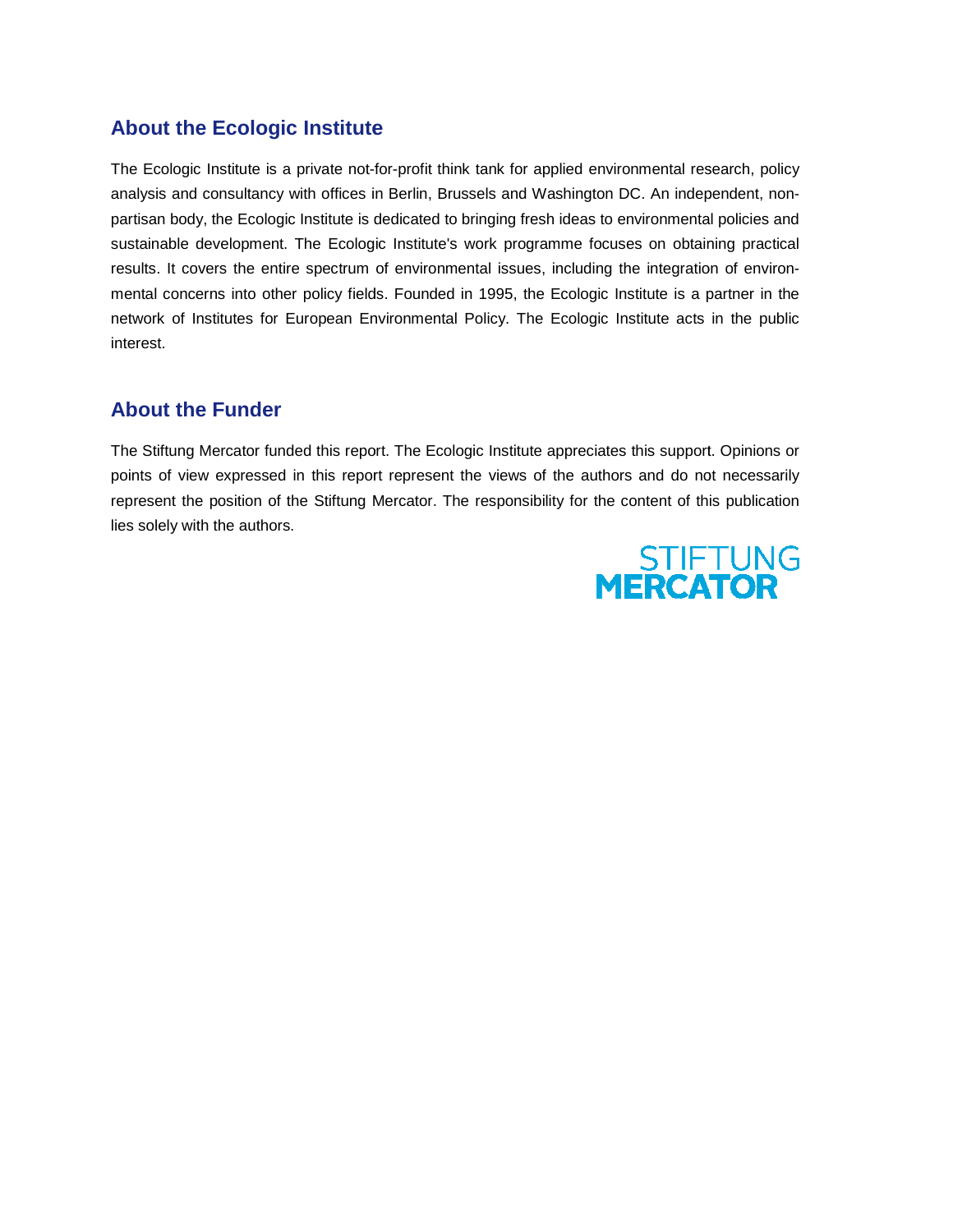### **Table of Contents**

| $\blacktriangleleft$ | Sebastian Oberthür:                                                                |
|----------------------|------------------------------------------------------------------------------------|
|                      |                                                                                    |
| $\mathbf{2}$         | Benjamin Görlach:                                                                  |
|                      | Germany, the EU Crisis and the Outlook for European Climate Policy  10             |
| 3                    |                                                                                    |
| 4                    | Krzysztof Ksiżopolski: A Polish Perspective on the Implication of the EU Crisis on |
|                      | 21                                                                                 |
| 5                    | <b>Pedro Martins Barata:</b>                                                       |
|                      | Portugal and the European Crisis. Climate policy in times of austerity  26         |
| 6                    | 31                                                                                 |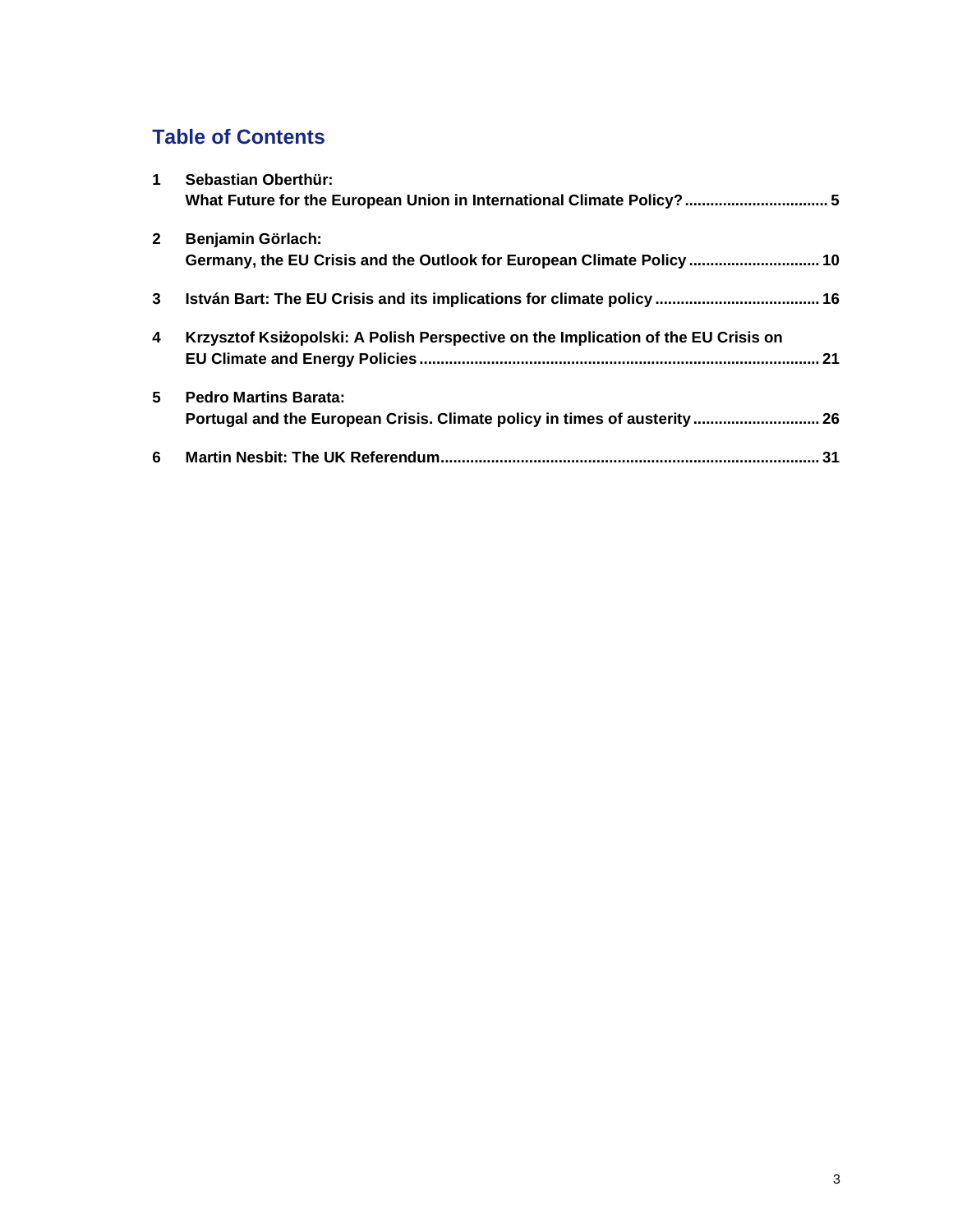#### **Preface**

The EU is clearly in turbulence – but how did it get there? What problems does the EU face, and do they amount to a crisis of the European Union? If there is a crisis – what does it entail for EU climate and energy policy? One of our premises is that there is no single, easy answer to these questions. Not least because the views and opinions diverge, also depending on national viewpoints – the Polish perception on the EU and its different crises differs from that in Portugal. There is not the one, single "EU Crisis", but rather a convoluted mess of different overlapping and partly interrelated crises, including the Euro crisis, continued economic malaise, migration, the rise of EU-sceptical parties and nationalist sentiment across Europe, and a loss of trust in the EU and its institutions – all culminating in the UK vote to leave the European Union.

Before we can start thinking about solutions to this mess, we need to better understand what the problem is. But part of a problem is that the existing dialogue on the EU remains a national one – there is a lack of European dialogue on the situation of the EU, and therefore a lack of understanding of the different viewpoints on the EU crisis.

In an effort to address this gap, this project has brought together committed individuals from six EU countries – individuals who are recognized experts in their fields, and who are firmly rooted in the national debates of their home countries. But also individuals who care about the EU, and who are committed to the fight against climate change – and who therefore have devoted a significant part of their professional career to advancing climate and energy policy in Europe.

This volume presents a collection of six essays, with contributions from Belgium, Germany, Hungary, Poland, Portugal and the UK. While maintaining an EU perspective, each contribution presents views from these Member States on the current state of the EU, the reasons for the current turbulences, and their implications for climate and energy policy. The contributors are **Sebastian Oberthür**, Free University of Brussels, Belgium – focusing on the EU as a whole; **Benjamin Görlach**,, Ecologic Institute, Germany – focus on Germany's special role in the EU, and its difficulties of filling this role; **Istvan Bart**, Energiaklub Climate Policy Research Institute, Hungary, – with a focus on Hungary and its views on EU integration and decarbonisation; **Krzysztof Księżopolski**, Institute for Security, Energy and Climate Studies, Poland – providing the Polish view on EU climate and energy policy, and the relation between climate and energy policy objectives; **Pedro Martins Barata**, Get2C, Portugal – with a focus on the Euro crisis, austerity and its effects on the EU's capacity for ambitious, integrated climate and energy policies; and finally **Martin Nesbit**, Institute for European Environmental Policy, UK – with a focus on the results of the Brexit referendum and its effects on UK climate and energy policy, but also on the EU's capacity for ambitious and integrated climate and energy policies.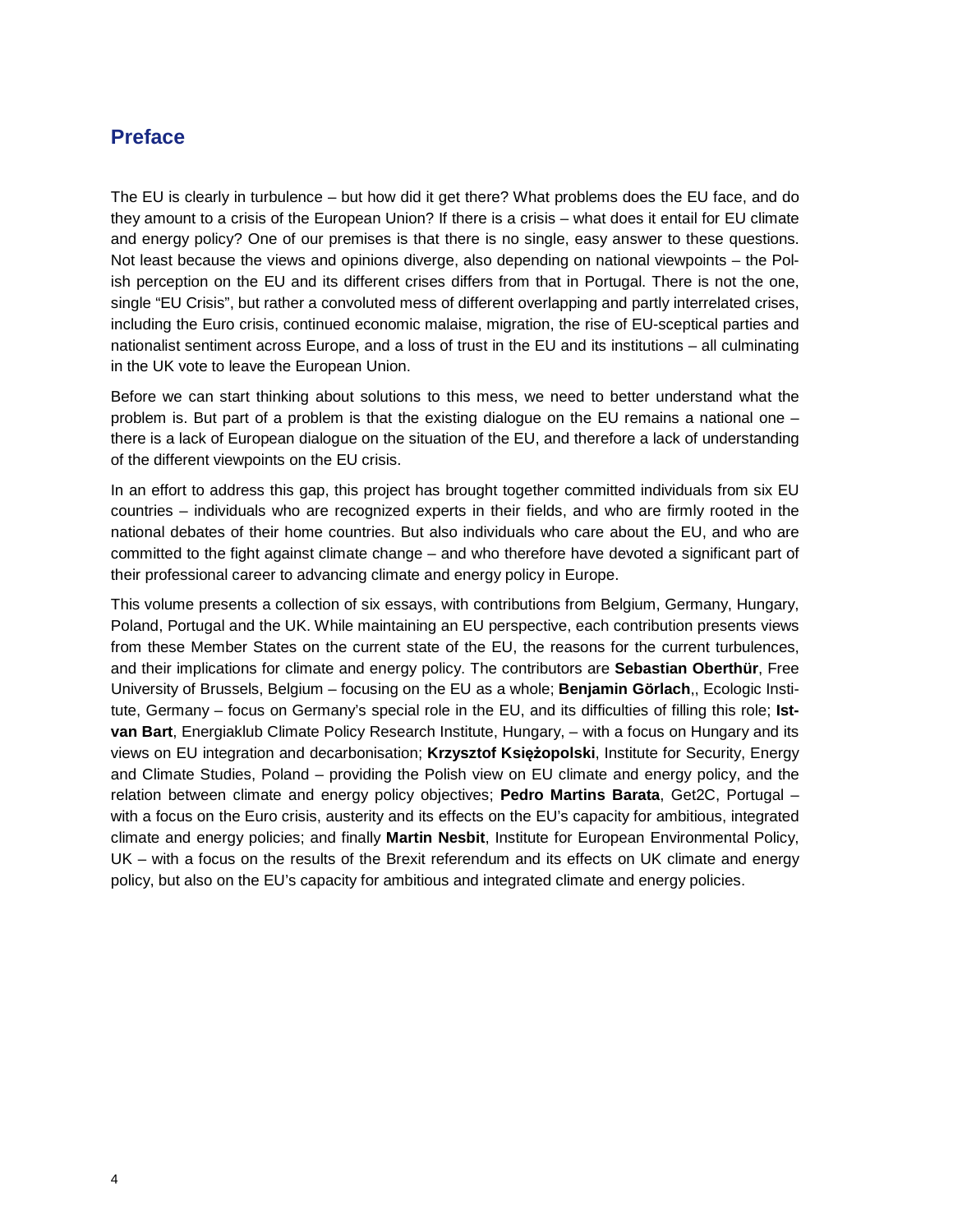## **1 What Future for the European Union in International Climate Policy?**

Sebastian Oberthür, Institute for European Studies, Vrije Universiteit Brussel

Despite an apparently ever-growing number of crises in Europe over the past decade, the fundamental rationale of the European Union (EU) and its member states actively and jointly exerting leadership in international climate and energy policy has not changed. The members of the Union remain bound together by common policies closely linked to the single market. They also have a common interest in fighting climate change, enhancing energy security, and reaping the many economic benefits of the 'new climate economy'. With member states individually being vulnerable and lacking clout, they share a strategic interest in jointly shaping evolving international climate and energy governance. The crises therefore do not call for scaling down EU climate leadership ambitions, but for adjusting the leadership strategy.

#### **The EU as an international climate leader**

For more than two decades, the EU has pursued international leadership on climate change. Ever since climate change gained attention on the international agenda in the 1980s and early 1990s, the EU has demanded ambitious international action. Since then, the EU has proven its ability to learn and adapt: in the early 2000s, it strengthened its internal coordination to overcome a tendency of internal navel-gazing and reach out more effectively in dialogue with its international partners. Following the disappointing Copenhagen climate summit in 2009, it successfully reoriented its international strategy towards coalition building, adapting to an evolving multipolar world of rising powers.<sup>1</sup> As a result, it was able to realise important achievements - most recently the ground-breaking Paris Agreement adopted in late 2015, which was carried by a high-ambition coalition brokered by the EU and others.

A focus on the EU's international climate policy and leadership must not ignore domestic climate and energy policy – both go hand in hand. Lack of domestic climate policies crucially undermined the EU's international credibility and unity in the 1990s. In turn, the EU becoming a frontrunner in implementing domestic climate policies and deploying key low-emission technologies such as renewables and energy efficiency was foundational for its international influence in the 2000s. As external and internal policies are inextricably linked, any thinking about the EU's role in international climate policy also needs to look at domestic policies. $2$ 

l

<sup>1</sup> K. Bäckstrand and O. Elgström (2013) 'The EU's Role in Climate Change Negotiations: From Leader to "Leadiator"', Journal of European Public Policy 20(10): 1369-86.

<sup>2</sup> C.F. Parker and C. Karlsson (2010) 'Climate Change and the European Union's Leadership Moment: An Inconvenient Truth?', Journal of Common Market Studies 48(4): 923-943; S. Oberthür (2011) 'The European Union's Performance in the International Climate Change Regime', Journal of European Integration 33(6): 667-682.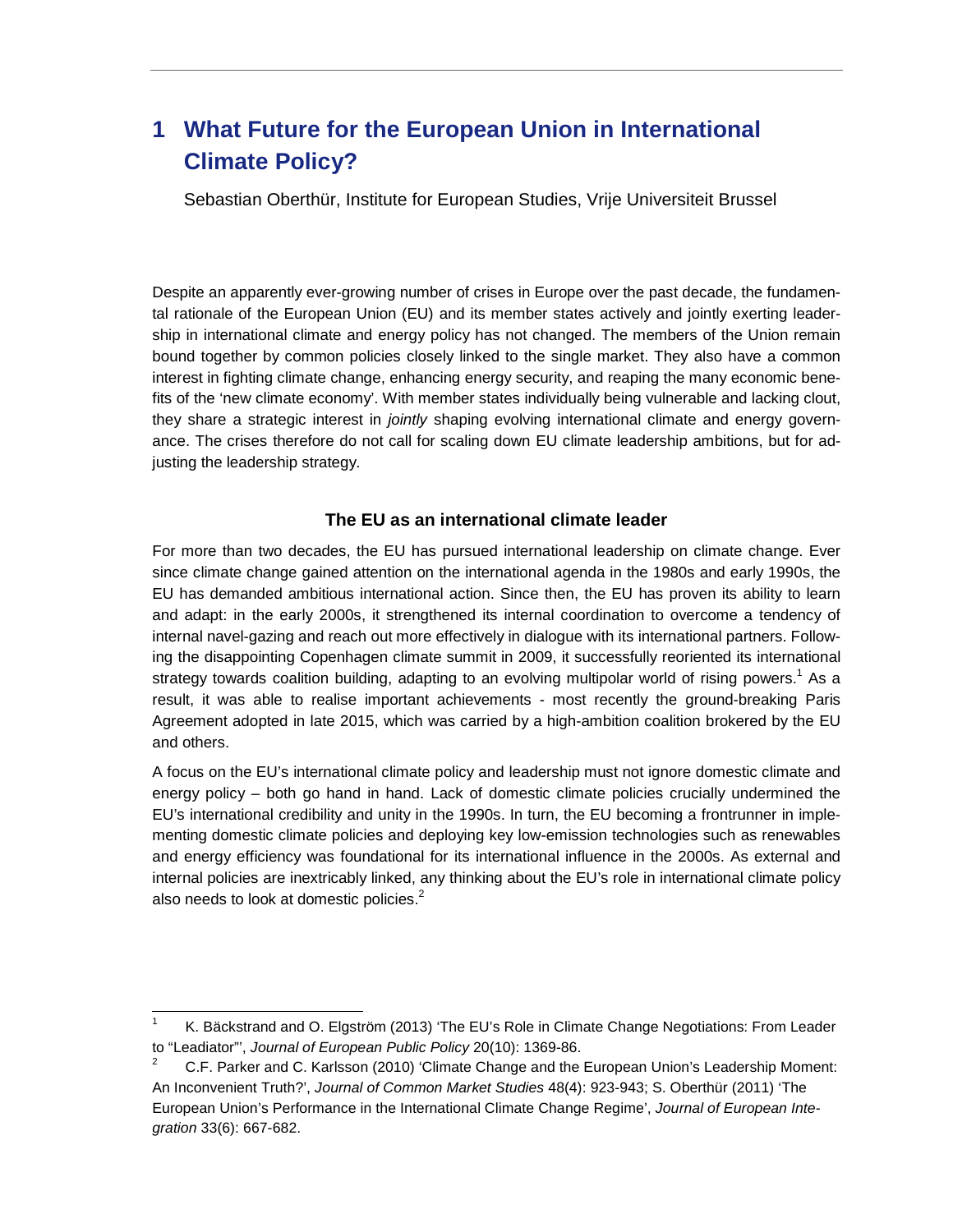#### **The challenge of the EU crises**

The recent EU crises constitute serious and perhaps even perilous challenges, for both the EU's domestic and international climate and energy policies. They tend to push climate and energy down on the member states' respective policy agendas and reduce the attractiveness of the climate transformation, as it implies further change considered unattractive in times of crisis. Brexit and the rise of populist parties, which lean toward combining Euro-scepticism with climate scepticism, weaken support for climate ambition within the EU. Especially support for the deployment of renewables has been axed in several member states in the wake of the intertwined economic and financial crises (including the Euro crisis and the sovereign debt crisis), contributing to the EU falling behind in renewables investment in international comparison. $3$ 

Overall, the crises have also strengthened calls for a reversion to the politics at the member state level. In the European Studies literature, it has been argued that the dynamics of European integration have shifted towards member states for some time under the label "New Intergovernmentalism".<sup>4</sup> The past crises and the rise of Eurosceptic parties in many member states in particular have further empowered the narrative of 'taking back control,' implying a stronger focus on the powers of member states as compared with 'Brussels,' but also on the powers of regions and other sub-national entities - including civil society.

The crises, furthermore, seem to give rise to and reinforce internal cleavages. The Eurocrisis has pitted southern member states against northern ones, while the migration crisis has reinforced structural internal East-West battle-lines and trenches that also characterize EU climate politics. This challenges EU unity at a more general level including in international climate policy – at a time when Brexit is poised to reduce the EU's weight and capabilities in climate diplomacy and climate geopolitics. All in all, this would seem to undermine EU unity and hence effective international EU leadership on climate change.

#### **The case for the continued international role and leadership of the EU**

What may easily be overlooked in such a crisis account is that the rationale for EU climate (and energy) leadership remains strong and that some aspects of the trends/crises may even reinforce this rationale. First of all, EU member states remain bound together through existing climate and energy policies, which are currently being upgraded towards 2030. While some may attempt to weaken that framework, it is closely related to the single market. The value of the single market has in turn been highlighted recently by Brexit, and may hence be unlikely to be challenged fundamentally. Furthermore, public support for coordinated EU action on climate and energy remains high.<sup>5</sup> With the 'new climate economy'<sup>6</sup> gaining pace worldwide, smart climate and energy policies continue to have an enormous potential to advance European economies and to ensure they can have a prominent and competitive place globally.

 3 Renewable Energy Policy Network for the 21<sup>st</sup> Century (REN21). Renewables 2016 Global Status Report. Paris: REN21, 2016.

<sup>4</sup> Ch.J. Bickerton, D. Hodson and U. Puetter (2015) 'The New Intergovernmentalism: European Integration in the Post-Maastricht Era', Journal of Common Market Studies 53(4). 703-722.

<sup>5</sup> Eurobarometer (2015) Climate Change Special. Eurobarometer 435. Brussels.

<sup>6</sup> The New Climate Economy (2015) Seizing the Global Opportunity: Partnerships for a Better Growth and a Better Climate. 2015, Washington DC/London: New Climate Economy, July 2015.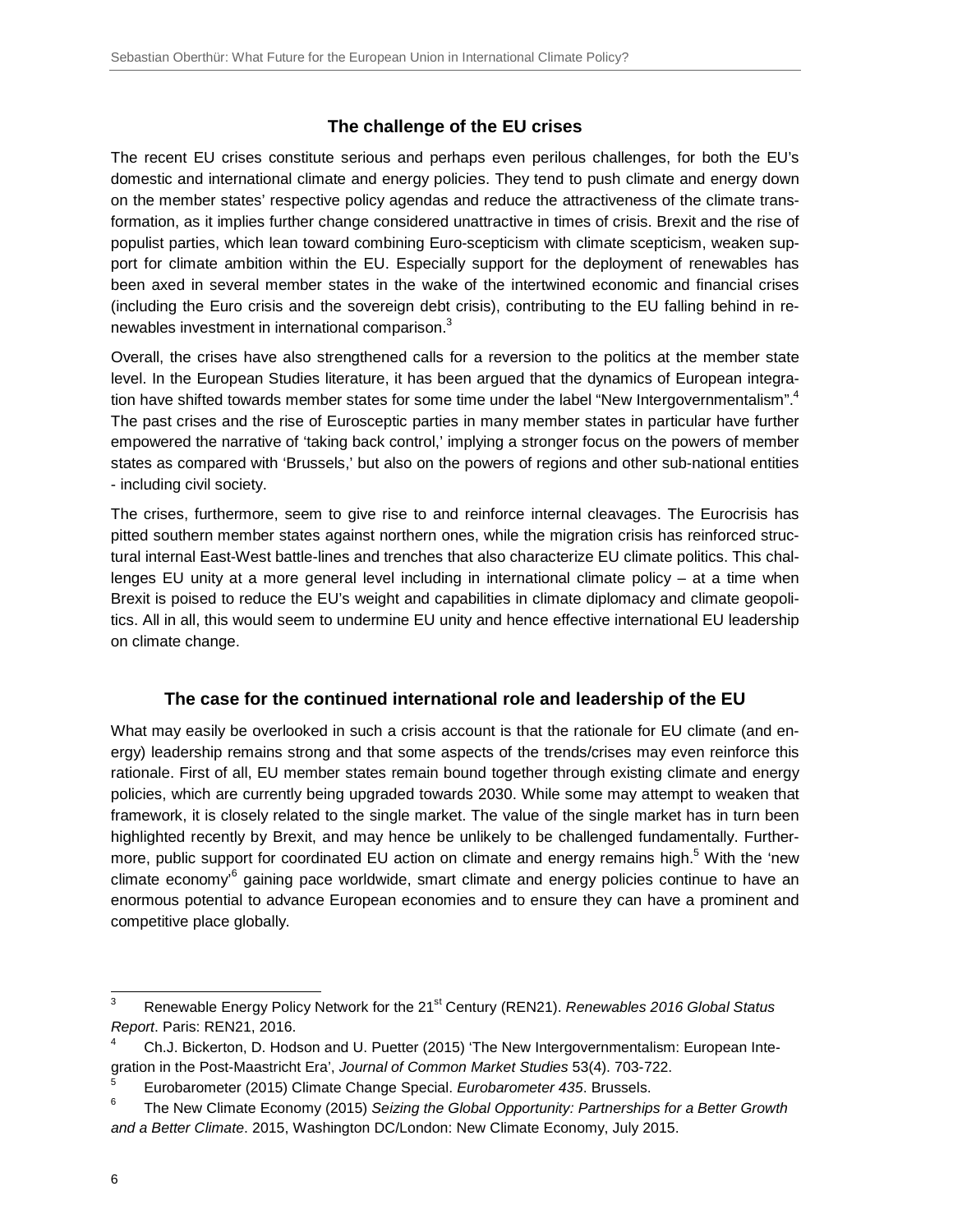The Ukraine crisis is noteworthy because it has reinforced the place of energy security on policy agendas in Europe, with important potential for synergies with the climate agenda. Ways of enhancing energy security include increasing energy efficiency (thereby lowering demand), and investing in renewables. Accordingly, climate objectives form an integral part of the EU's Energy Union project launched in early 2015 – not least in response to demands by Poland and other CEE member states after the eruption of the Ukraine crisis.<sup>7</sup> This crisis has also served to bring home the external vulnerability of individual (member) states and hence the geopolitical rationale of European integration and a strong Union towards the outside world.

The geopolitical rationale of joint EU leadership on climate change is also strong and growing in the wake of the Paris Agreement concluded in December 2015. In the evolving multipolar climate world, individual member states can hardly act on par with powerhouses such as China and the US. Brexit has raised awareness that a unified and strong EU possesses muscles in world politics - while individual member states do not. Climate change has been clearly established as an important part of world politics. At the same time, the Paris Agreement suggests that the game of climate geopolitics will be about 'decarbonisation': the drive to phase out the use of fossil fuels will crucially shape future economic development and be an important aspect of the future world order.<sup>8</sup> It remains therefore in the enlightened interest of EU member states to shape this process through leading domestically as well as internationally – pursuing this interest will significantly affect Europe's prosperity and the place of Europe and European nations in the world.

#### **Key elements of a renewed leadership strategy**

Against this backdrop, the central challenge for the EU in international climate and energy policy consists in aligning two partially competing demands. On the one hand, a much-needed strong role of the EU in international climate politics and climate geopolitics requires a strong and harmonised EU policy framework and unity towards the outside world. On the other hand, current dynamics of European politics seem to question deeper integration and unity, and strengthen a narrative emphasising a strong role of individual member states. From a geopolitical perspective, I want to offer five elements of a strategy for how to square this circle and achieve continued and reinforced international climate leadership by the EU.

(1) A firm regulatory framework for climate and energy policy to 2030 and beyond. The elements of this regulatory framework are either already on the table (EU Emissions Trading Scheme, Effort-Sharing Regulation, also transport strategy) or to be proposed in 2016 (especially energy efficiency, renewable energies, energy markets, climate and energy governance framework). Such a common framework is indispensable for positioning the EU in the global race toward the new climate economy and for EU unity and credibility in international climate politics. At the same time, the level of ambition of the measures is unlikely to put the EU economy on a clear path toward full decarbonisation and a phase out of net GHG emissions by 2050, as required by science and the Paris Agreement in order to hold global temperature increase below 2/1.5° Celsius from pre-industrial levels.<sup>9</sup>

l 7 European Commission (2015) Energy Union Package. A Framework Strategy for a Resilient Energy Union with a Forward-Looking Climate Change Policy, COM(2015) 80 final, Brussels, 25.2.2015.

<sup>8</sup> S. Oberthür (2016) 'Where to Go from Paris? The European Union in Climate Geopolitics', Global Affairs 2(2): 119-30.

<sup>9</sup> C. Dupont and S. Oberthür, eds. (2015) Decarbonization in the European Union: Internal Policies and External Strategies. London: Palgrave Macmillan.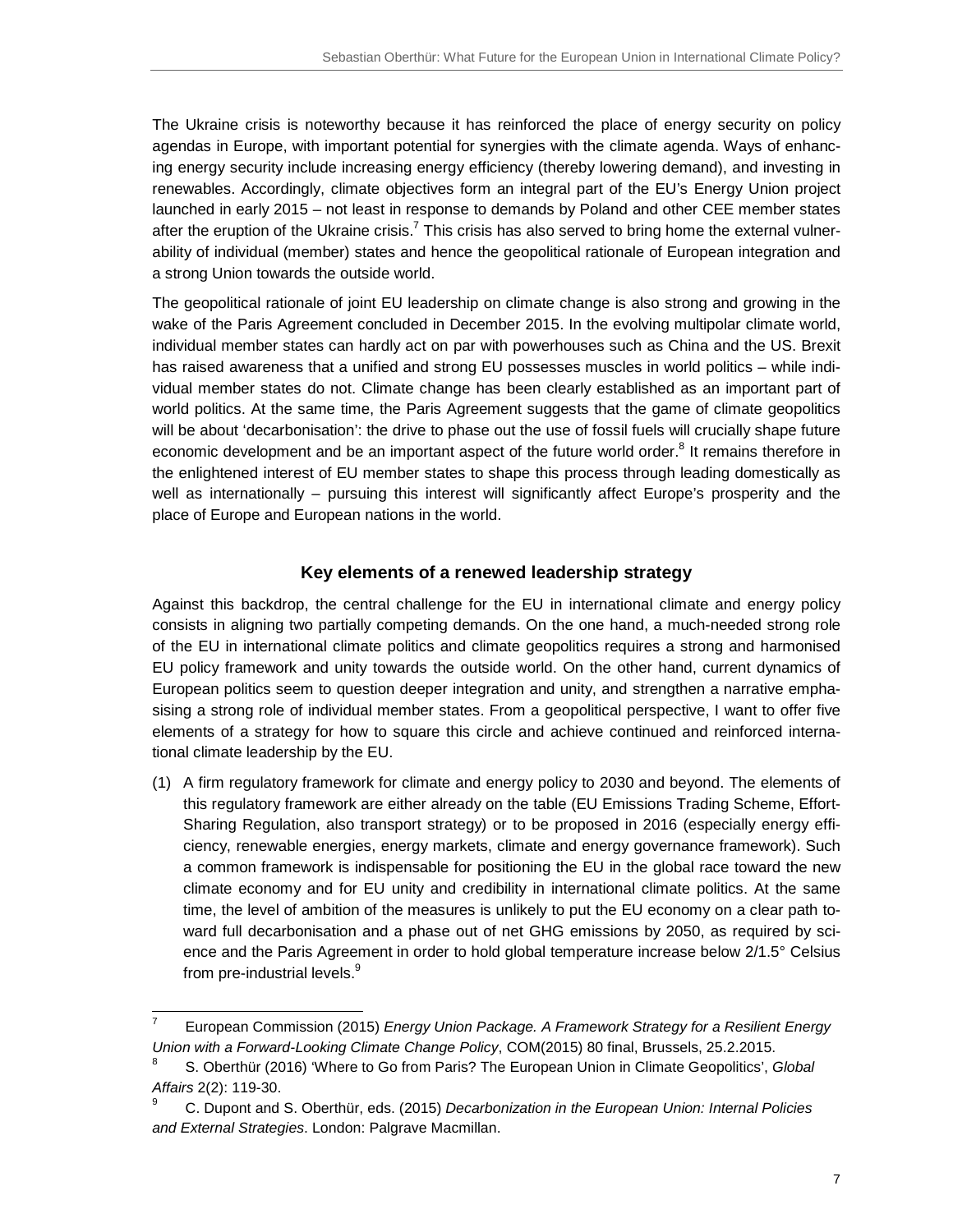- (2) With political opposition from vested interests against both centralised EU regulation and decarbonisation remaining strong, the importance of positive incentives to green or 'climate-proof' investments has already grown and is poised to grow further. This calls for paying particular attention to a smart design of various funds (including the Innovation and Modernisation Funds under the EU Emissions Trading Scheme, the European Fund for Strategic Investments, the Cohesion Funds, etc.) and the broader policy and institutional framework for European investments (including the EBRD, EIB, ECB, Eurozone monetary policy, but also energy market design, state aid rules, etc.). Shaping such positive incentives may be more feasible in the context of current European cooperation narratives, as it allows a positive framing of the transformation and building solidarity. As such, it possesses significant prospects to help unleash support for the lowcarbon transition.
- (3) Closely related, the rationale for leadership by individual member states is growing. As the scope for upward harmonisation of EU climate and energy policies seems limited, there is good reason for member states to profile themselves as frontrunners. Indeed, creating an upward dynamic to achieve decarbonisation will, in line with the Paris Agreement, depend on such member-state leadership. Legally, Article 193 TFEU allows member states to take more stringent protective environmental measures. EU regulation should thus, to the extent possible, be conceived of and designed as minimum standards that permit and facilitate member states (and others – see below) - possibly acting in regional groupings - to exceed them, including through the use of positive incentives mentioned above. Such "overachievement" should not be simply, 'consumed' by other less ambitious member states as is currently the case with the EU Emissions Trading Scheme. Also internationally, member states can go beyond common EU policy and thereby strengthen EU leadership, for example by notifying more ambitious national targets and measures under the Paris Agreement to complement the EU's target. They can also further advance and intensify their engagement in complementary frontrunner coalitions or partnerships that push ahead to advance and implement particular solutions.<sup>10</sup>
- (4) Similarly, the EU policy framework should facilitate and encourage leadership by sub-national and private actors such as cities, regions, business and civil society. Frequently transnationally connected and acknowledged under the Paris Agreement, such non-state initiatives form an increasingly important driver of 'polycentric climate governance'.<sup>11</sup> As in the case with frontrunner member states, domestic EU regulation should thus - to the extent possible - be conceived of and designed as allowing, facilitating and incentivizing (e.g. through the funds mentioned above) non-state actors to exceed them without such overachievement simply being 'consumed' by the respective member states. Hence, policy frameworks should focus on establishing stable supportive conditions that create certainty for non-state actors to enable and incentivise them to maximise climate protection. Compatible with the growing narrative of empowerment of lower levels of governance and own initiative ('taking back control'), such non-state action has significant potential to spur low-carbon development in Europe.
- (5) To remain influential in international climate governance, the EU needs to continue to engage in international coalition-building. In a world of rising powers around the US and China as the two heaviest weights, smaller players like the EU and its member states need to form coalitions to

 $10\,$ See for example the Climate Initiatives Platform at http://climateinitiativesplatform.org/index.php/Welcome.

<sup>&</sup>lt;sup>11</sup> A.J. Jordan, D. Huitema, M. Hildén, H. van Asselt, T.J. Rayner, J.J. Schoenefeld, J. Tosun, J. Forster and E.L. Boasson. "Emergence of Polycentric Climate Governance and Its Future Prospects". Nature Climate Change 5 (2015): 977–82.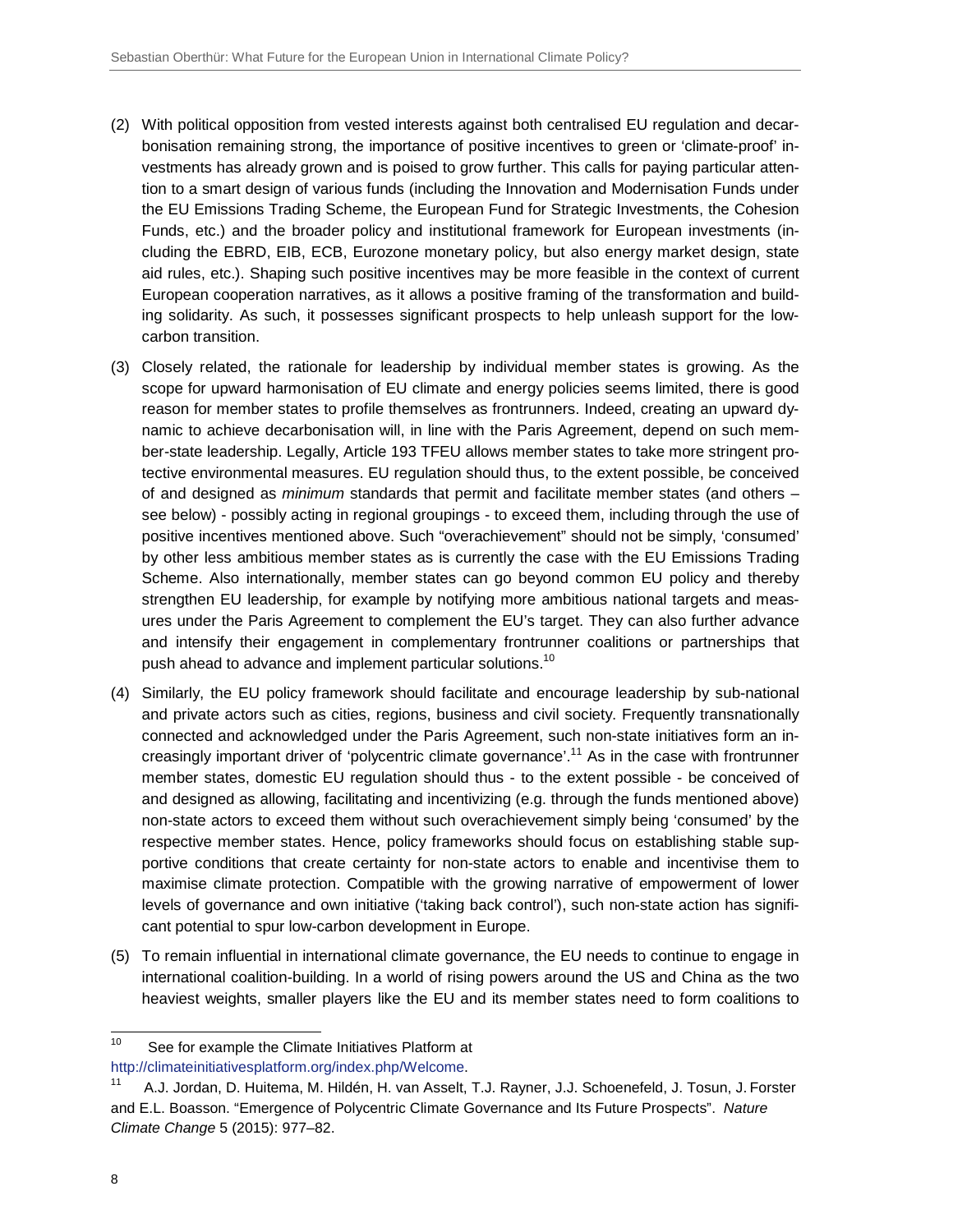enhance their weight. The EU has done so successfully post-Copenhagen and the rationale for a continued coalition-building strategy grows further with Brexit. Acting through a bigger coalition may also provide an opportunity to link up to and coordinate with the UK after Brexit (in addition to the growing number of other countries engaging actively in the low-carbon transition). The EU and the UK could hence try to mitigate the effects of Brexit by pursuing coordination in the context of the 'high-ambition coalition' that formed in Paris. This high-ambition coalition may thus form a useful vehicle/mechanism for future EU-UK coordination of international climate policy.

These elements can form part of a strategy of international EU leadership on climate change that connects the international and intergovernmental with the domestic and transnational. The EU crises may have dented the appetite for change in Europe. It is important to understand, however, that change is inescapable: the impacts of climate change will increasingly force European societies to adapt – by advancing the climate transformation we can shape societal change, while limiting the change that climate change impacts will force upon us. The aforementioned elements may hold the promise to shape and advance change by encouraging action on national and subnational levels on the basis of EU-level action that is as strong as possible.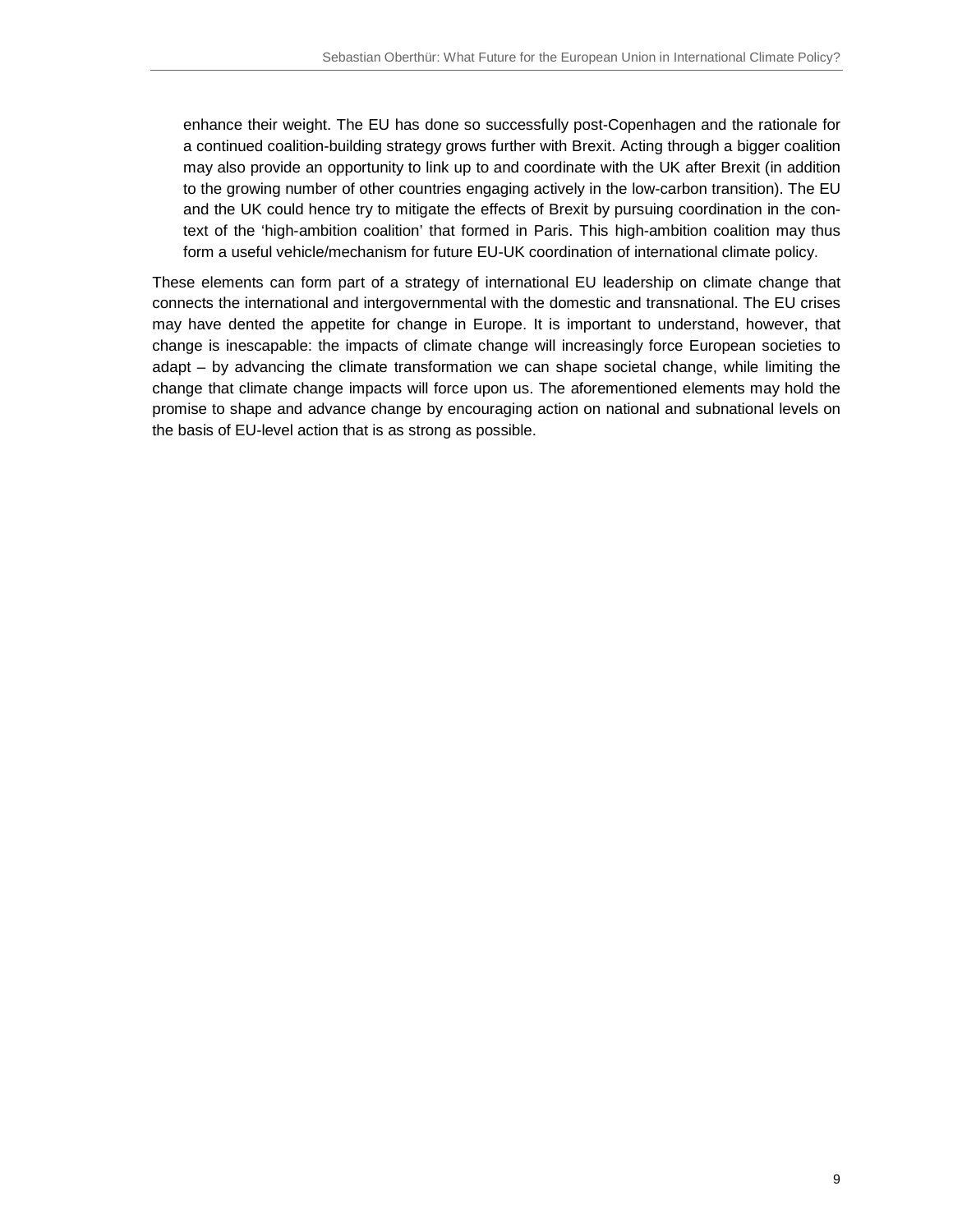## **2 Germany, the EU Crisis and the Outlook for European Climate Policy**

Benjamin Görlach, Ecologic Institute, Berlin

To the outsider, Germany in the summer of 2016 could seem an island of calm in the raging sea of the European Union, largely unaffected by the crises around it. Germany does not seem to share the problems that trouble many of its European neighbours – with a (relatively) robust economy, high and rising exports, historically low unemployment, solid public finances, a stable government, a public that is not enthusiastic, but still largely supportive of EU integration and climate policy, and right-wing populists far from having a dominating influence on domestic policies. Up until the advent of the refugee crisis, probably the most ambitious domestic policy project was the Energiewende, the generational project to wean Germany's economy off nuclear first and fossil fuels later, while maintaining a healthy, competitive, industrial base. Thus – everything fine in Germany?

#### **Germany's Role in Europe**

Hardly so. Ever since the Second World War, and irrespective of which party was in power, European integration was an essential part of Germany's political ambitions. To Germany in particular, the EU has always been more than merely an economic project: over and above the four freedoms and the economic prosperity that comes with it, the European project also always had a political connotation of forming a strong, cooperative union after centuries of armed conflict. Germany had unleashed two devastating wars on its European neighbours and West Germany sought to bind itself in a peaceful union, forging such strong economic ties and political institutions that a future war between the same nations would become unthinkable.

Given these motivations, the prospect of the European project grinding to a standstill, or even its collapse, represents a great threat to Germany. And yet Germany has trouble defining how it should position itself within Europe, and how it should use its economic and political power to pursue its own interests, and those of the EU, without alienating its allies. This situation became even more problematic as Germany's economic and political power increased in recent years – not so much because of Germany's strength, but rather because other large countries were weakened economically, or politically, or both. Thus, the role of Germany in the EU has been described as that of an unwilling or reluctant hegemon<sup>12</sup> – at first not willing to accept a leading role, and then not being successful in exercising it.

In the early years of Angela Merkel's rule (she came to power in 2005), she was often criticized for her lack of a European vision; there were no notable EU initiatives, nor did she express much appetite for a deeper European integration. This changed with the unfolding sovereign debt crisis in the wake of the 2008/09 financial and economic crisis: as the largest economy in the Eurozone, the German government found itself in the middle of the negotiations on how to keep Greece, Spain, Portugal and Ireland afloat and in the Eurozone. Germany ultimately succeeded in enforcing its position and protecting the interests of German creditors and taxpayers – obliging Greece and others to

 $\overline{a}$ 

 $12$  The Economist, 'Europe's Reluctant Hegemon', 15 June 2013, http://www.economist.com/news/specialreport/21579140-germany-now-dominant-country-europe-needs-rethink-way-it-sees-itself-and.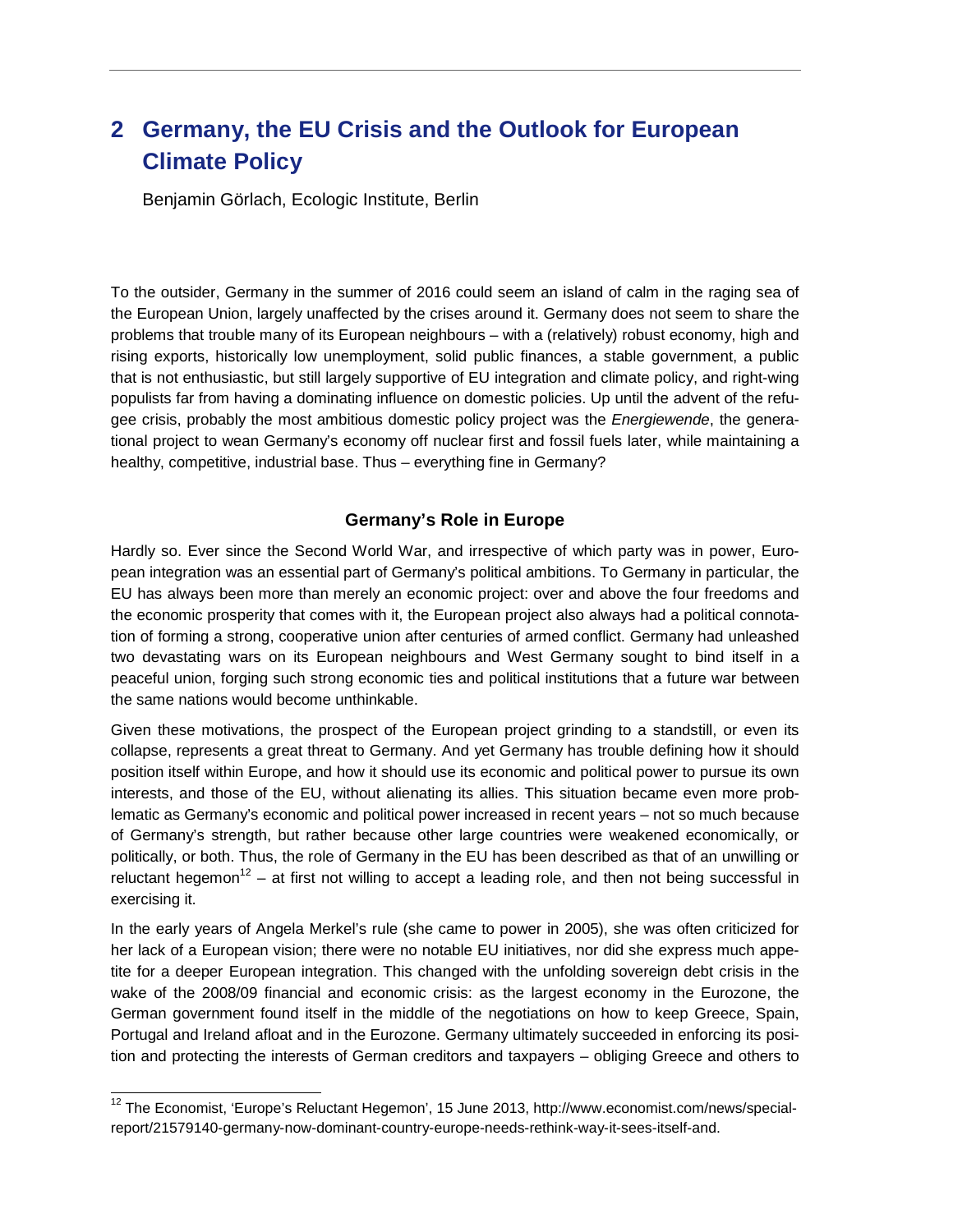implement harsh austerity measures, without agreeing on anything that resembled common debt. But this victory came at the cost of lost reputation, as well as criticism of its economic dogma. Germany was portrayed as bullying Greece around, forcing weaker Member States to abide by the rules at a significant social and economic cost, promoting its own national interest (or that of German banks and exporters) while refusing solidarity. At the same time, the public debate in Germany focused almost exclusively on the lack of fiscal discipline in the crisis countries, which was made out as the main reason for the crisis; as a result, Germany's main goal was to ensure the necessary budget adjustments to reduce public deficits. Germany's own role in fuelling the crisis (in particular the huge export surpluses that Germany has been running), was hardly discussed: the political debate still mostly follows the mercantilist fallacy that export surplus is a sign of economic success and competitiveness, and that a huge surplus indicates huge success – relishing in the glory of the Exportweltmeister status.

Only a few months after the Eurocrisis was – for the time being – pacified, it was Germany that found itself largely isolated as millions of refugees arrived in Europe in the summer of 2015, with Germany taking on the largest contingent (in absolute numbers). While US commentators praised Germany as a beacon of humanity, many of Germany's European neighbours were much less enthusiastic. In particular, Angela Merkel's decision to allow thousands of refugees who were stranded in Budapest into Germany was perceived as acting in an uncoordinated and ultimately dangerous way. Efforts to distribute refugees across Europe have to be considered as a failure: the September 2015 agreement to relocate 160,000 refugees from Greece and Italy represented only a small share of the overall refugees to begin with, and even for this small amount implementation is difficult. One year after the agreement was reached, Member States had indicated less than 13,000 available places to the EU Commission, and only 4,400 people have been re-settled – with some Member States having indicated as little as 100 (Poland) or 50 places (Czech Republic). This, in turn, was seen as a failure of intra-European solidarity by many commentators in Germany.

Against the backdrop of already strained inner-EU relations, with a looming Brexit, and with France and Italy caught in a combination of economic stagnation and rising populists from left and right, Germany finds itself partly pushed towards, partly attracted by the opportunity of a stronger, leading role in Europe. So far, there has been some consultation with other EU partners, e.g. during two meetings with French president François Hollande and the Italian prime minister Matteo Renzi. Yet these consultations merely mark the beginning of the reflection period after the Brexit vote, and it is therefore unclear whether they will lead to a new European project or a revival of the European idea.

#### **EU Crisis and its Effects on Climate Policy**

The German view on the impact of the EU crisis on European climate policy is ambivalent – as is Germany's role in EU climate policy. One the one hand, Germany is among the more ambitious countries in Europe when it comes to climate policy. It is a self-proclaimed leader with the Energiewende as its flagship project, and it has adopted national emission reduction targets in excess of those mandated by EU legislation. To some extent, climate and energy policy in Germany is guided by normative ideas and principles – most evidently in the case of the nuclear phase-out. While there are interesting discussions to be had about the pros and cons of this decision, Germany has put them behind – there is a broad social consensus that phasing out nuclear and supporting renewable energy sources is the right thing to do.

On the other hand, Germany's role in EU climate policy has not always been consistent with this selfproclaimed leadership: under the last Merkel government, the standoff between the ministries of economics and environment paralysed progress on a much-needed reform of the EU Emissions Trading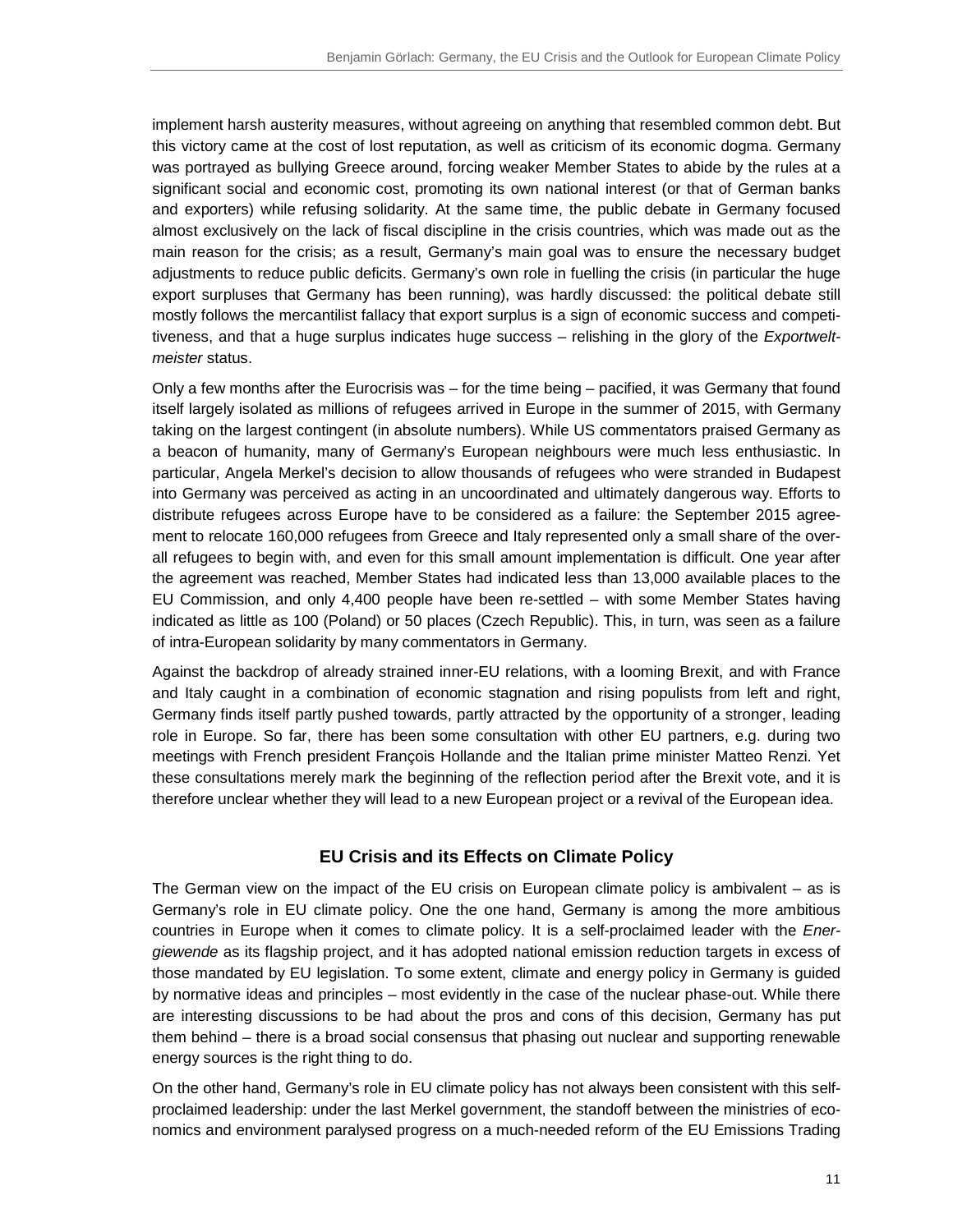Scheme for several months. In 2013, Merkel herself intervened to block more stringent vehicle emissions standards at the EU level, purportedly in an effort to avoid burdens on German car manufacturers that would have been particularly challenged by the proposed revised rules. And as for the *Ener*giewende – the project was initially pushed forward without much consultation with Germany's neighbours, although they soon felt the impacts of Germany's policy choices through the shared electricity grid and the common market for electricity. Thus, whenever the wind blew strongly, Poland's grid was clogged with surplus electricity from Northern Germany's wind farms and electricity prices in the Netherlands dropped so low that natural gas-fired power plants were no longer in the money, and had to stop production. Yet as the *Energiewende* progressed, it became increasingly apparent that the project could only succeed as a joint endeavour between Germany and its neighbours; hence mechanisms for cooperation and coordination are being established.

Since there is a well-developed and sophisticated set of climate and energy policies in Europe, Germany's political progress in this area does depend less on EU policies than in other fields of environmental policy. Also, in the case of a prolonged EU crisis and a weakened EU, many aspects of German climate policy would continue; above all the commitment to the *Energiewende* would remain. At the same time, EU climate policy over the last decades has been a stabilising factor, providing for continuity regarding goals and instruments also when political majorities in Germany changed, and a driver of more ambitious climate policy in sectors that were otherwise neglected (such as the road transport sector). However, in the absence of a strong EU role, Germany might resort to different tools to achieve its climate and energy objective. German environmental policy has traditionally relied on clear and binding norms and standards rather than more flexible, market-based approaches, such as carbon pricing.

One question that is looming large, however, concerns the trade-off between industrial competitiveness and ambitious climate policy: how would this play out in the absence of a strong EU climate policy, and what would that entail for Germany's ambitions to decarbonise its industry? Germany prides itself on its industrial base, which is heavily geared towards exports, well integrated into the European market, and dominated by small and medium-sized enterprises. As a result, the Federation of German Industry (BDI) is one of the most influential lobbying organisations in Germany – and in the past has repeatedly argued for more moderate climate policies. Given the high trade intensity of German industry, the concern about an unlevel playing field with competitors outside the EU (and the resulting risk of so-called "carbon leakage") is already a politically powerful argument, irrespective of its empirical validity. A weaker EU climate policy would exacerbate these concerns, and might altogether stifle ambition for decarbonising industry – and for ambitious policy measures (such as a meaningful carbon price) that are seen as placing an excessive burden on industrial emitters.

#### **Brexit and Germany's role in EU Climate Policy**

On 23 June 2016, the UK voted in favour of leaving the EU – perhaps the most manifest demonstration to date of the EU crisis. A few months after the event, Germany – as all other EU States – is still grappling with the technical implications of negotiating a Brexit, the impact a Brexit might have on EU policy making in general, and on climate policy in particular.

When the Brexit materialises, Germany loses an ally that has pushed for more ambitious climate targets in the past, e.g. in the context of the "Green Growth Group", which the UK was instrumental in setting up. The UK is also a country that has put forward its own long-run vision for decarbonisation – even if the UK's domestic policies were not always as ambitious as the targets would have suggested. Brexit also means a weaker voice for flexible, market-based approaches in EU climate policy – which Germany hasn't always pursued very keenly. In particular regarding the EU ETS – while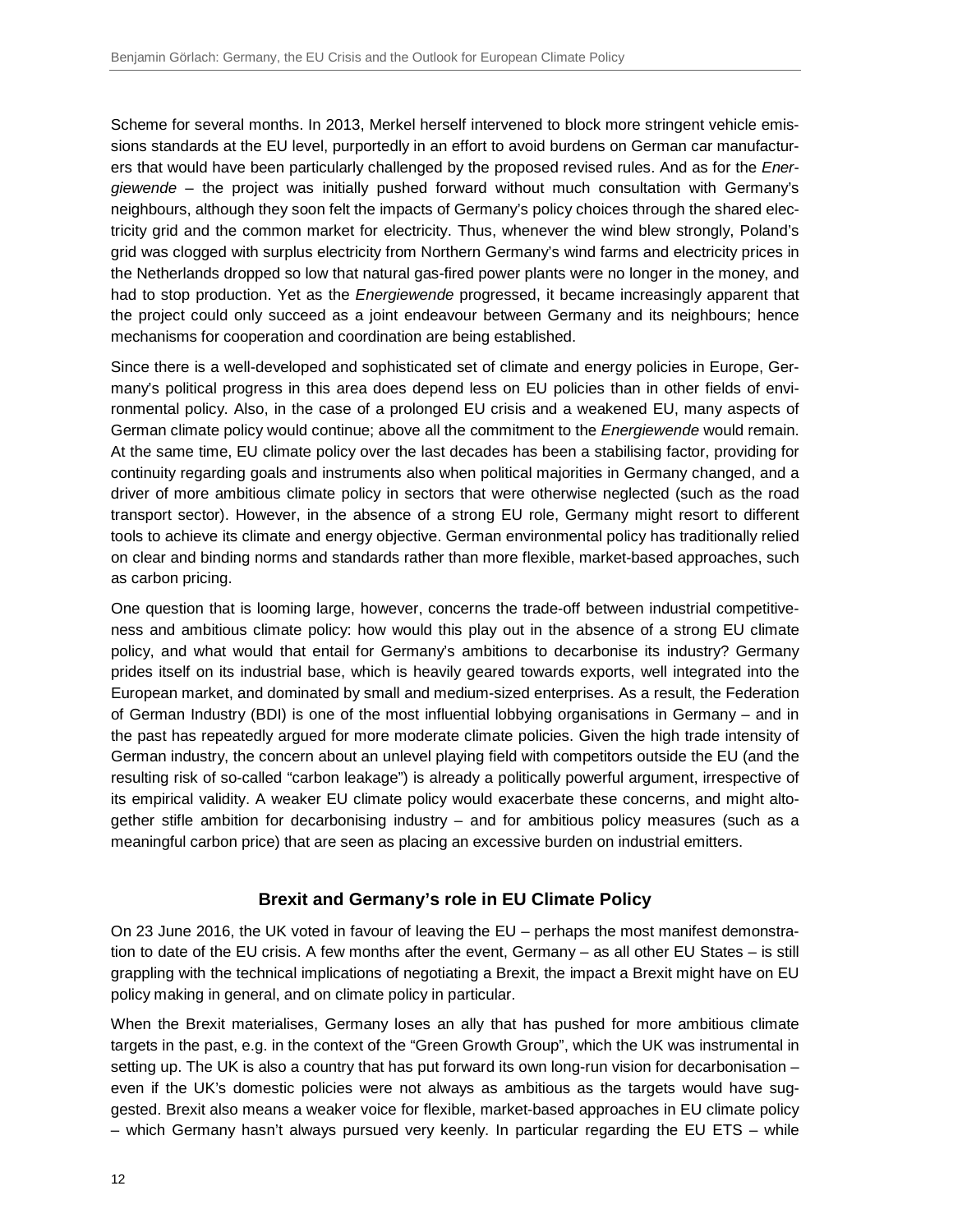Germany has made its peace with the instrument, it also wouldn't be seen as the strongest proponent of a forceful EU ETS, and in 2012-13 had no hesitations to paralyse a needed reform of the EU ETS for several months over interministerial and intra-government divisions. Thus, a Brexit would certainly not increase the odds for a substantial EU ETS reform, which would allow it to finally assume the role of the flagship instrument of European climate policy that it was intended to have, but which it never fulfilled.

#### **Reinventing the EU and its Climate Policy?**

Since 23 June 2016, a great deal has been said and written about the threat that Brexit and a weakened EU represent to Germany and its political ideals. There is much less analysis, and even less discussion, of what Brexit, and a prolonged EU crisis, could entail for Europe's ambitions and ability to transform itself into a low-carbon economy and society, how this affects German climate policy, and what Germany could do about it. The German Institute for International and Security Affairs (SWP) published a short analysis, focussing mostly on the shorter-term challenges that a Brexit would represent for the EU climate policy dossiers that are currently under negotiation.<sup>13</sup> In the short term, the challenge is thus to ensure there is progress on the climate and energy dossiers where decisions are needed – in particular agreement on the 2030 package and the sharing of emission reduction efforts between Member States, targets and policies for energy efficiency and renewables, and the reform of the EU Emissions Trading Scheme. Here, the looming Brexit adds a whole layer of uncertainty, and complicates decision making (e.g. when it comes to separating out the UK from the EU's "Nationally Determined Contribution" under the Paris Agreement). But as such, the negotiation processes on these dossiers continue in their respective formats. In this spirit, the immediate reaction of most leading German politicians was to accept the Brexit vote as a given – while regretting the loss of the UK as a partner in Europe, they equally called for a swift start of the negotiations of the modalities of the Brexit, in order to overcome the uncertainty that the Brexit vote created for the future of the EU, and to prevent a period of prolonged instability.

Regarding the longer-term implications of the Brexit vote, many voices have argued that the referendum should mark the turning point towards a re-invention of the EU – either with less or with more integration, depending on political tastes and preferences. As such, the consensus view remains that an integrated, stronger EU is in Germany's interests. While the need to reform the EU is acknowledged, so that it would better respond to the needs of its citizens – particularly those that feel threatened to be left behind, disenfranchised or marginalised – this does not translate into a general scepticism about the benefits of European integration. Along these lines, immediately after the Brexit vote, Vice-Chancellor Sigmar Gabriel and EP President Martin Schulz published a short note calling for a re-founding of Europe;<sup>14</sup> however this note represents a personal view and has not (yet) had a noticeable impact on German EU policy. On a more official note, the foreign ministers of France and Germany, Jean-Marc Ayrault and Frank-Walter Steinmeier, issued a joint statement shortly after the Brexit referendum. In this note they acknowledged the challenge that the British vote represented for the EU, also as a sign of a deeper-routed dissatisfaction of how the EU works and how it fails to serve the interests of its citizens, and in response sketched some options tom improve the EU's performance. This included a European Security Compact to deliver internal and external security and respond to the security threats Europe is facing, a common EU asylum and migration policy, and

l

<sup>&</sup>lt;sup>13</sup> Severin Fischer and Oliver Geden, 'Die Energie- Und Klimapolitik Der EU Nach Dem Brexit-Referendum', SWP Aktuell (Berlin: Stiftung Wissenschaft und Politik, July 2016).

<sup>&</sup>lt;sup>14</sup> Sigmar Gabriel and Martin Schulz, 'Europa Neu Gründen' (SPD, 24 June 2016),

https://www.spd.de/fileadmin/Dokumente/Sonstiges\_\_Papiere\_et\_al\_/PK\_Europa\_Paper.pdf.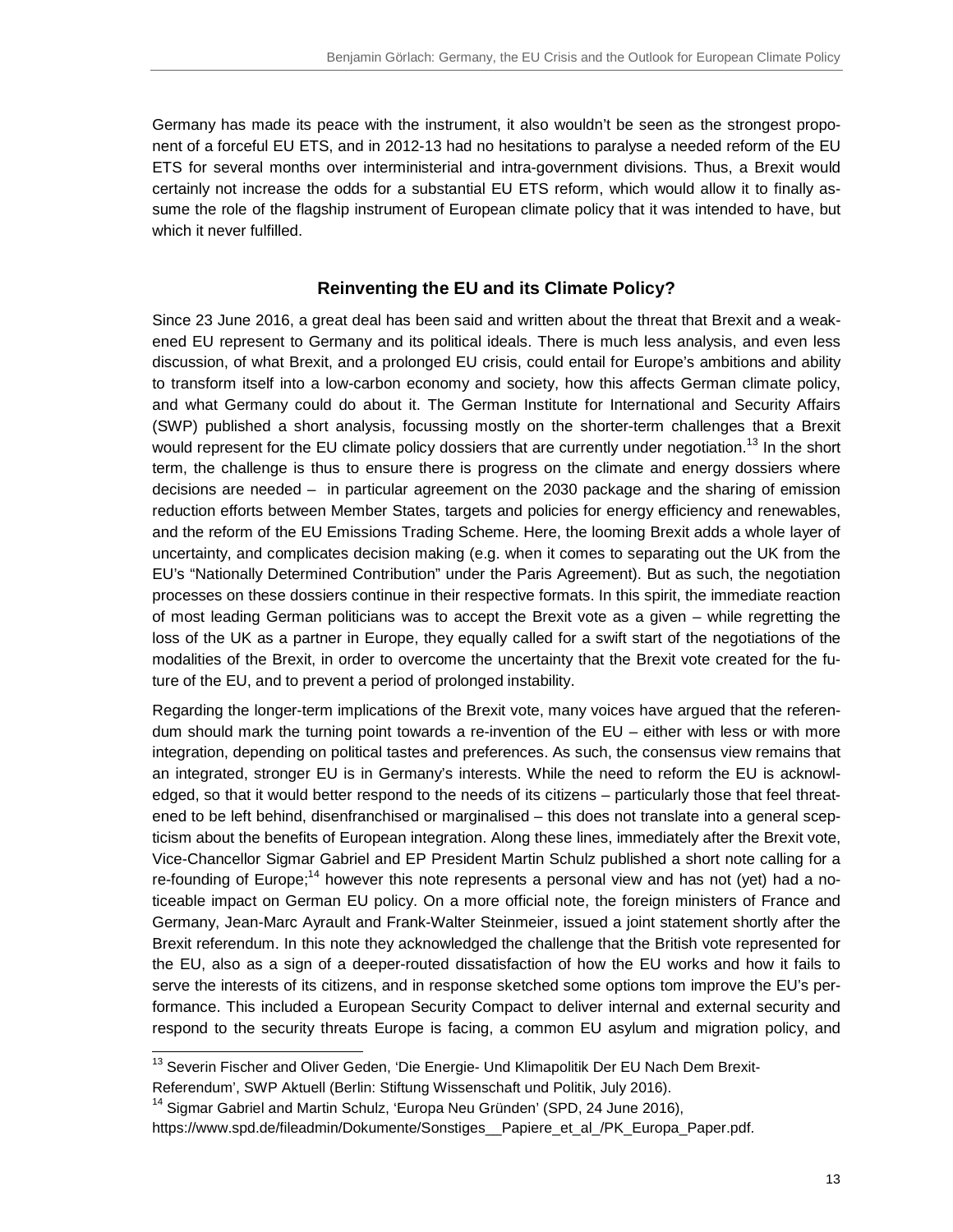policies that would foster growth and complete the Economic and Monetary Union – including, as a longer-run outlook, the option of a fiscal capacity for the Economic and Monetary Union.<sup>15</sup>

As of now, there is thus no clear indication yet whether Germany will push for a fundamental reform of the EU, whether it will pursue greater integration (if necessary with a small group of like-minded countries, e.g. within the Eurozone), or whether it hopes to continue to muddle through with the current set of rules and procedures. Among those voices in Germany who favour greater integration, some have also argued that sustainable, inclusive low-carbon development could be one of the constituting elements of such a new European project.<sup>16</sup> Others argued that a new debate about more or less integration and the need for new institutions could be a dangerous distraction, and that the EU should rather demonstrate its added value by focusing on concrete, visible solutions for concrete challenges – climate and energy policies being one of them, together with fighting youth unemployment, internal security, investments in education and research and civil rights.<sup>17</sup>

One field where the need for, and the benefits of, deeper integration become very tangible is energy policy – closely intertwined with climate policy. Through its location in the centre of Europe, the effects of German climate and energy policy – in particular the Energiewende – are already being felt in neighbouring countries, which are linked both physically by sharing the same grid with Germany, and economically through a (more or less) common market for electricity. Going forward, as countries rely more and more on energy from renewable sources, these interactions are set to increase. Increased cooperation in an integrated electricity grid offers great potential for lowering the costs of this transformation: by connecting different energy sources in different parts of Europe (North Sea wind, Norwegian hydropower, solar power in the South of Europe etc.) it helps to even out regional fluctuations of the different sources, greatly reducing the need for national-level backup solutions. A European energy transition thus offers a significant dividend from greater cooperation and integration.

While a revived EU with climate and energy policy at its centre might sound attractive to some – for the time being, this idea has not received attention in the debate on how the EU should respond to the crisis that culminated in the Brexit vote. And it is unclear where such a proposal for a New European Project, centred around the low-carbon society, could come from. It is clear that Germany – by its political and economic weight, and by its political predisposition – would need to have a role in developing such an initiative. But, given the (open or implicit) suspicion with which German leadership in the EU is faced, it is equally clear that such an initiative would not stand much chance if it was seen as the "German" plan for Europe.

Responding to the need for joint leadership in Europe after the Brexit vote, the French-Italian-German meetings between the Hollande, Renzi and Merkel marked a first step, as did the revival of the Weimar Triangle with France, Poland and Germany. Yet, where these processes articulated ideas for the EU agenda, they rather repeated the well-known priorities in responding to the imminent challenges that the EU faces – greater cooperation in the field of defence and internal security, promoting investment for economic growth and jobs, particularly to tackle youth unemployment, and a European response to migration. In tackling these challenges, the meetings should also change the

eu,29976308,34527480.html?dmcid=sm\_tw.

j

<sup>&</sup>lt;sup>15</sup> Jean-Marc Ayrault and Frank-Walter Steinmeier, 'A Strong Europe in a World of Uncertainties' (Auswärtiges Amt, 27 June 2016), https://www.auswaertiges-

amt.de/cae/servlet/contentblob/736268/publicationFile/217558/160624-BM-AM-FRA-DL.pdf.

<sup>&</sup>lt;sup>16</sup> Hermann Ott, 'Eine neues Friedensprojekt für die EU', *fr-online.de*, 21 July 2016, sec. Gastbeiträge, http://www.fr-online.de/gastbeitraege/eu--eine-neues-friedensprojekt-fuer-die-

<sup>&</sup>lt;sup>17</sup> Ralf Fücks, 'Nach Dem Brexit: Quo Vadis, EU?', 24 June 2016,

https://www.boell.de/de/2016/06/24/nach-dem-brexit-quo-vadis-eu.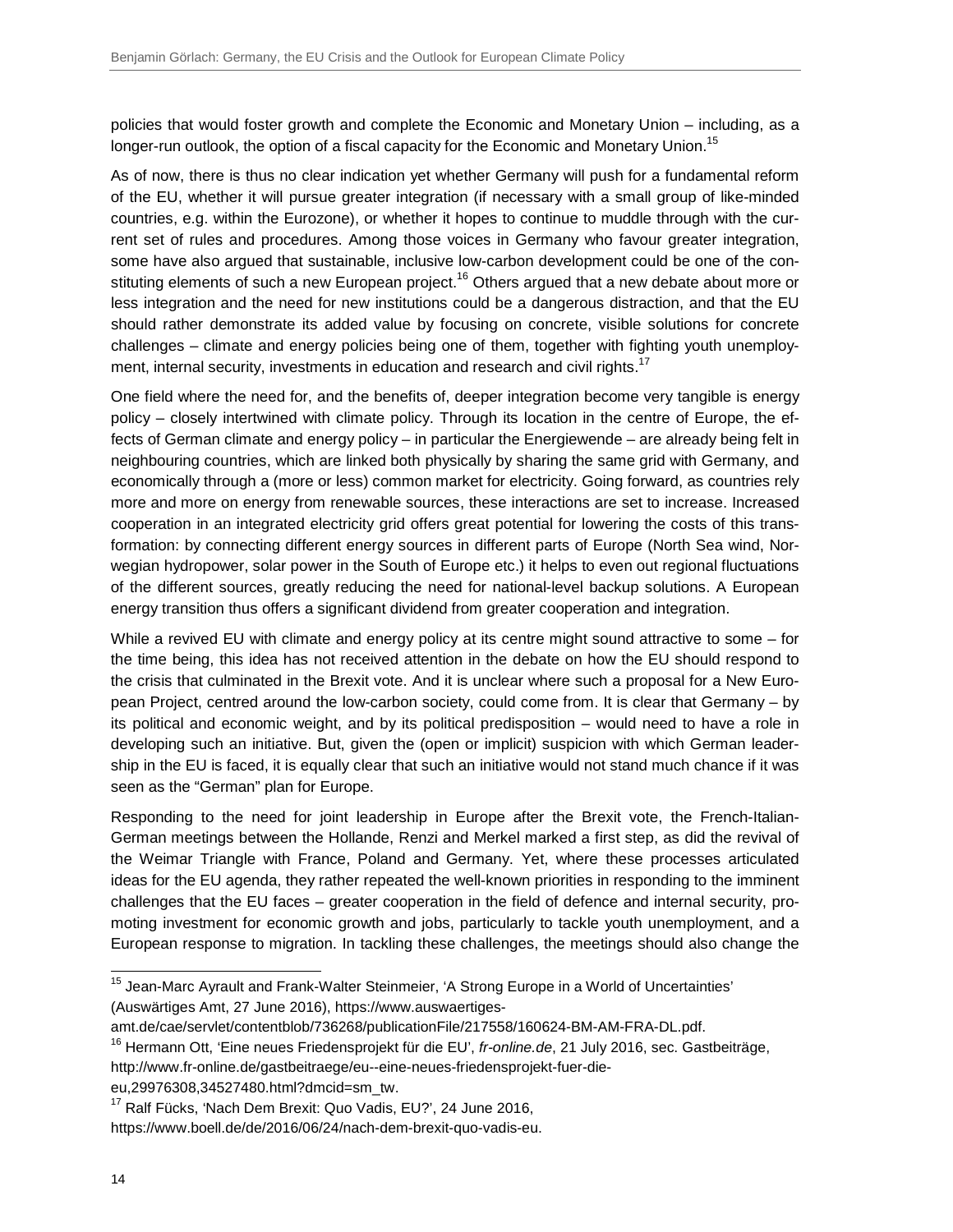perception that emerged in particular during the refugee crisis: that the EU is incapable of mounting a joint response to the challenges it faces. But, despite the symbolic setting of the Ventotene meeting in particular, they fell short of putting forward a new vision for a future European Union – let alone one that would incorporate the notion of sustainable, inclusive and low-carbon development.

The reluctance to put forward a grand European vision perhaps should not come as a surprise, as Angela Merkel in particular is not known for great visions, and has not articulated a vision on the future of the EU during the eleven years of her chancellorship. And, in the current political situation, she will be particularly weary to push for greater EU integration, whether low-carbon or otherwise. If Angela Merkel's handling of the Eurozone crisis is anything to go by, one would rather expect more muddling through, based on the current rules and institutions governing the EU and the Eurozone. During the Eurocrisis, her policy above all emphasised adherence to the rules, while largely resisting – or at least sidelining – initiatives that called for more integrated economic governance in the Eurozone, and the establishment of the related processes and institutions. Thus, the default assumption of Angela Merkel's handling of the coming years would be a focus on the technical negotiations of the Brexit, on the political dossiers where urgent action and cooperation is necessary (such as refugees or external and internal security), but without a strong push for greater integration, or for more ambitious climate and energy policies in a stronger EU.

Alternatives would be conceivable  $-$  e.g. the scenario that a "coalition of the willing" forms a core Europe within the EU, which pushes ahead with greater economic and political integration. In principle, such a core Europe should find it easier to agree on ambitious climate policies: many potential candidates also find themselves among the proponents of more ambitious climate action (e.g. the original six signatories of the Treaty of Rome – BE, DE, FR, IT, LU and NL – with the exception of Luxemburg are all members of the "Green Growth Group", which have pushed for more ambitious targets within the EU).

Whether it is likely that the German government would push for such a move to a core Europe is another matter. In the current situation, a big push for the closer integration of a few core countries could be seen as alienating several Member States that are reluctant to integrate, thus ringing the death knell for the EU as we know it. But there are also less contentious models for greater cooperation: there have been several instances where the EU has decided to proceed at different speeds – with some Member States cooperating more closely (most prominently the Schengen area or the Eurozone countries), while others choose not to participate. In general, Germany has been fine with such instances of enhanced cooperation or the open method of coordination, and in almost all cases belongs to the club of countries that pursue greater integration.

Such models do not yet exist for climate and energy policies, but are well conceivable. In this way, a positively framed coalition of "energy transition pioneers" (if conveniently located geographically) could demonstrate the tangible benefits of a greater integration of energy grids and markets, and thus serve as a proof of concept to others. Having initially promoted its Energiewende as a domestic policy, poorly coordinated with its neighbours, Germany has recently developed invested more effort into dialogue and coordination with its "electricity neighbours". These could become seedlings for new forms of deeper cooperation – in a field where cooperation is both in Germany's own interest, and also beneficial for Europe as a whole.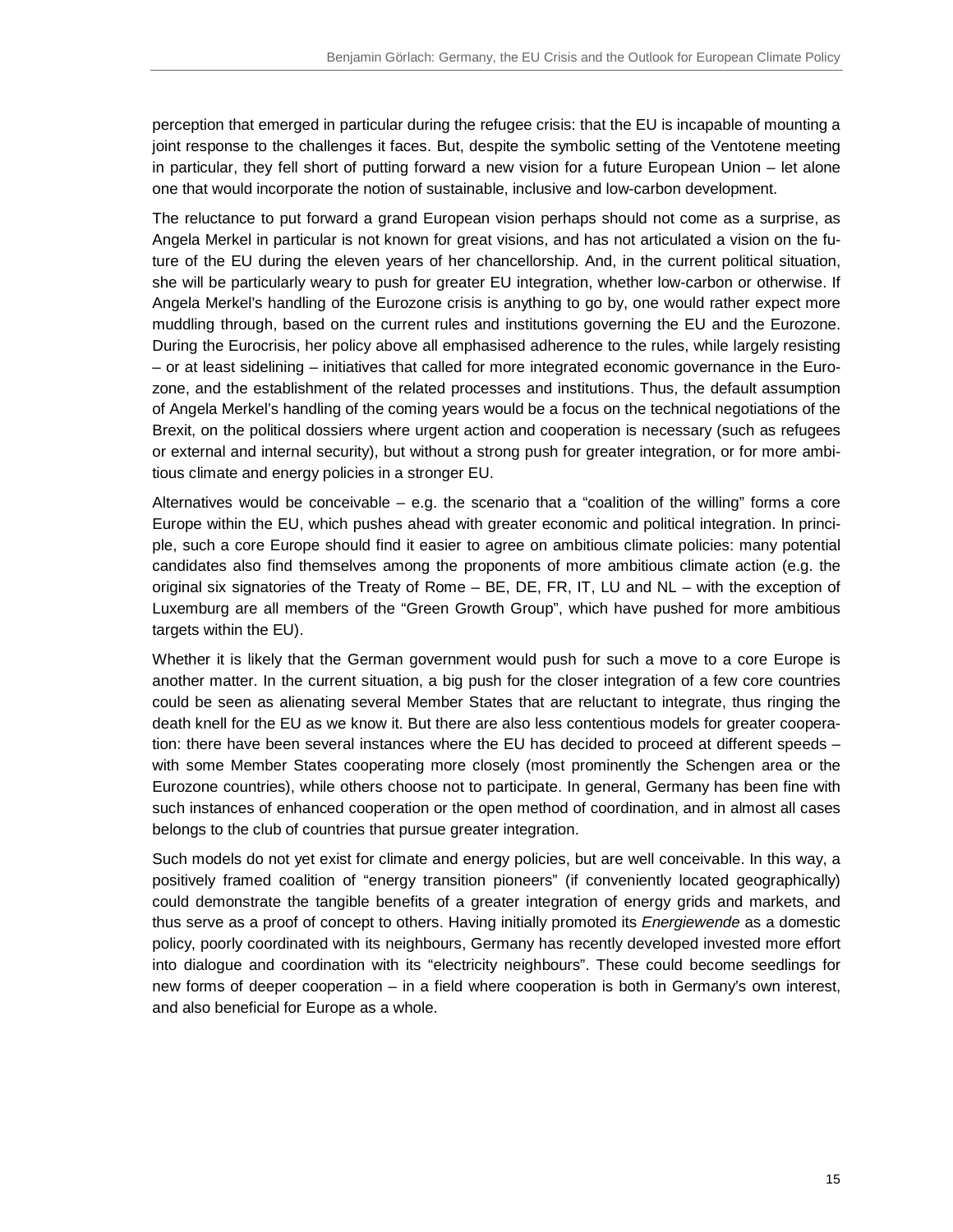## **3 The EU Crisis and its Implications for Climate Policy**

István Bart, Energiaklub Climate Policy Institute, Budapest

When crabs are growing, their old shell must break so that a larger crab in a shiny new shell can climb out. This is quite a dramatic sight to behold. During the process, the animal is very vulnerable, and yet this must be done in the interest of survival. Like crabs, polities also need to evolve, and their evolution is none the less dramatic.

The EU's crisis is due to the fact that the European body politic is now too large for its shell and is in dire need of a new one. Over the past decades, the EU grew both because Europeans wanted to come closer together and because the challenges of the globalising world required answers that could not be offered at the level of smaller nation states. Recently however, the desire of European nations for more Europe seems to have abated. This is in my view, due to several things: the inability to address the economic crisis, demographic processes and tension between nations and the union. The uncomfortable tightness of the old shell is one more reason to dislike the EU.

There is also an ebb in the natural founts of pro-EU public sentiment: those who see the EU as a bulwark against conflict in the EU (the "nie wieder Krieg" generation) are passing from the scene, while the naturally pro-EU groups, i.e.: immigrants, expats, binationals, and young people who cannot imagine life without the EU and it benefits, are not numerous enough to weld the continent's nations together. In between these groups, there are large numbers of people who have (not altogether unpleasant) memories of life before the Euro, EU membership, and the crisis. The crisis and the attendant unemployment and the rise of inequality scare people and make them more tribal and less open towards other European nations.

Even if in theory the EU could offer adequate solutions for many problems, integration has reached a level where "more Europe" puts national governments in a direct competition for power with the European centre. For those who have worked at the Brussels EU institutions, it is frustrating to hear Member State politicians lamenting the lack of democratic legitimacy of "Brussels bureaucrats", whereas in reality it is the Member States themselves who are jealously guarding their role of the protector of the people. Member States are quite content with keeping the EU in the background, having it pay for many things and highlighting it only when they need a scapegoat. A classic case in point is flood defences: although a large share of flood defence funding is paid by the EU Solidarity Fund, you never see EU commissioners packing sandbags. The photo op belongs to the local prime minister. Even where the EU has a lot of power, these areas are cleverly disguised to appear less important than they actually are: a good example is the EU's advance review process of national budgets that goes under the innocuous codename of "European Semester".

Ultimately, I think that this problem will be solved in the dramatic way: the EU will be called into a major armed conflict where Europeans would fight side-by-side to defend the continent, and the military leaders of this conflict will be the definitive uniters of Europe. This scenario is similar to the way the thirteen British colonies were transformed in the crucible of war into the United States in 1788. Or maybe a more appropriate parallel is how Augustus replaced ancient Rome's republican system with an imperial system after decades of civil war. We should all pray that this disruptive moment lies far in the future.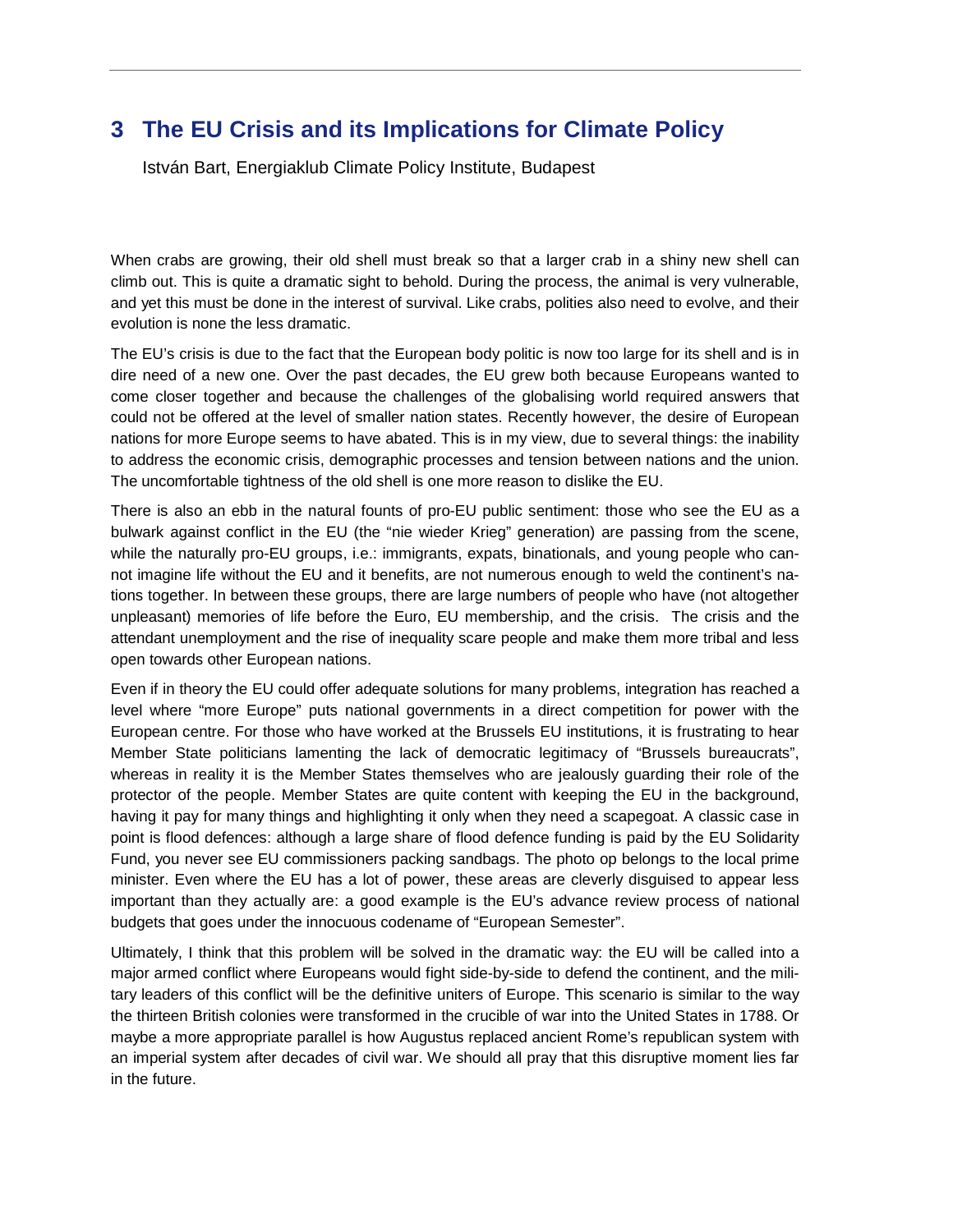#### **\*\*\***

In the meantime, we must keep on patching this old cracked crab shell of an EU framework that we inhabit. The EU's problem is that it is trying to run a diverse 28-nation bloc on an ethos of homogeneity that seems to be less and less valid as the EU is growing. The EU has a well-functioning system of subsidiarity: many local issues are successfully handled locally. Our system for agreeing on steps that all Member States need to take simultaneously is also functioning more or less.

What the EU really needs however, is an effective mechanism for allowing or initiating European policies that only work in one or more, but not all Member States, even if this would go against single market principles. In their intentions and objectives, regulations and directives apply equally to Germany and Bulgaria, at most with some differentiation in targets or phase-in periods. The idea seems to be that somehow Bulgaria for example will eventually become like Germany, it will just take a little bit more time. It is not certain that this singular vision is tenable or even desirable for many parts of the EU.

An important exception to the universality of EU integration is the euro, which for better or worse, has become a strong symbol of European unity. Yet it is notable how the Euro's partial implementation was always viewed as a flaw of the project, something that needs to be eliminated as soon as possible.

Most large and diverse states allow for such flexible subdivisions: in the US, there are federal programs in which states can participate voluntarily, and are lured with federal funding to do so; China routinely experiments with policies in just one or two cities or provinces before implementing it on the national stage.

At the moment, the EU is not very good at initiating top-down policies that are optional. The formal system of enhanced cooperation has existed for almost 20 years, and yet it has only been used in the limited areas for divorce law and patents. Enhanced cooperation can only be initiated by Member States, and it is understood to be a "last resort" when there is no chance of a full harmonisation. This "universality" is probably coming from the EU's origins as a single market, where divergence in market rules is a problem. Useful as it may have been in the past, it is time to move beyond this idea because it is unworkable in an EU of 28 Member States and it leads to diluted, ineffective and weak legislation too often.

Where does this leave us with respect to EU climate policy? It is clear that the North, the West, the East and the South of the EU approach climate policy differently. At the moment, overall EU climate policy is often held back by Member States who want as little action on climate as possible. Sadly, the climate policy of the EU, a bloc that holds some of the most climate conscious and wealthiest nations on the planet, has become the lowest common denominator among the 28 Member States. Wealthy and progressive Member States, e.g. the Nordics might want to do more on climate policy, but for that they would need the cooperation and decision-making infrastructure of the EU. But as the EU can only move as one, they are left to their own devices, with little support or coordination from the EU.

**\*\*\*** 

The reluctant Member States are usually (though not always) the ones in the East. The 13 Member States that have joined after 2004 are often the tail that wags the dog: their emissions and population amounts to about 20% of the EU total, and yet among them, they share about 30% of the votes in the Council of Ministers.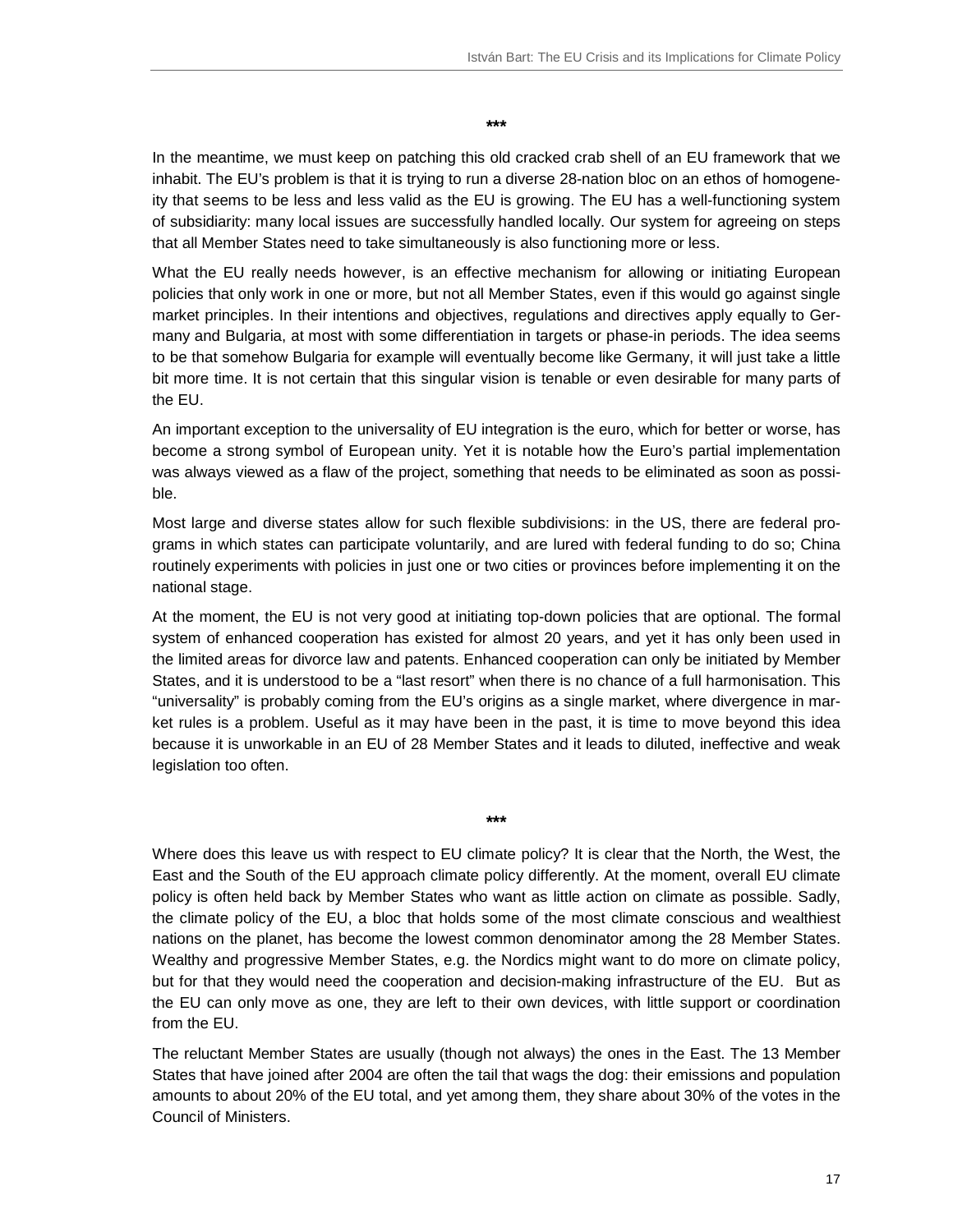The difference in approaches to and the relevance of climate policy between the East and the West of the EU are not likely to disappear any time soon. Eastern Member States are mostly poor in comparison to the Western EU, and many people feel that their right to a Western living standard is more important than climate policy. Furthermore, western Member States have a long history of independence, self-determination, and the legacy of empires that straddled the globe. It is this colonial heritage that makes them engaged in global issues: the "white man's burden" was transformed into the moral obligation to care for all mankind.

By contrast, Eastern Member States have a history of semi-colonial exploitation as vassal states or territories within large empires. They know how to defend their own parochial interests within the empire of the day and few citizens have any interest in the predicament of the world's poor. Ditto for the efforts to save the planet: this is something that is too large to contemplate and should surely be undertaken by the US and other giants. What is more, joining the EU in 2004 was a great moment of liberation for Eastern European states: EU-membership made their worldviews an equal of the worldviews of the western Member States. No longer did they have to be ashamed about social and moral arrangements that were different from those in the West: Eastern European values and positions now have their lawful place at the table, for better or worse.

Thus, we need to find ways to do EU-level climate policy where we do not need the approval of all Member States for everything, where forward looking Member States can charge ahead and others can choose to follow when convenient. Although recent constitutional changes have broadened the scope of qualified majority voting, the practice of decision-making in the EU has in effect gone in the other direction, with unanimously adopted Council Conclusions setting important policy details.

Where could we have such policies? A number of areas come into mind: taxation, building standards, vehicle standards, urban planning. The EU could develop standards or policies that could be used as a benchmark for Member States. If these policies are then used by a large enough group of Member States, they can begin to make an impact. Both Norway and the city of Paris are currently considering the banning of internal combustion engines by 2025, and many others may follow suit – such initiatives could be taken up and driven by the EU, and help those move ahead who do want to do so.

The EU ETS could also benefit from less homogeneity, if Member States were allowed to unilaterally withhold allowances from auctioning on the market (maybe in exchange for more lenient non-ETS targets); it would increase prices and thus make the EU ETS more effective. Disruptive and risky as this may sound, it may well be the most cost-effective climate policy measure that an EU government could implement.

Furthermore the introduction of these policies could be bolstered by EU funding from a reformed EU Structural and Investment Funds (ESIF). The current ESIF is probably doing more harm than good for the Union, but we should turn it into a mechanism that promotes a united Europe and not a corrupted Europe.

**\*\*\*** 

Where does Hungary stand in all this? Although responsible for only 1.3% of the EU's emissions, the country punches well above its weight in the EU due to its combative and controversial prime minister, Viktor Orbán. His worldview is dominating Hungarian policy and for better or worse, he does not really have views on climate change. He was not there at the Paris COP and to date he has spoken only once about the importance of climate change. In the past, Hungary has routinely associated itself with Poland's climate positions. This was always odd, as Hungary with its low per capita carbon emissions, high share of gas and nuclear and large electricity imports and few energy intensive in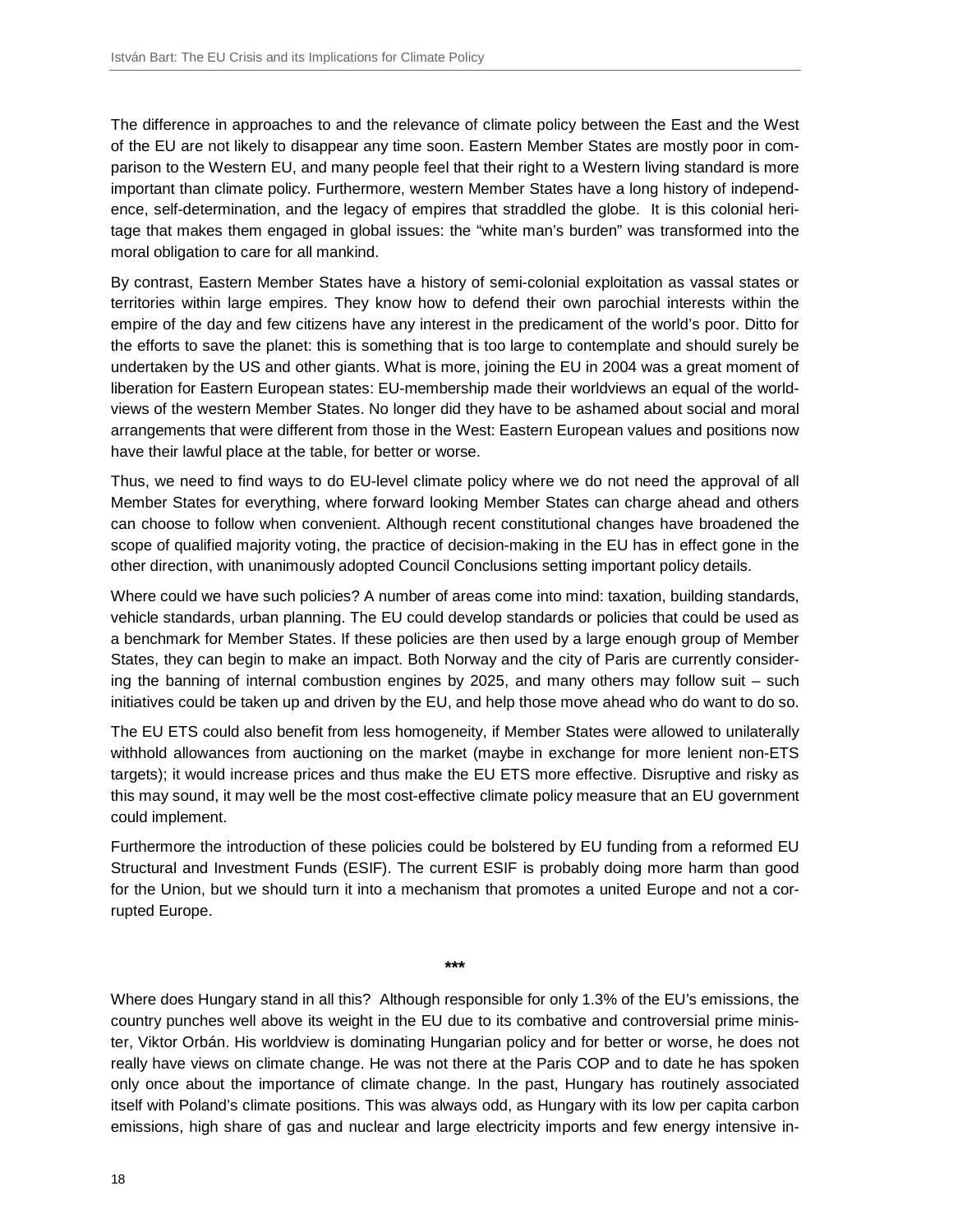dustries is really the opposite of Poland. Although never made explicit, this was probably the result of deals on other subjects between the two countries, who are natural allies of each other as they share a historically strong sentiment of brotherhood and cooperation.

Recently however, the situation seems to have changed with the emergence of President János Áder as a global champion of climate action. Áder and Orbán started politics together in 1989, and despite the lack of formal powers at the President's office, his regular drumbeat on climate cannot have failed to have an impact on Orbán. This was made clear by the fact that within the EU, Hungary was the first to ratify the Paris Agreement, beating to the punch even the French. So now, although Orbán has become a role model for Kaczinsky's Poland on domestic affairs more than ever, the two countries seem to have parted ways on their treatment of international climate policy.

On the domestic front however, there is an important similarity between Poland and Hungary: the crucial importance of residential energy prices. Before starting his campaign against refugees, Orbán's main tool to keep the public's support was the cutting of end-user energy prices by 30% in 2012-2013. Before these measures, the average Hungarian household spent about 17% of its monthly outlays on energy, so this was understandably a major political issue. It was largely thanks to the price-cuts that Orbán has managed to win reelection in 2014. Thus, it is very difficult for Hungary to support policies that would result in an increase of residential energy prices. The situation is similar in Poland, where residential heating provision is still largely in state hands.

While clearly a problem, the importance of energy prices in Eastern Europe could also be a way to create support for progressive climate policies: the EU and its Member States should use climate revenues for the alleviation of energy poverty through the subsidisation of end-user energy consumers. In addition to urging Eastern Member States to improve residential energy efficiency, the EU should realise that there are millions in these countries who will never have enough money to renovate their houses or apartments. Subsidies to mitigate energy poverty could replace the earlier policy of providing solidarity through additional auctioning revenues to Member States: as eastern Member States have more EU structural and cohesion funds then they are able to spend, it is becoming difficult to gain their support with the promise of some more investment money.

It should be recalled that apart from Poland, in the Eastern EU climate change is at best a secondlevel political issue. According to the 2016 Eurobarometer, only 4% of the Eastern EU states think that "climate, energy and the environment" is a key issue compared to 8% in the older Member States. While there is tacit support for climate policy in the public (e.g. people are not revolting against stricter building standards), policy action is entirely driven by the EU requirements and not by popular demands. Most people have not yet understood that climate change is a risk for their own way of life, and by the time they do, it will probably be too late. In Hungary, the Syrian refugee crisis of 2015 was the first obvious opportunity for the public and the government to recognise the role of climate change in national security, but this was lost in the noise of the general panic.

**\*\*\*** 

Quite apart from climate policy, Orbán's policies are much more of a threat to the EU's cohesion in general. As if dismantling a system of constitutional checks and balances, abolishing any vestiges of legal certainty, creating a state-dominated media, creating a crony capitalist system with phenomenal levels of corruption - all from EU funds - were not bad enough, he even forged a strong alliance with Putin, which involves building a new nuclear power station from Russian loans. He is not only getting away with all this, but the economy is recovering and seems to be stable. Orbán's unchecked ram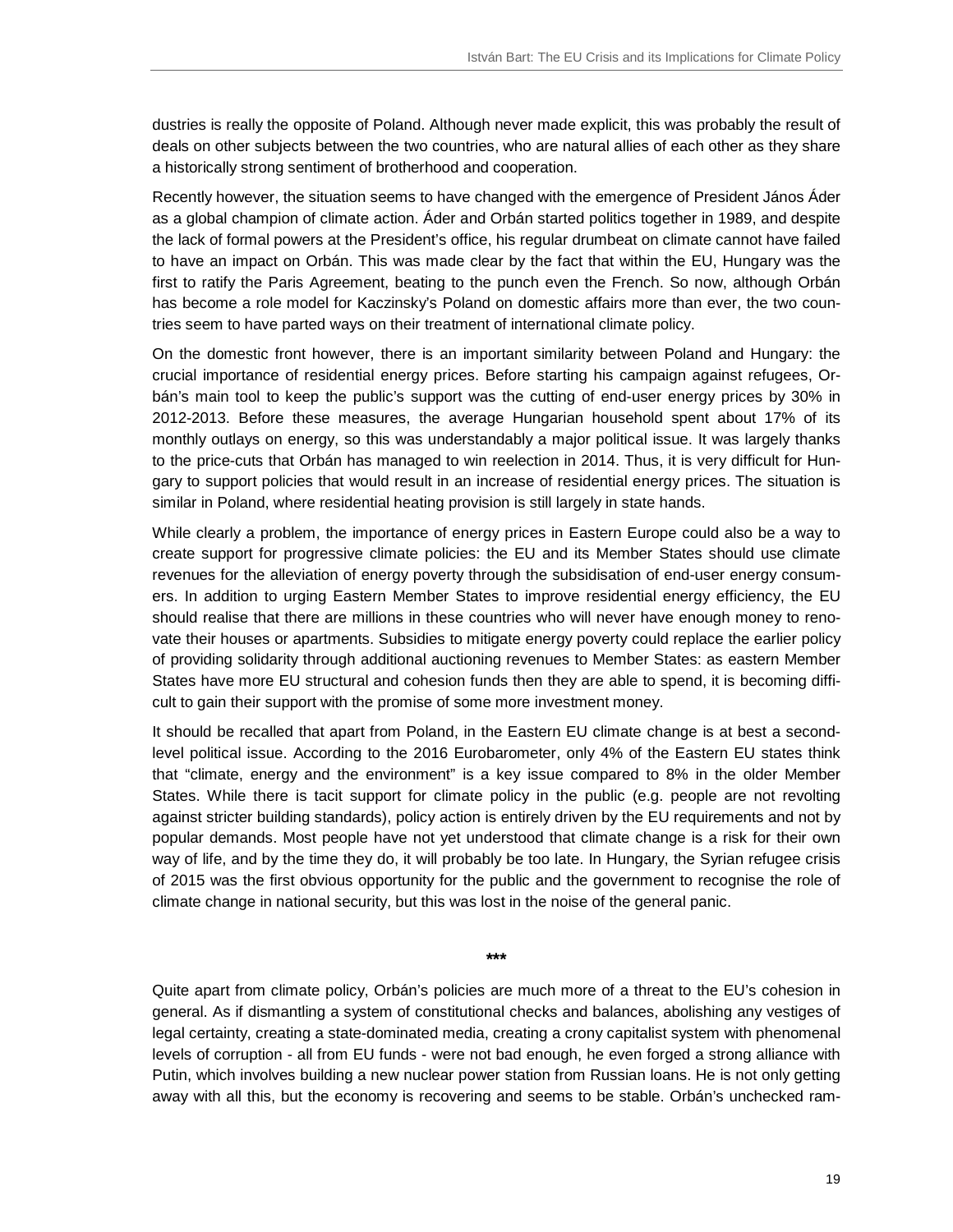page though the EU's common values and the uncontrolled theft of EU funds makes the EU and Brussels look entirely toothless.

Other Member States may look in horror or admiration at the path Hungary has taken, but they are united in one thing: they do not want to use the EU to stop Orbán, for fear of baiting a monster that may bite them the next time around. Germany is Hungary's most important business partner and would be able to make life difficult for Orbán, but Angela Merkel has so far satisfied herself with finger-wagging and ensuring in the meantime that German car-factories in Hungary are protected and pampered.

At only 53 years, yet for over 25 years on the political stage, Orbán shows no sign of slowing down or losing popularity, and seems intent on reforming the entire EU to his vision. His undoubted charisma and political talent is enhanced through the artifice of ruthless spin doctors who come up with ever more sinister schemes. In October 2016, the country held a referendum where we voted on whether we "want that the EU should mandate the settlement of foreigners in Hungary without the approval of the Hungarian Parliament's approval". And if this absurd question were not enough, the country is peppered with billboards proclaiming: "a million people want to come to Europe from Lybia", or "the attacks in Paris were committed by immigrants". These incendiary messages serve the sole purpose of inciting hatred of the unknown and support for the strongman.

While Hungarians in general are supportive of the EU, they trust it more than the average EU citizen does, and more than the Hungarian national parliament. And yet they are mesmerized by a strong leader or just simply like to listen to Orbán laying into the West, the part of Europe that Hungarians both admire and resent. In a sense, Hungary is like the rebellious teenager who has just realised the shortcomings of its beloved parents, is eager to be free of them, and yet needs their financial and emotional support. On the other side, the EU is like the parent that is torn between trying to treat the teen as an adult and hoping that this phase will pass.

It is not at all certain that these autocratic and nativist tendencies will pass: it could also be a sign of a broader European trend. As clouds are gathering on the horizons and the political and economic future is ever more uncertain for the average European citizen, new strongmen will become ever more popular. While the prevailing notion among pro-European thinkers is that Europe will be united around democratic values and respect for human rights, this is not at all certain: almost all European nations have some autocratic traditions and it may take only the next great crisis to breathe new life into them. Ironically, unpleasant as this outlook might be, it may not be all that bad for climate policy: just one look at China and the US makes it clear how much easier it is to take effective action on climate without having to worry about elections.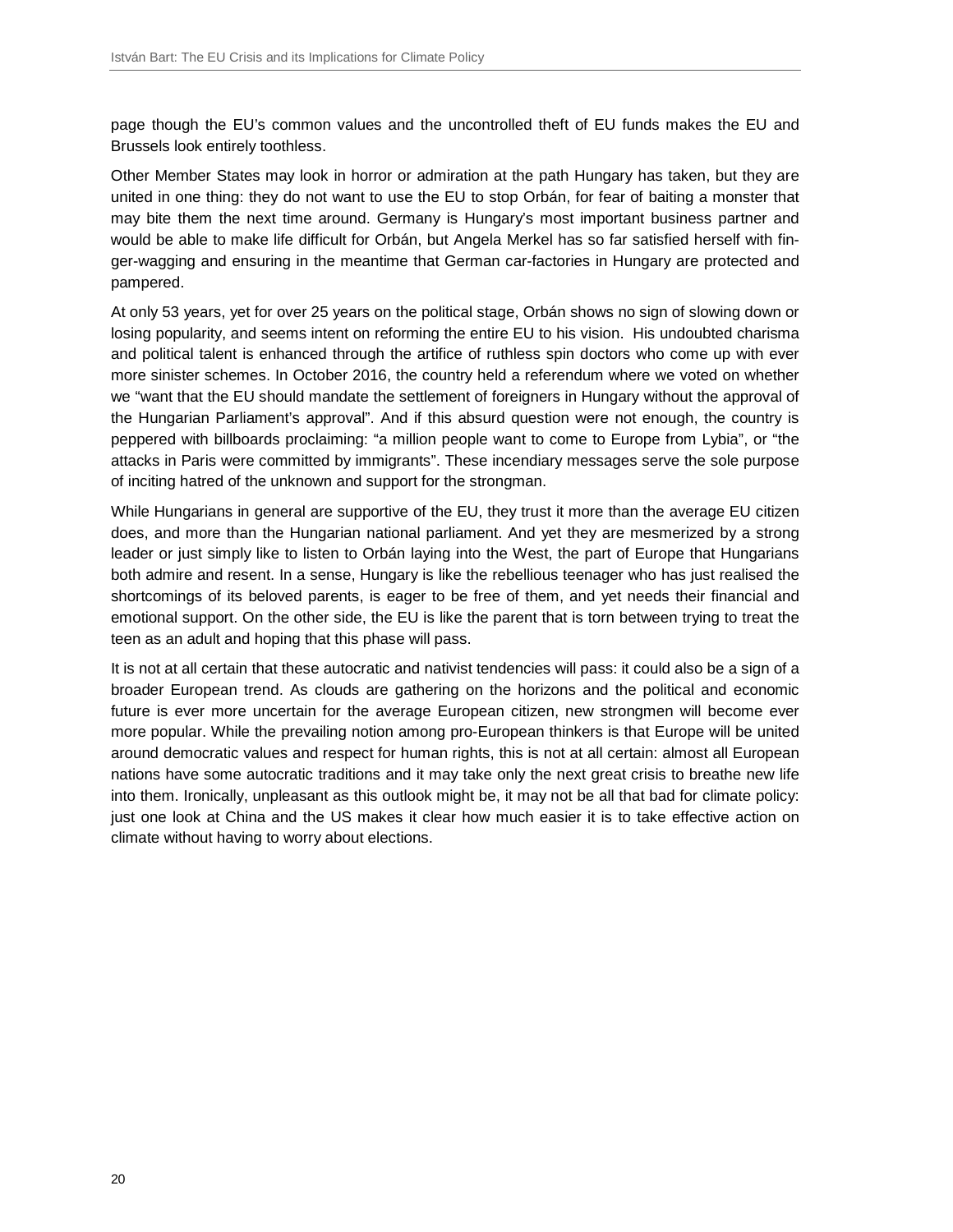## **4 A Polish Perspective on the Implication of the EU Crisis on EU Climate and Energy Policies**

Krzysztof Ksiżopolski, Institute for Security, Energy and Climate Studies, Warsaw

Climate policy divides the Member States into "old" and "new" members of the EU. This division was visible before the 2008 crisis and soon after the EU enlargement in 2004 and 2007. The enlargement destroyed the existing consensus in terms of EU internal and international policy on climate protection, the more so because the new Member States were very active in creating an international regime of climate protection and did not hesitate to veto some solutions<sup>18</sup>. Central European societies have a different outlook on climate issues than the Western European ones, which is exemplified in their political, administrative, and legal systems. Some scientists point out that these differences result from a different energy culture<sup>19</sup> or the differences in security economization<sup>20</sup>. The differences are getting stronger with new stages of climate policy that require much deeper actions based on a long-term and carefully considered policy. It is hard to disagree with prominent scholars who claim that the EU enlargement of Central European and Southern countries was one of the challenges in the area of environmental policy<sup>21</sup>. The crisis of 2008 did not reach Poland and some CE countries. As a consequence, the differences between the old and new Member States of the European Union deepened. For this reason, Poland has not seen climate and energy policy as a tool to stimulate the economy after the crisis. At the same time the financial crisis of some European Union countries, as well as Brexit, have strengthened trends contesting all European policies.

In recent years, there has occurred an increased interference of climate policy with other policies, including energy policy, which in fact has led to "cohabitation" of both policies. Alongside the growing importance of climate policy, especially in the era of the 2008 crisis, we witness the increasing supremacy of climate policy over energy policy, where the former has become one of the possible mechanisms to trigger economic growth. Furthermore, a decrease of importance of energy resources is a key element of strategic thinking aimed at freeing economic growth in the EU from the dependency on energy prices. In the context of the Russian Federation's aggression on Ukraine, which caused a threat both for the regional and global safety, climate policy took on a new dimension, i.e., that of energy security. This is due to the fact that climate policy assumes a shift from the use of hydrocarbons, which in the case of EU, poor in energy resources, means basing the energy mix on internal sources, such as renewable energy sources or nuclear power. Coal, of which the largest EU resources are located in Poland, is perceive by political elites in Poland as a viable alternative,

l

<sup>&</sup>lt;sup>18</sup> Księżopolski K., Stefanowicz U., Niewola T. (2014). *Konsekwencje XIX konferencji w sprawie* ustanowienia mi*ę*dzynarodowego re*ż*imu ochrony klimatu (COP 19), Stosunki Międzynarodowe – IR, nr 49, s. 103–123.

<sup>&</sup>lt;sup>19</sup> Pronińska K. (2013). Development of "Green Energy" in Coal-Based Energy Culture – Implications for Poland's Energy Security. W: "e-Politikon", nr. VII, edycja specjalna Klimat i Polityka, s. 54–75.

<sup>&</sup>lt;sup>20</sup> Księżopolski K. (2013). The Impact of Securitization and Economization of Security on the

Establishement of an International Climate Protection Regime. W: "e-Politikon", nr. VII, edycja specjalna Klimat i Polityka, s. 35–53.

 $21$  Burns Ch., Carter N. (2012). Environmental Policy. W: E. Jones, A. Menon, S. Weatherill (red.), The Oxford Handbook of the European Union, Oxford–New York: Oxford University Press.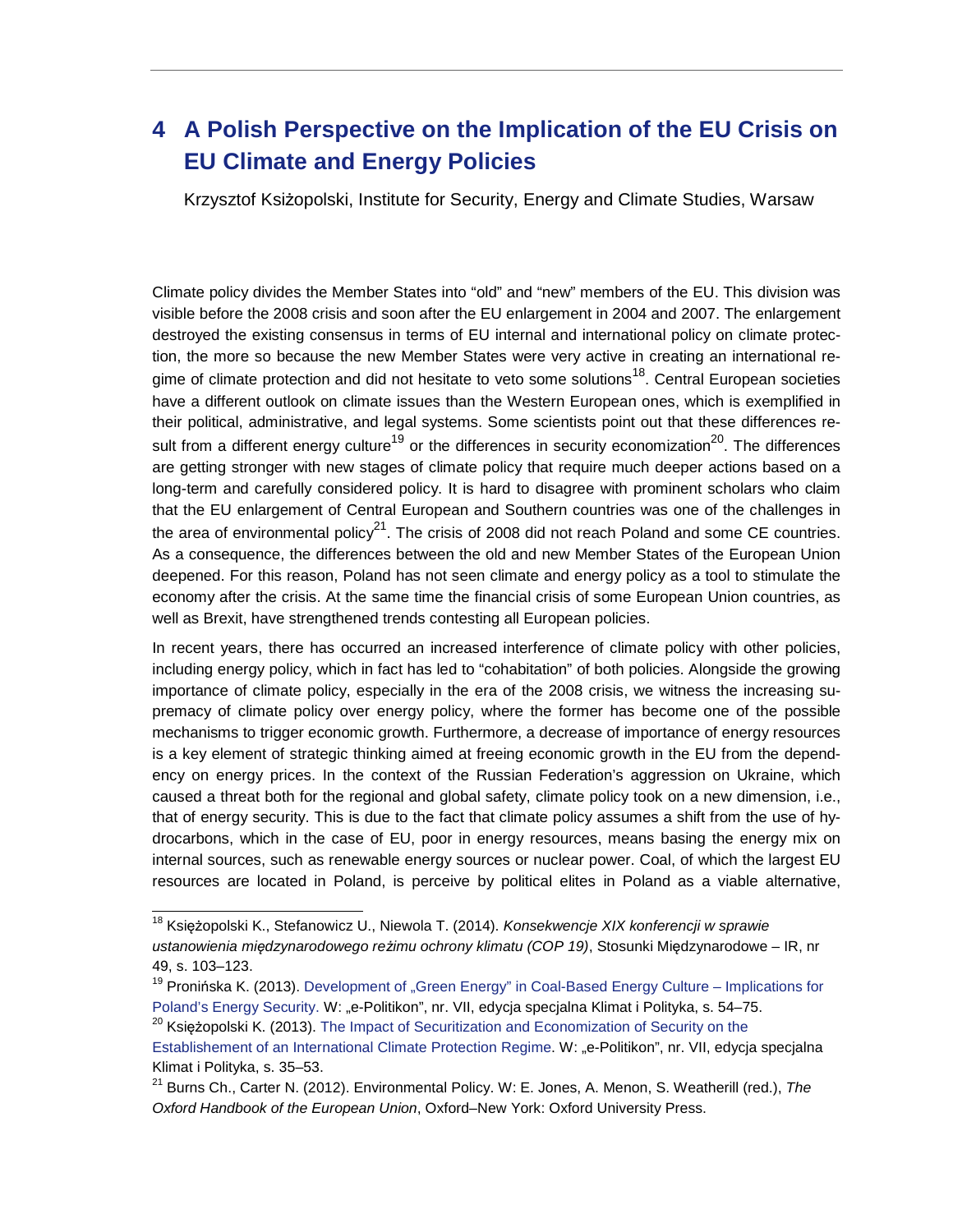though its combustion using currently available technology produces a large amount of  $CO<sub>2</sub>$  emissions. Generally speaking, climate policy has become a tool for ensuring long-term energy security of the whole EU despite insufficient resources of energy fuels. The supremacy of climate policy over energy policy and the fact that Germany, France, and Great Britain perceive Russia as a reliable partner and supplier of natural gas that enables energy transformation causes something of a para $d\alpha^{22}$ . It means that when the EU, or to be more precise, the strongest countries, wish to improve their security, they increase the system risk through the purchase of gas during the so-called transition period, i.e., during the shift from hydrocarbons. The current development of infrastructure makes it clear that without Russia, this transition is not possible. Different perception of threats leads to growing differences between old and new members of the European Union. Climate and energy policy is more and more frequently seen in Poland as a tool for achieving economic and political interests of the strongest countries, and not as a way to protect the environment. Perpetuating such a belief may cause opposing climate and energy policy to energy security, which could have a devastating impact on implementation of the former.

From this perspective, the key element in the perception of climate policy in Poland is the issue of energy security and Russian policy to polarize members of the European Union, thus breaking the cohesion of the organization. The willingness to correct climate and energy policy of the EU was manifested in a proposal of the Energy Union put forward by the Polish Prime Minister Donald Tusk<sup>23</sup>. It was focused on the matters of energy security, which was supposed to consist of 6 pillars. One of the pillars was using coal to strengthen the energy security of the EU. The proposal was not further included in the work on the Energy Union. In March 2015, the European Council made decisions regarding the Energy Union. The Council asked the Commission to prepare a proposal based on the following five pillars: energy security, solidarity and trust, a fully integrated European energy market, energy efficiency which would help to pare down the demand, the decarbonisation of the economy, and lastly, scientific research, innovations and competitiveness<sup>24</sup>. In connection with the idea to build Nord Stream 2 through Germany and Russia, it triggered big concern in Poland and in CE countries. The Nord Stream  $2^{25}$  will increase the possibilities of gas transmission between them while bypassing Poland, Ukraine, and other Central European states as transit countries. Naturally, it would lead to making the bypassed countries more dependent on the large countries (especially on Germany) in the matter of gas supply, which would increase the risk of supply disruptions from that direction<sup>26</sup>.

The aforementioned factors affected the public debate on climate policy and energy security in Poland. The intensification of the debate took place during the four election campaigns held in Poland in 2014 and 2015. The elections to the European Parliament (25.05.2014), local elections (16.11.2014 and 31.11.2014), presidential elections (10.05.2015 and 24.05.2015), and parliamentary elections (25.10.2015) were held in this period. The research within the program Energy Security and Climate

l <sup>22</sup> Łada A., Skłodowska M., Szczepanik M., Wenerski Ł. (2015). *Unia Energetyczna z perspektywy Francji,* Niemiec, Polski i Wielkiej Brytanii. Warszawa: Instytut Spraw Publicznych.

<sup>&</sup>lt;sup>23</sup> Financial Times, (2014). A united Europe can end Russia's energy stranglehold by Donald Tusk, April 21, http://www.ft.com/intl/cms/s/0/91508464-c661-11e3-ba0e-00144feabdc0.html .

 $24$  Council of European Union (2016). Outcome of The Council Meeting, 3452nd Council meeting Environment Brussels, 6792/16 (OR. en), 4 March.

<sup>&</sup>lt;sup>25</sup> Nord Stream 2 is a project of building sub-sea pipelines in the Baltic Sea between Russia and Germany which would have the annual capacity of 55 billion cubic metres of gas, which is approximately the same capacity as the already existing Nord Stream pipeline.

<sup>&</sup>lt;sup>26</sup> Księżopolski K. (2015). *Polska polityka klimatyczno-energetyczna 2014–2015*, Warszawa , s. 24–132.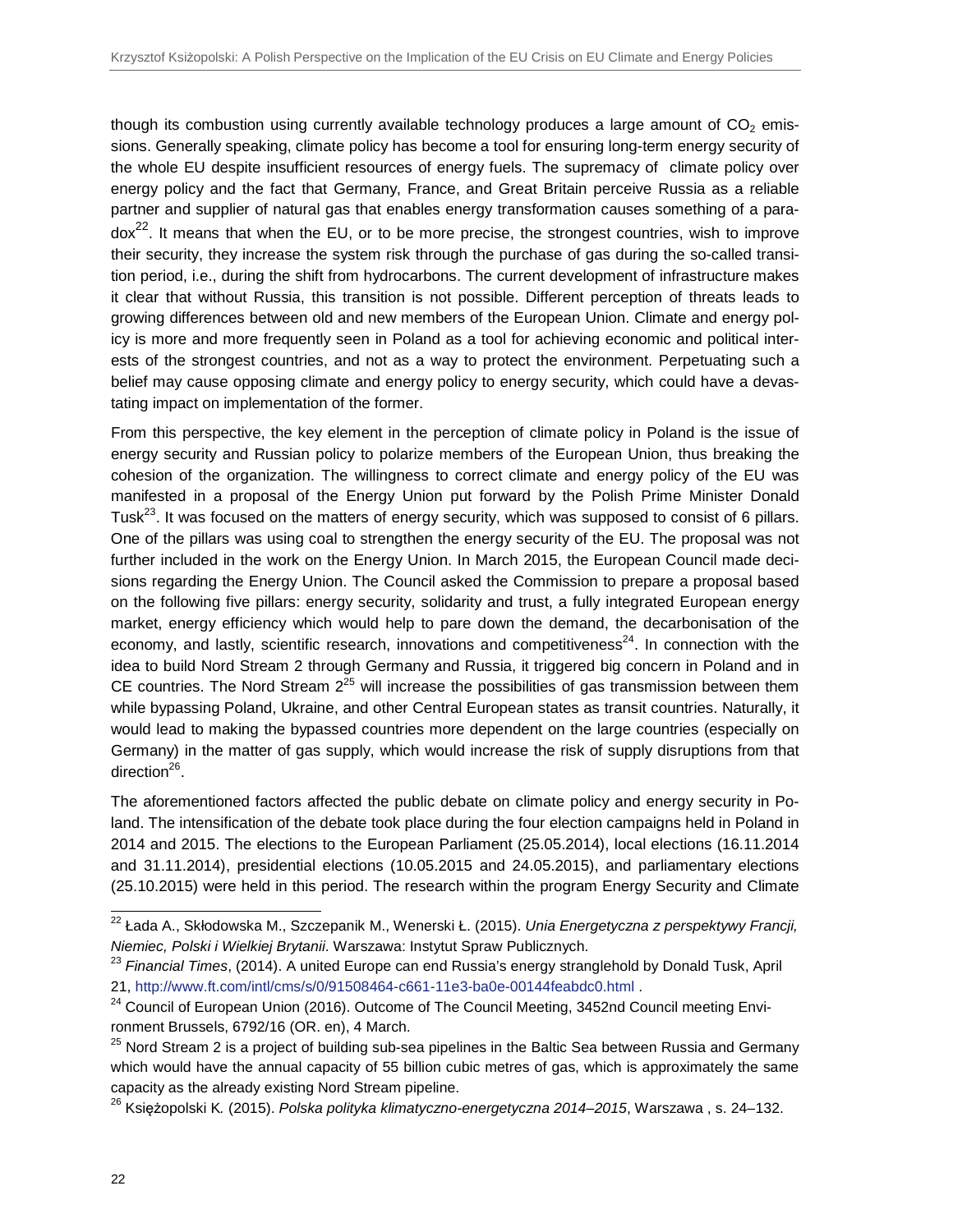Policy OAP UW<sup>27</sup> covered the analysis of manifestos, official statements, and election materials of the committees' representatives appearing in national and regional media, presented by the candidates by means of websites, leaflets, and social networks.

During each of the analyzed elections, Law and Justice (PiS, the party holding the majority in the Parliament) opposed the EU's climate protection policy. In the elections to the European Parliament, the solutions adopted in the climate package of 2008 were strongly criticized, as according to the party, they hit the Polish mining industry and should therefore be renegotiated. The main underlined thesis was that environmental protection cannot be more important than economic development.

Andrzej Duda, the PiS candidate for president (incumbent President of the Republic of Poland), expressed a critical attitude towards the European Union's policy in this area. In his opinion, decarbonisation of the economy is detrimental to Poland, and in particular to the mining sector, which, once the package was signed, was deprived of any support. He also pointed out that the restrictive climate policy of the EU will translate into an increase in production costs, which will reduce the competitiveness of European economies compared to countries ignoring climate issues. Climate and energy policy should be subject to renegotiation. The PiS demands strengthened in the parliamentary elections, where a plan to reject the implementation of the provisions of the Climate and Energy Package 2030 was directly put forward. An argument for abandoning the package was the prospect of an increase in energy prices for households and competitiveness reduction of the Polish economy. Despite political declarations, almost a year after the parliamentary elections and the seizure of power by PiS, the party has not attempted to exit the Package 2030. Quite the contrary – it is looking for tools and ways of its implementation. The obvious goal is to seek how to implement climate policy, favoring the position of coal in the energy sector.

Contrary to PiS, a more moderate approach to climate and energy policy of the EU was reported in the case of left-wing parties. In the elections to the European Parliament, Democratic Left Alliance (SLD) candidates directly indicated that they believed the provisions of 2008 climate policy hurt the European economy, and the EU war with coal was carried out in a rash manner and was contradictory to the current state of scientific research. During the parliamentary elections in 2015, the United Left committee also criticized the reduction targets adopted in the climate and energy policy of the EU. At the same time, however, the support of the coalition to improve energy efficiency was noticeable. The United Left put forward the most moderate demands among the opponents of the package. According to the committee, it should in fact protect the energy sector more and create opportunities for the reduction of  $CO<sub>2</sub>$ .

Civic Platform (PO) was an advocate of the energy policy, determined both in 2008 and 2015, during the analyzed elections. Its support for the solutions adopted by the EU should be directly linked with the participation of PO governments in concluding the agreements. During the presidential campaign, the importance of the EU's climate and energy policy as one of the keystones of Polish security was stressed again, in particular because of the possibility of a more flexible exchange of raw materials and energy. In this context, the support for the idea of the Energy Union was expressed, which according to Bronisław Komorowski (President of the Republic of Poland, in office until 2015, defeated in the campaign by Andrzej Duda), endorsed by PO, should increase the effectiveness of crisis response mechanisms and allow for a variety of conventional and unconventional energy potentials of the Member States. Komorowski was not consistent in the presented views, as was revealed in the context of decarbonisation of the economy. Although in the pre-election television debates Komorowski dissented from the support for decarbonisation, the earlier statements of his campaign

 $\overline{a}$ 

<sup>&</sup>lt;sup>27</sup> Księżopolski K. (2015). *Polska polityka klimatyczno-energetyczna* 2*014–*2*015*, Warszawa , s. 254–296.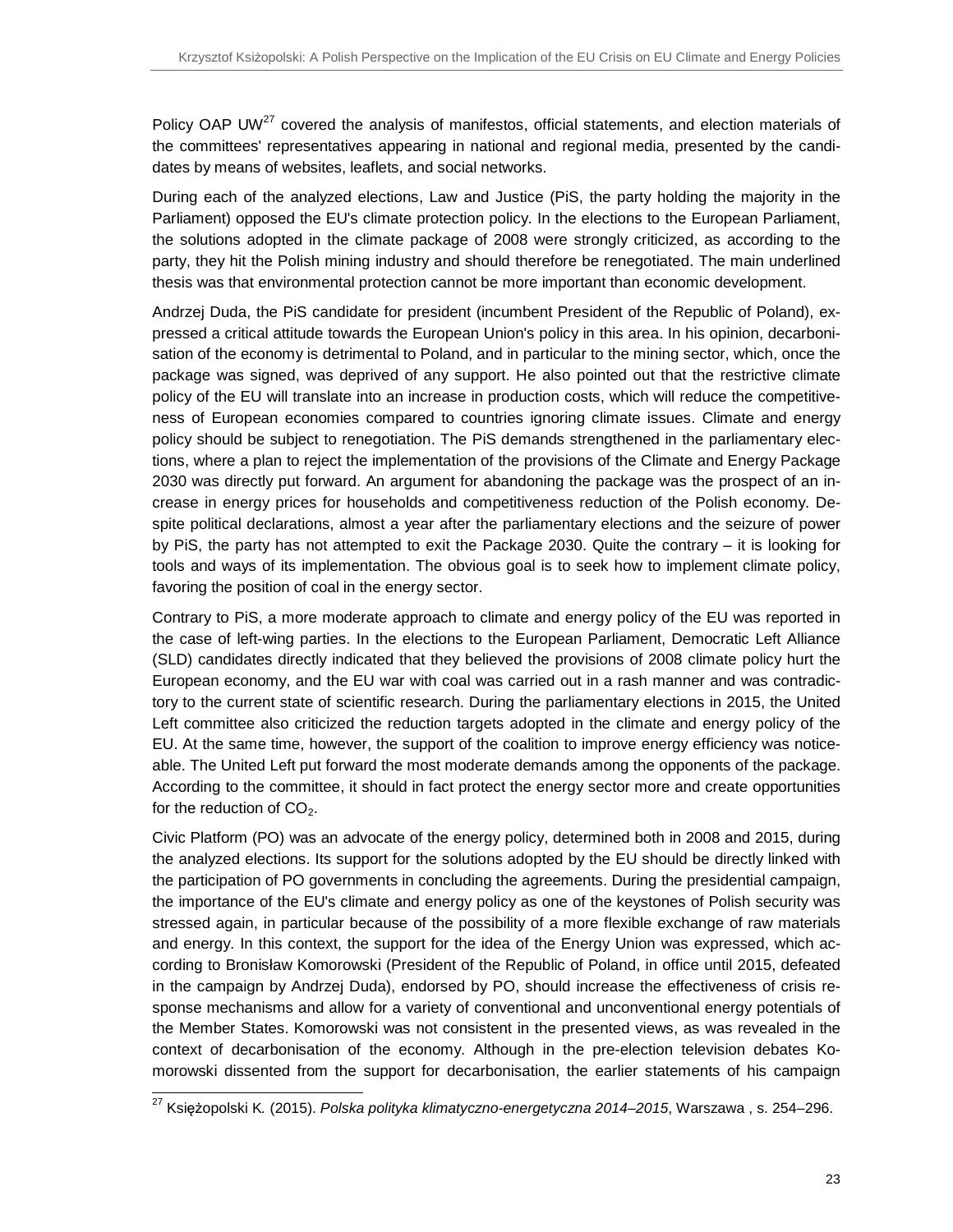team, however, were a sign of his support for the EU's demand. Also in the case of the PO parliamentary election campaign, inconsistency in terms of support for the Climate and Energy Package 2030 could be seen. Although the party representatives strongly expressed support for the package adopted by the government of Ewa Kopacz, they conditionally treated the implementation of the EU climate policy. According to the party, the EU reduction targets need to be tailored to the economies catching up on developmental differences, including Poland. Hence, separating EU climate policy from energy policy can be clearly seen, which is contrary to "the cohabitation" process of the policies.

The change of views on climate and energy policy of the EU can be seen in the Polish People's Party's (PSL) approach over the four campaigns. In the election campaign before the elections to the European Parliament, representatives of PSL focused on saying that coal had to be the engine of the Polish economy, and the environment must not be ranked higher than economic development. Therefore, they criticized the 2008 package solutions. In turn, in the parliamentary elections of 2015, PSL presented a stance close to the government coalition group. Like PO, PSL demands were selfcontradictory – the adoption of climate and energy package was supported, but also changes in the EU climate policy were demanded.

In the course of analysis of local election campaigns in the local elections in 2014, references to the nationwide discussion on climate and energy policy of the EU were observed. The debate was, however, translated to the local problems that afflict residents the most and was presented rather in the local dimension. Such an example is the discussion in Kraków, where dust concentration in the air, which considerably exceeds standards, is a serious problem. In the case of Kraków, each of the candidates presented their proposals for solutions to the problem. Similar debates, albeit on a smaller scale (mainly due to a completely different scale of the problem), took place in several other Polish cities, e.g., in Bydgoszcz, Katowice, Poland, Piotrków Trybunalski, and Rybnik. In these cases, however, the aspect of general political solutions for security and climate was omitted; the focus was on finding solutions to local problems.

Modern (Nowoczesna), which participated in the parliamentary elections in 2015 as a new party, evaluates the package 2030 quite favorably. It avoids, however, a clear statement of its support for climate policy while highlighting the need to modernize the economy and to introduce changes in the energy sector.

From the viewpoint of the climate policy future, its public perception is also important. A tool for the diagnosis of perception of energy policy by Poles is the index of energy policy - a monthly study conducted by the Institute for Security, Energy and Climate Studies on a nationwide sample of  $N =$ 1,200 people, selected by means of CAWI. Between October 2015 and July 2016, the index of energy policy changed in the fluctuation band 47,63 and 52,20 (maximum 100). In the analyzed period, the index was fairly stable, indicating the limited social pressures for changes in energy policy. At the same time, referring to energy security increases public acceptance of government policy<sup>28</sup>.

To sum up, we are observing in Poland a different perception of energy security, climate and energy policy, and climate protection than in the "old EU". This is evident both in the study of political discourse and in the attitudes of the society. The limited impact of the 2008 crisis on the economic development of Poland has led to a situation in which climate policy is not seen as a tool for economic development, but just as an expense. At the same time the increasing segmentation of European policy with the strongest countries pushing the idea of Nord Stream 2 makes political elites in Poland more eagerly believe that climate policy is not only about climate protection. Such belief is com-

 $\overline{a}$ 

 $^{28}$  Research Report – Energy Policy Index 10.2015-6.2016 – ISECS 2016.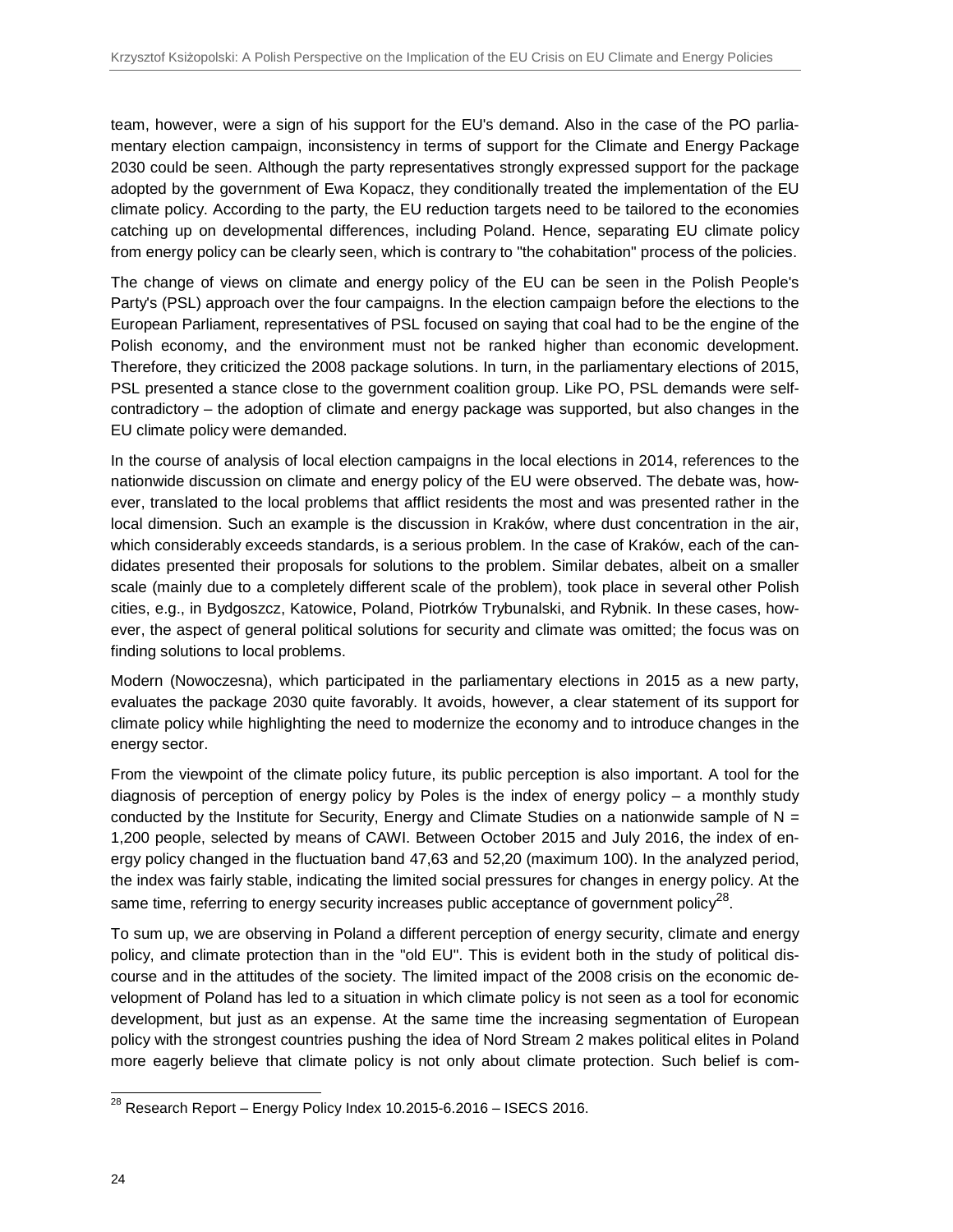pounded by the weakness of European institutions, such as the European Commission and the European Parliament, which have difficulty in balancing particularistic interests among the strongest states. Society sets its relationship to climate and energy policy through measurable, present costs. Some actions reducing  $CO<sub>2</sub>$  emissions, however, do find social support, e.g., energy efficiency and improving air quality are included in the manifestos of political parties.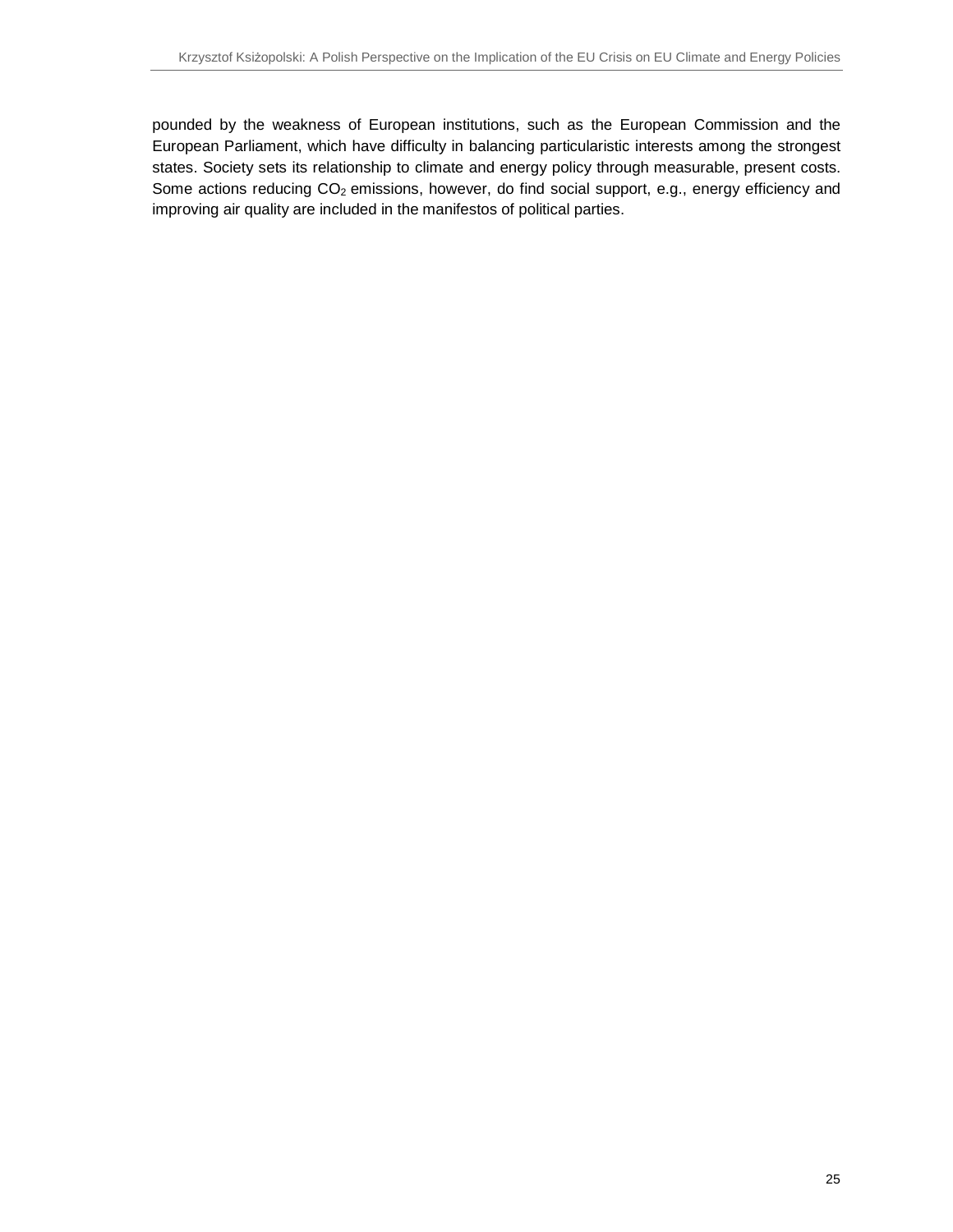## **5 Portugal and the European Crisis. Climate Policy in Times of Austerity**

Pedro Martins Barata, Get2C, Lisbon

Europe is in crisis. This crisis is multivariate: an economic crisis, with differential rates of growth across the Union, a social crisis, with rise in youth unemployment and a sharp increase in some countries of poverty rates, and a financial crisis, with both governmental budgets and banking institutions under severe strain. All of these lead to a governance crisis and to what has been labelled an "existential crisis" for Europe by none other than the current President of the European Council.

The crisis has common threads across Europe, but perhaps its most salient fact is its differentiated effect on different populations across Europe and the inability by the European polity to forge a common understanding across borders. When reflecting on the Portuguese experience, it is therefore important to understand that Portugal, while sharing many of the common challenges of deficit-prone countries in the southern part of the continent, has its own history, which is significantly different from even that of Spain, let alone Greece or Ireland. Knowledge of the specificity of each country's situation is key to understanding in which way Europe could find avenues out of the crisis. It is doubtful that the complexity of these multiple crises may be met with a simple set of solutions.

#### **Portugal: when did it all go wrong?**

By the turn of the century, Portugal and the Portuguese could be proud of their achievements. Portugal went through wrenching change in the 1970s, when the longest-ever dictatorial regime in Europe was replaced over a turbulent period by a liberal democracy that managed, twelve years later, to join the European Union. Over those same years, beyond solidifying a democracy, Portugal managed to decolonise the remains of its possessions in Africa, taking in the process of two years more than 10% of Portuguese and African "retornados", most of them with little assets, and successfully integrating them into the Portuguese society (by comparison, the corresponding figure in Germany today would be about 10 million). Socially, the milestones achieved by Portugal in the 25 years from 1974 to 1999 were even more impressive: achieving at last universal education, instituting compulsory 12-year education, achieving universal literacy, and growing economically at far greater average rates than the rest of Europe. This period was not without its crises. In fact, Portugal had to ask twice for support from the IMF, in 1976 and 1982, but since then and until 1999, the rigorous pursuit of a "crawling peg" devaluation policy led to maintaining an internationally competitive position in its main export industries. While not an Irish Celtic tiger, Portugal was surely catching up with the rest of Western Europe. Socially and psychologically, this catching-up process is important. With the loss of the Empire, the new regime made a conscious choice for Europe (in 1976, one of the main posters illustrated the strength of this choice with one logo (the Socialist Party) and a single sentence: "a Europa connosco",or "Europe with us").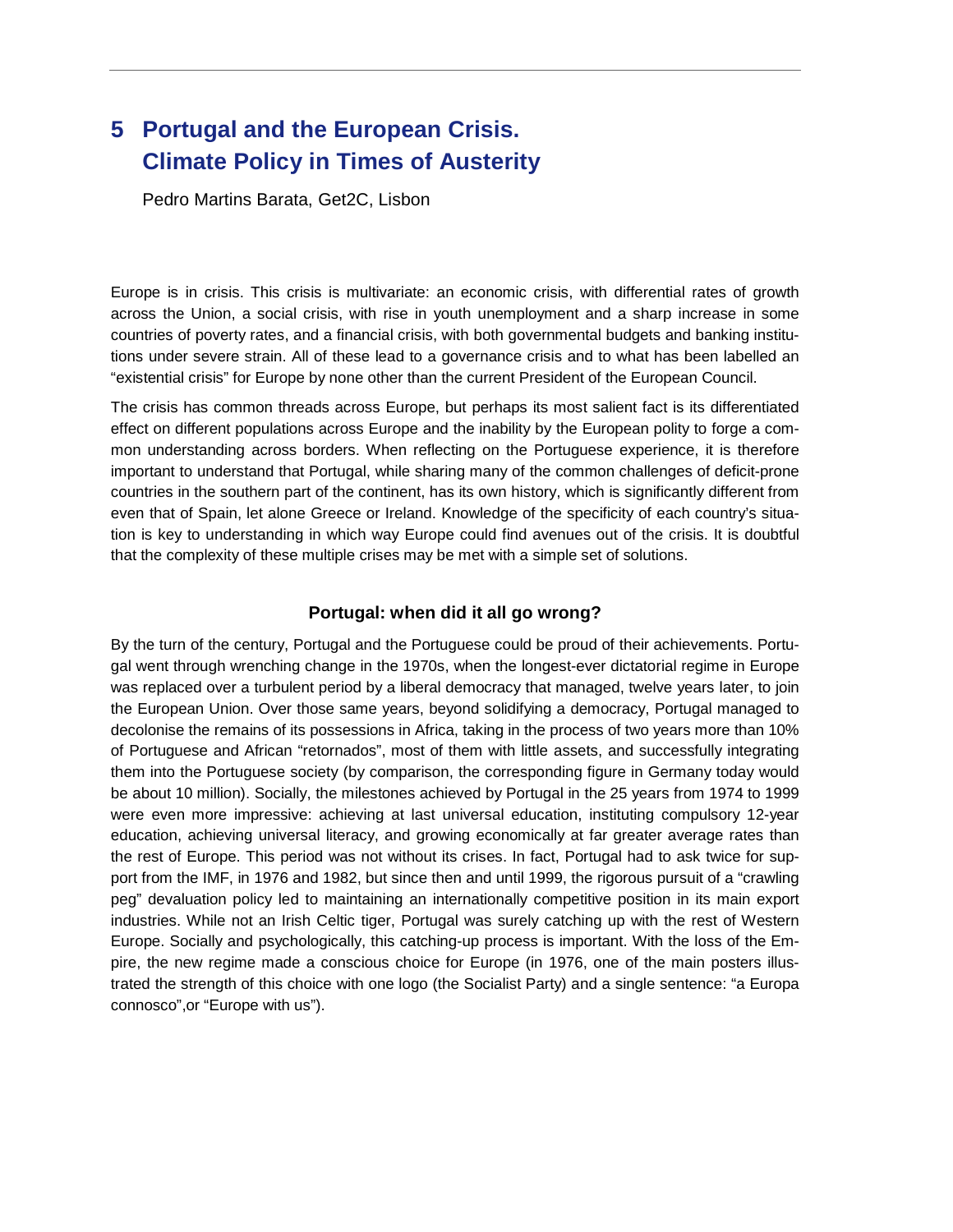

Serious intellectual discussion in the late 1970s pitted a "European" middle ground of liberal democratic parties (the Socialists, the Social Democrats and the Christian Democrats) against others on the ratic parties (the Socialists, the Social Democrats and the Christian Democrats) against others on the<br>left who would have preferred that Portugal head a pro-third world movement of non-aligned countries. As with what would have happened two decades later in Eastern Europe, the European Economic Community was then assumed to be Portugal's "natural home" even though Portugal would nomic Community was then assumed to be Portugal's "natural home" even though Portugal would<br>remain peripheral within Western Europe. By 1999, therefore, and after 13 years of European integration, Portugal was well on its way to achieve many of the development milestones that it had aspired to: a social safety network in health and pension systems, educational attainment on a par with others in Europe, and income levels not too far from those experienced in Western Europe. with what would have happened two decades later in Eastern Europe, the European Eco-<br>bmmunity was then assumed to be Portugal's "natural home" even though Portugal would<br>eripheral within Western Europe. By 1999, therefore,

Around 1999, the process of "real convergence" stopped. With hindsight, it is now clear that the main reason for this stop was the establishment of the common currency. Throughout the growth period, Portugal had progressively and gradually opened up its economy (still a closed economy by many standards), but the capital-poor country needed to receive inflows of capital from abroad. For many years, these inflows of capital (mainly remittances from emigrants and EC development funds) put pressure on the external balance of Portugal and on internal demand, which was managed through devaluing the "escudo". To this day, there are questions as to whether this economic model could be sustained in the longer-term. What it implies now is that moving into the Eurozone and losing both the exchange rate and the monetary policy levers would result in a fundamental change in the cond tions for economic policy. The effect of the euro was more or less immediate, with interest rates now tions for economic policy. The effect of the euro was more or less immediate, with interest rates now<br>set by the common European banking system. Credit conditions were seriously eased for the Portuguese population and a mini-boom in credit ensued, consumption escalated, and so did external i imbalances. As long as the foreign credit would prop up demand, the Portuguese population would not feel the pinch. However, what had been good for credit conditions, was not inherently good for the economic capacity of the tradable goods sectors in Portugal. With its goods now valued at euros, Portuguese industry slowly but surely lost competitiveness to its European competitors. As wage costs escalated and buoyed consumption, Portugal began having issues of loss of export markets, costs escalated and buoyed consumption, Portugal began having issues of loss of export markets,<br>lower generation of employment, and greater external imbalances. Inevitably, GDP growth rates started coming down. had progressively and gradually opened up its economy (still a closed economy by many<br>s), but the capital-poor country needed to receive inflows of capital from abroad. For many<br>see inflows of capital (mainly remittances f sustained in the longer-term. What it implies now is that moving into the Eurozone and losing both<br>the exchange rate and the monetary policy levers would result in a fundamental change in the condi-<br>tions for economic poli ese population and a mini-boom in credit ensued, consumption escalated, and so did external im-<br>lances. As long as the foreign credit would prop up demand, the Portuguese population would not<br>el the pinch. However, what ha Pedio Martin Benis: Pougal and the Stropsen Crisis. Climate Policy in Times of Austerity<br>
The Benisian decreases the Stropsen Crisis. Climate Policy in Times of Austerity<br>
As which which olicines the Stropsen Crisis. As wi others in Europe, and income levels not too far from those experienced in Western Europe.<br>Around 1999, the process of "real convergence" stopped. With hindsight, it is now clear that the main<br>reason for this stop was the e nces. As long as the foreign credit would prop up demand, the Portuguese population would not<br>the pinch. However, what had been good for credit conditions, was not inherently good for the<br>iomic capacity of the tradable goo

#### **From stagnation to depression: crisis struck**

Finally, in 2011, the fiction that supported the Portuguese economy ended abruptly. External credit, which had previously been dismissive of the many warning signs throughout the "lost decade" of 2000-2010, suddenly woke up to the significant fact that Portuguese public and private debt were escalating which could have an impact on the solvability of the economy and of the government. Furgeneration of employment, and greater external imbalances. Inevitably, GDP growth rates<br>d coming down.<br>**From stagnation to depression: crisis struck**<br>y, in 2011, the fiction that supported the Portuguese economy ended abru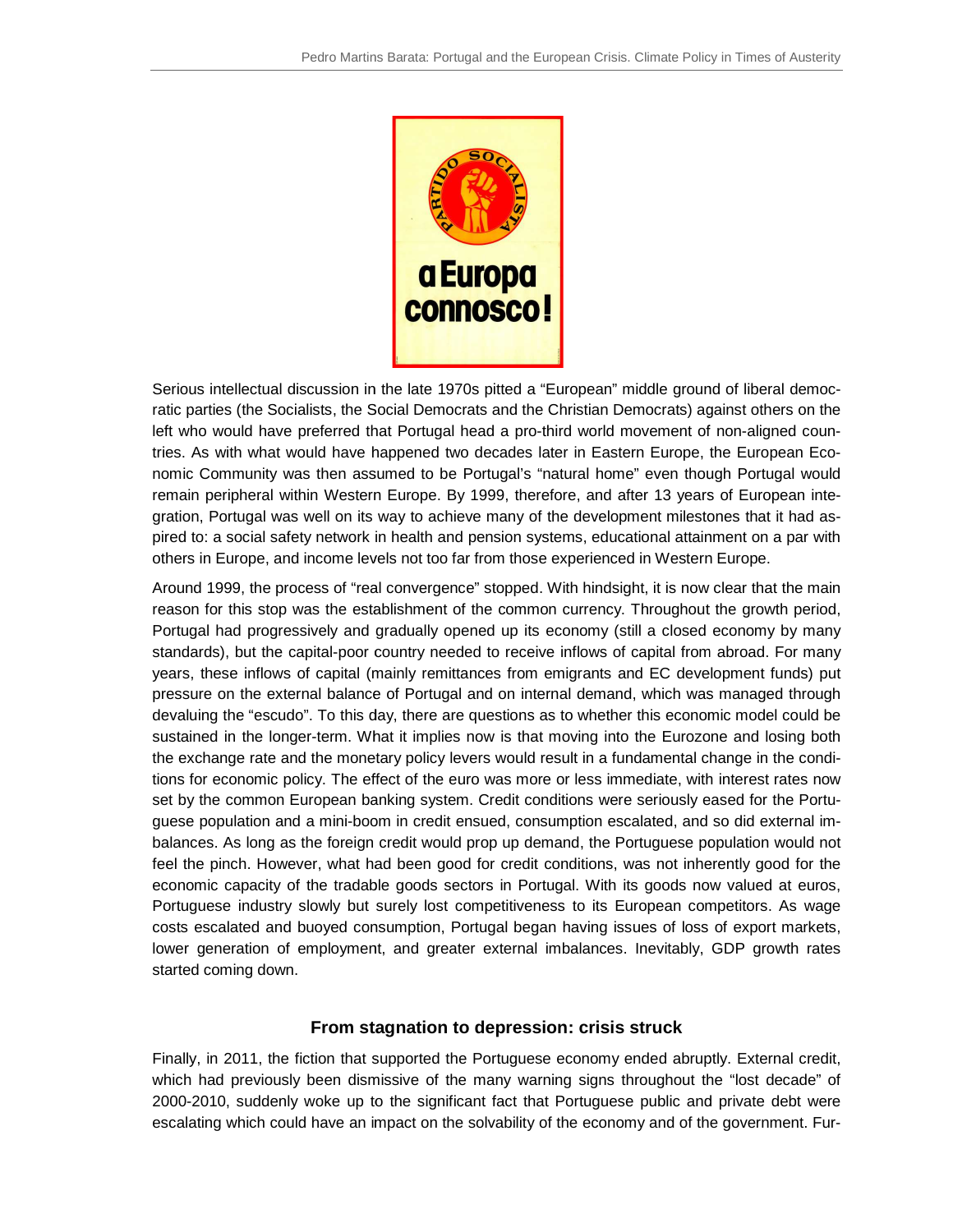thermore, the working assumption for many in the bond markets that government balances were jointly guaranteed across Europe was clearly challenged by those countries that did not have fiscal imbalances (and which had gained in fact the most from the existing alignment of costs across Europe, in terms of their competitive position). It is important to note that in taking such a hard position, such governments felt morally justified by the wrenching pill some of them had taken in terms of labour market and other types of reforms. Southerners caught in the position of potential debtors were seen as not having done the adequate structural reforms in the fat years of easy credit. The prevailing view seemed to be that these countries should purge themselves of these imbalances. An example of the tone used that stuck in many Portuguese minds was Angela Merkel's speech in her federal German election campaign in which she attributed the Portuguese situation to longer vacations and a bloated pension system (due to early retirement). In actual fact, at the time Portugal already had one of the longest working hours in Western Europe and average paid leave provisions. What it also had was one of the lowest labour productivity records, due to chronic shortage in capital, including human capital. It was, after all, a relatively underdeveloped country in the European context. This morality play was particularly forceful in the first few years of the Euro crisis and tinges to this date both Portuguese self-perceptions and perceptions of the others in Europe.

#### **The troika cometh**

More importantly, this perception infused the policy prescriptions of the "troika" programme of economic and financial assistance. At the height of the crisis, the Portuguese financial situation was dire – interest rates on Portuguese debt were accelerating and the country was finding it impossible to access credit markets. Eventually, it had to resort to international assistance, provided by a trio of institutions: the ECB, the European Commission and the IMF. While the prescription was standard, amounting to calls for further liberalisation of product and services markets in Portugal and reforms in social security and social programmes, what was not standard was the detailed enunciation of the required reforms, extending way beyond the normal field of action of such institutions. And while there was much to be lauded in the concreteness of the tasks assigned to the Portuguese side – they read in fact like a government programme- it is questionable whether these institutions had the required time and expertise to conduct such a thorough assessment of the Portuguese political and economic shortcomings. The detailed document ventured into fields such as energy policy with prescriptions that amounted to a new government programme. In the case of energy, these mostly included granting more independence to the energy regulator and curtailing so-called "excessive rents" brought about by overly generous feed-in tariffs. As the analysis of the Portuguese situation was in some respects flawed or one-sided, it is no wonder that the assessment of the "troika" programme has been mixed. Most importantly for the focus of this paper, what became apparent with the "troika" approach was the immediate subordination of energy and climate policy to near-term financial sustainability goals, without consideration for the impact on global climate change, on European climate energy policy, or on a Portuguese strategy for climate and energy policy.

#### **Portuguese climate and energy policy: a progressive country in the South, or the "little country that could"**

Throughout the lost decade of 2000-2010, one aspect of the Portuguese economy literally stands out: the massive investment in solar and especially wind energy that took place in those years and which is reflected in the landscape as you roam the somewhat deserted highways North of Lisbon. In the mid-2000's, Portugal, a small country, was placed third in the level of investment in wind energy.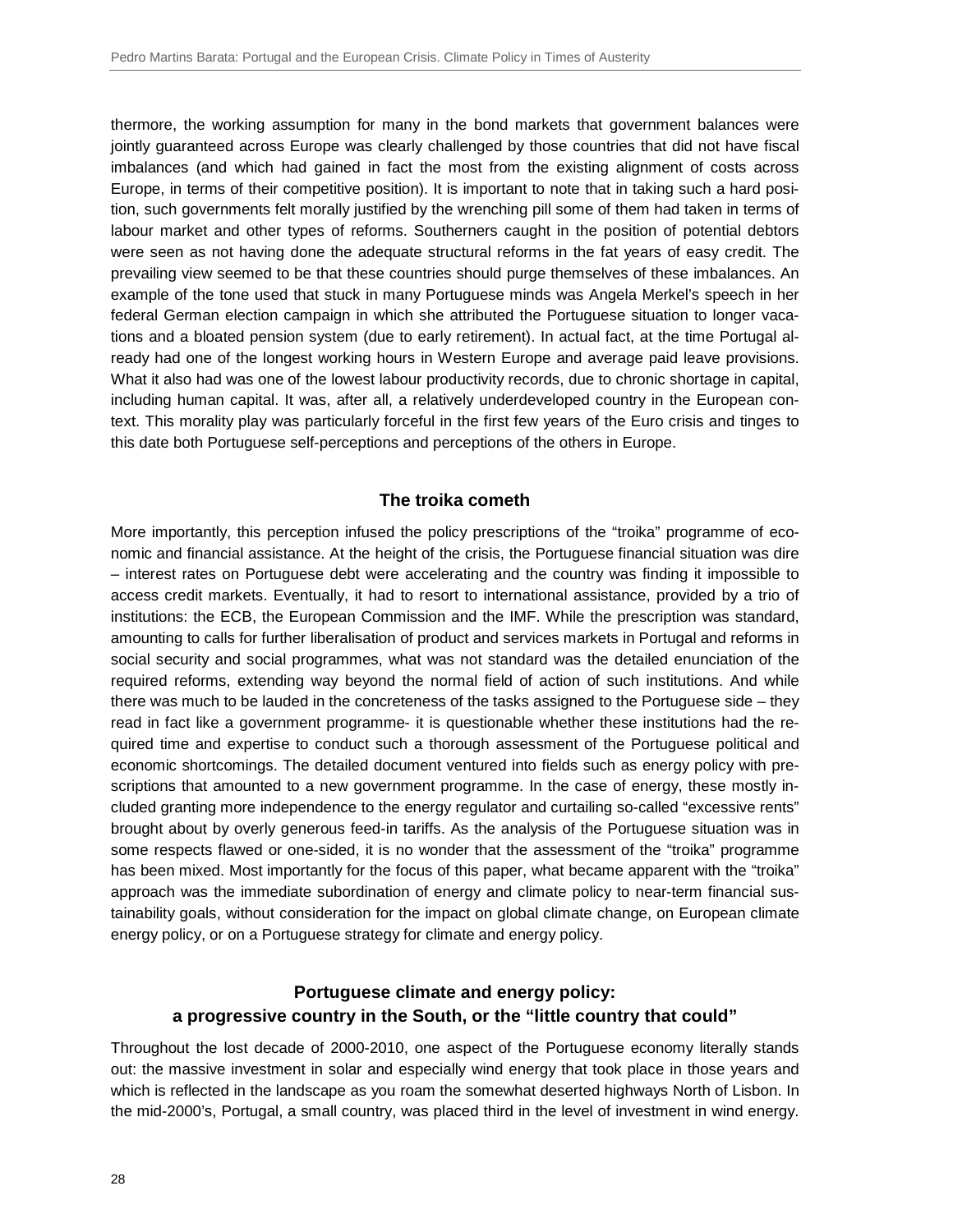If nothing else, that investment has paid off in term of electricity generation. For the last three years, Portugal has more than 50% of its generation coming from either wind, solar (in green in the chart Portugal has more than 50% of its generation coming from either wind, solar (in green in the chart<br>below), or hydro (in blue). In March this year, Portugal managed to go four days without use of any of its fossil fuel generation.



This build-up of wind and solar capacity could be portrayed either in a negative light, as many who This build-up of wind and solar capacity could be portrayed either in a negative light, as many wl<br>supported the "troika" prescriptions chose to do, as a gold-plated policy ill-suited to the financial situ tion of the country, or in a more positive light as a way to build know-how, technological capacity, and R&D, including export capacity and change the economic profile of the country from an international supplier of low-tech products to a more diversified and resilient economy.

The focus of the governments throughout the 2000s was essentially on building that capacity. In the process, government funding was heavily involved in providing incentives through the feed system to independent producers. However, in a capital- and technology-short country, this led to<br>developers having to resort to assistance from the financial sector. In turn, the financial sector, aldevelopers having to resort to assistance from the financial sector. In turn, the financial sector, always wary of lending to new activities, extracted their price. As credit conditions were buoyant, it would take assurances of high profitability to move the financial sector to support such ventures. It is ways wary of lending to new activities, extracted their price. As credit conditions were buoyant, it<br>would take assurances of high profitability to move the financial sector to support such ventures. It is<br>no wonder theref tariffs. Over the coming years, governments would change the structure of the FIT, adjusting it to tariffs. Over the coming years, governments would change the structure of the FIT, adjusting it to<br>better reflect capital costs and, more importantly, reserve a significant amount of feed-in capacity to a would take assurances of high profitability to move the financial sector to support such ventures. It in<br>no wonder therefore that the early projects were indeed financed at relatively high, premium feed-i<br>tariffs. Over the lier of low-tech products to a more diversified and resilient economy.<br>ocus of the governments throughout the 2000s was essentially on building that capacity. In the<br>iss, government funding was heavily involved in providin including export capacity and change the economic profile of the country from an international<br>er of low-tech products to a more diversified and resilient economy.<br>lous of the governments throughout the 2000s was essential

cluster of companies so as to build a home-grown manufacturing and export capacity in wind power.<br>So the most direct impact the crisis has had on Portuguese climate and energy policy is to rein in the ambitions of those that would want to go much further in the deployment of renewable energy. While Portugal did not commit the excesses of Spain (which suspended altogether payments and FIT co tracts to both new and old ventures), there has clearly been a freezing of new activity. This reflects tracts to both new and old ventures), there has clearly been a freezing of new activity. This reflects<br>essentially both the macroeconomic uncertainty and specifically the freeze on new on-grid contracts. While this was not mandated, it was a consequence from the fiscal retrenching required for meeting the budgetary goals. At the same time, the troika programme, with all its flaws, has led to soulsearching and efficiency improvements in the industry which probably would not have been sought otherwise. But the narrative that was construed to support the troika – that of excessive payments, of fortunes made in renewable energy, of hidden costs and commitments made to such producers (with fortunes made in renewable energy, of hidden costs and commitments made to such producers (with<br>little regard for some obvious subsidies to fossil fuel producers) – is likely to stick in the public mind for years. ambitions of those that would want to go much further in the deployment of renewable energy. While<br>Portugal did not commit the excesses of Spain (which suspended altogether payments and FIT con-<br>tracts to both new and old essentially both the macroeconomic uncertainty and specifically the freeze on new on-grid contracts.<br>While this was not mandated, it was a consequence from the fiscal retrenching required for meeting<br>the budgetary goals. A searching and efficiency improvements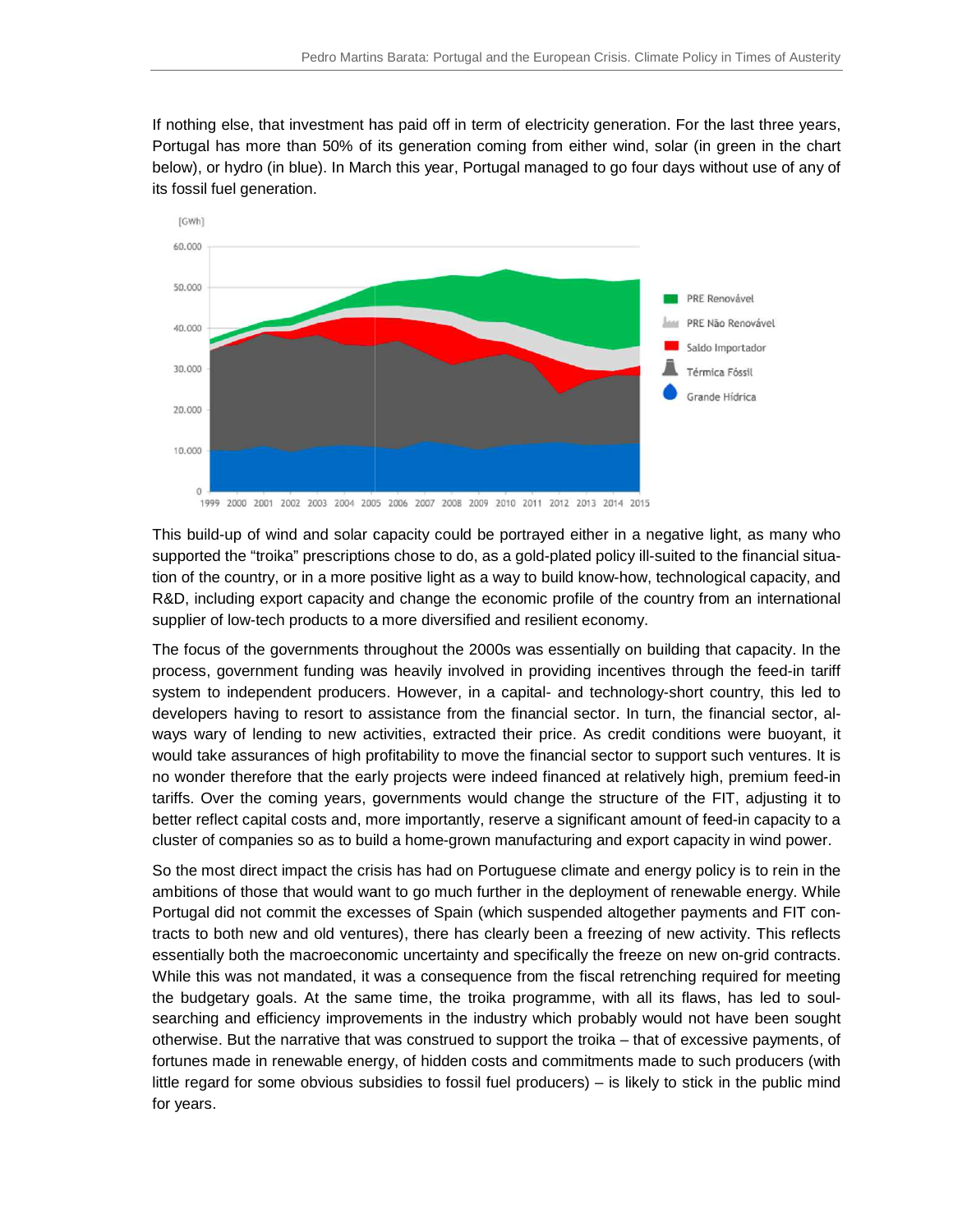#### **Climate and energy policy – an opportunity for Europe**

Today, Portugal is no longer naïve about Europe. The very high ratings of Europe in Portuguese Today, Portugal is no longer naïve about Europe. The very high ratings of Europe in Portuguese<br>eyes have come down with the crisis. While not Eurosceptic, and in fact feeling more than ever Eurodependent, if not Europe-dependent, most Portuguese see the relationship with European institutions and governments in a much more transactional way. Tied as Portugal is to the fate of the euro, there is a raging discussion about the viability of Portugal staying within the strict dictum of Germanoriented policy inside the Eurozone. Regardless of what one thinks about the desirable outcome of oriented policy inside the Eurozone. Regardless of what one thinks about the desirable outcome of<br>the situation of the Eurozone, what is startling is the very national nature of the debate. The Portuguese debate is no longer about the effects on Europe from Portugal leaving the euro, or on the guese debate is no longer about the effects on Europe from Portugal leaving the euro, or on the<br>overall viability of the European project vis-à-vis all of the challenges that Europe is facing – this perfect storm of refugees, Syrian war, terrorism, and financial collapse. Instead, the dire situation in Portugal focuses minds right now on the actuarial cost-benefit calculation of such decision from the tugal focuses minds right now on the actuarial cost-benefit calculation of such decision from the<br>viewpoint of Portugal alone. While understandable, and in fact, the mirror image of debates elsewhere in Europe, especially in creditor countries, this "nationalised" debate is fairly sterile and will where in Europe, especially in creditor countries, this "nationalised" debate is fairly sterile and will achieve nothing in terms of longer-term viability of Portugal, Germany, and Europe. What would be needed in this cont needed in this context is a way to think collectively across the continent and fight the misconceptions and prejudices that abound – those of Portuguese laziness, of German righteousness and heavy handedness, and of Greece delinquency. dependent, if not Europe-dependent, most Portuguese see the relationship with European institutions<br>and governments in a much more transactional way. Tied as Portugal is to the fate of the euro, there<br>is a raging discussio d policy inside the Eurozone. Regardless of what one thinks about the desirable o<br>ation of the Eurozone, what is startling is the very national nature of the debate. T<br>debate is no longer about the effects on Europe from P

Portugal's contribution to European climate policy is to an extent greater than its geographical posi-Portugal's contribution to European climate policy is to an extent greater than its geographical posi-<br>tion and size would imply. Portugal has been, since 2004-2005, a proponent of fairly aggressive climate policy goals, aligning itself with the more progressive positions, for example on reform of the EU ETS, and being a founding member of the Green Growth Group. Internally, Portugal demonstrates through its track record the ability to cope with substantial policy and governance challenges and yet achieve significant results in emission reductions and energy transition.



Rendering Europe viable again in the eyes of the European citizen would require making plain the commonality of purpose across Europe. In that regard, climate remains, despite the crisis, a key common thread of progressive thinking about Europe. In climate and energy policy, the compleme tarity of resources, expertise, and knowledge across Europe, from Portuguese wind and solar to Po Polish biomass to Nordic hydro, should make the case for a push in energy infrastructure and true martarity of resources, expertise, and knowledge across Europe, from Portuguese wind and solar to Pol-<br>ish biomass to Nordic hydro, should make the case for a push in energy infrastructure and true mar-<br>ket reform -one of the themselves address the core issues at the root of the European crisis, deeper understanding of each ket reform -one of the pillars of a renewed European impetus. While climate and energy do not by<br>themselves address the core issues at the root of the European crisis, deeper understanding of each<br>country's specific circum ing the crisis.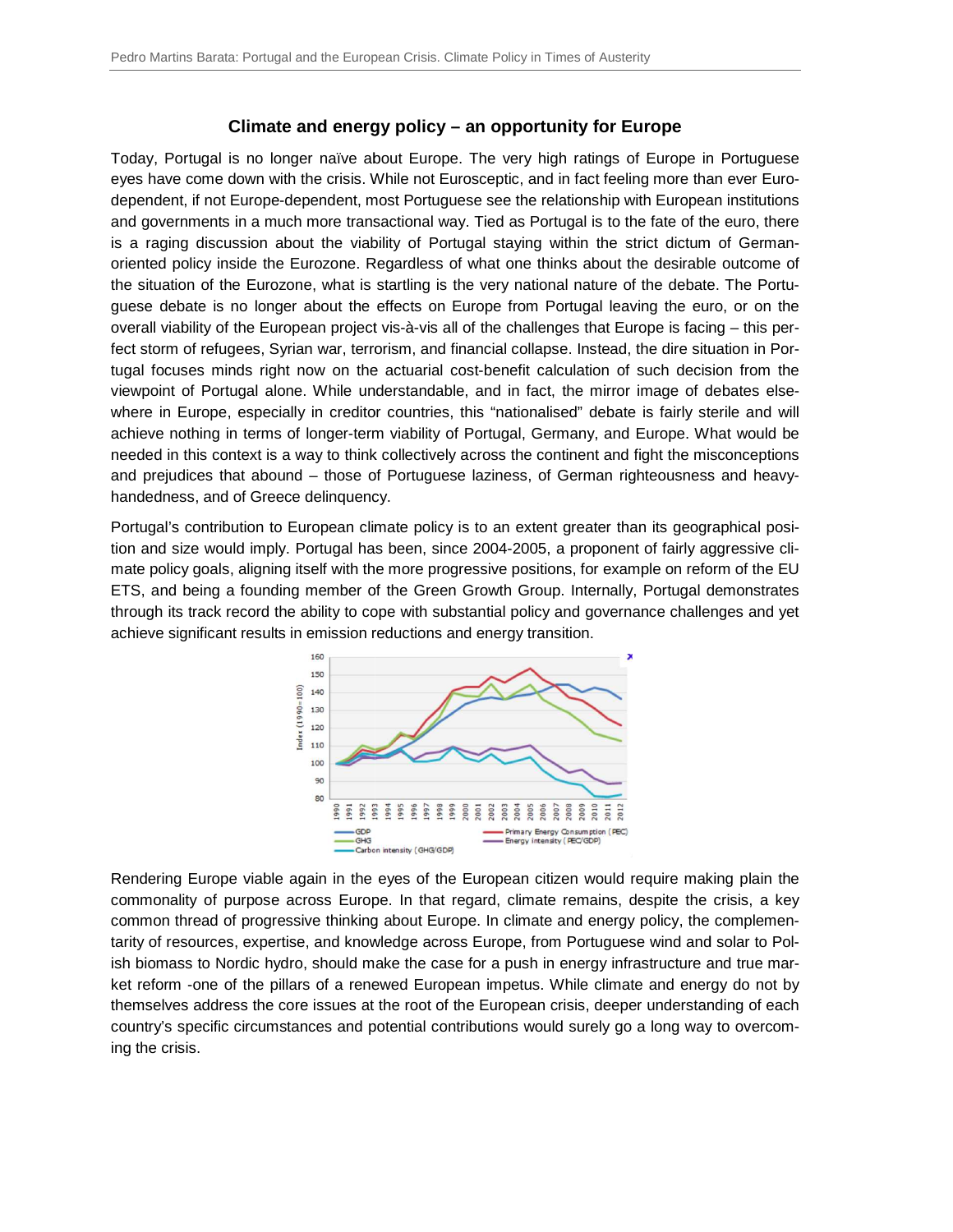## **6 The UK Referendum**

 $\overline{a}$ 

Martin Nesbit, Institute for European Environmental Policy, London

What does the UK referendum result mean for climate change policy in Europe? There are two ways of looking at this question: a straightforward analysis of the direct policy implications, and a more farreaching attempt to divine some of the patterns in the UK electorate's choice, and what it means for how decisions are taken in European polities.

Because the UK is, and remains, clearly a European country, and a European polity. One of the leaders of the "Leave" side of the referendum campaign, Boris Johnson, now the UK's Foreign Secretary, stressed this in a newspaper article on the day after the result<sup>29</sup>. And I am writing this on my way back from a holiday in the US, an experience which always reminds every British citizen how much more they have in common, culturally, with the other 27 members of the European Union than with the US. Every European country has its own specific political system and discourse, but variations of the same currents run through all of them. The reactions and prejudices – distrust of policymaking elites, distrust of people "telling us what to do", and a willingness to ignore the advice of "experts" - which appear to underpin the UK "Leave" majority are relevant across the rest of the EU, and may be increasingly relevant over the years ahead. They look likely to create more problems for climate mitigation efforts across the EU than the direct, technocratic, policy challenges a UK departure creates.

But let us start, first, with the direct implications. These remain difficult to identify with precision, since we still do not know how, or when, the UK will leave the EU, or what its future relationship will be<sup>30</sup>. But broadly, the UK's choices for its future relationship are to accept the bulk of European legislation on the environment and the single market, and retain access to the European market into which UK businesses are tightly bound; or to "take back control", in the words of the Leave campaign, at the expense of a significant economic rupture. The impacts of these options are both technical – in terms of the mechanics of how EU climate legislation operates – and political, both in terms of the balance of attitudes within the remaining EU-27, and the approach adopted by the UK in future.

The technical challenges are significant. The simplest, but by no means straightforward, will be to determine the respective shares of the EU's Paris Agreement Nationally-Determined Contribution of a 40% reduction in GHG emissions (compared to 1990 levels) by 2030. The UK's share of that target, based on its share of Emissions Trading System allowances and auction revenues, and on its proposed target under the new Effort Sharing Regulation, would have been a steeper reduction than 40%; however, the default assumption should be that the UNFCCC commitments of the EU and its Member States are for a 40% reduction, so the UK and the remaining EU-27 will both have a 40% reduction target.

<sup>&</sup>lt;sup>29</sup> "Britain is part of Europe – and always will be"; article in the Sunday Telegraph, 26 June 2016. The selfevident inconsistencies in the article were one of the reasons Johnson's campaign to become Conservative leader never got off the ground, although did not prevent his subsequent appointment as Foreign Secretary.

 $30$  My temptation throughout this essay will be to rail against the extraordinary absence both of any Leave campaign plan for the UK's future, and of any UK government contingency plan for the event of Leave vote. I will try to resist both that temptation, and the temptation to pretend that, somehow, sanity can still prevail, and the self-evidently suboptimal hooliganism of a UK departure can be avoided.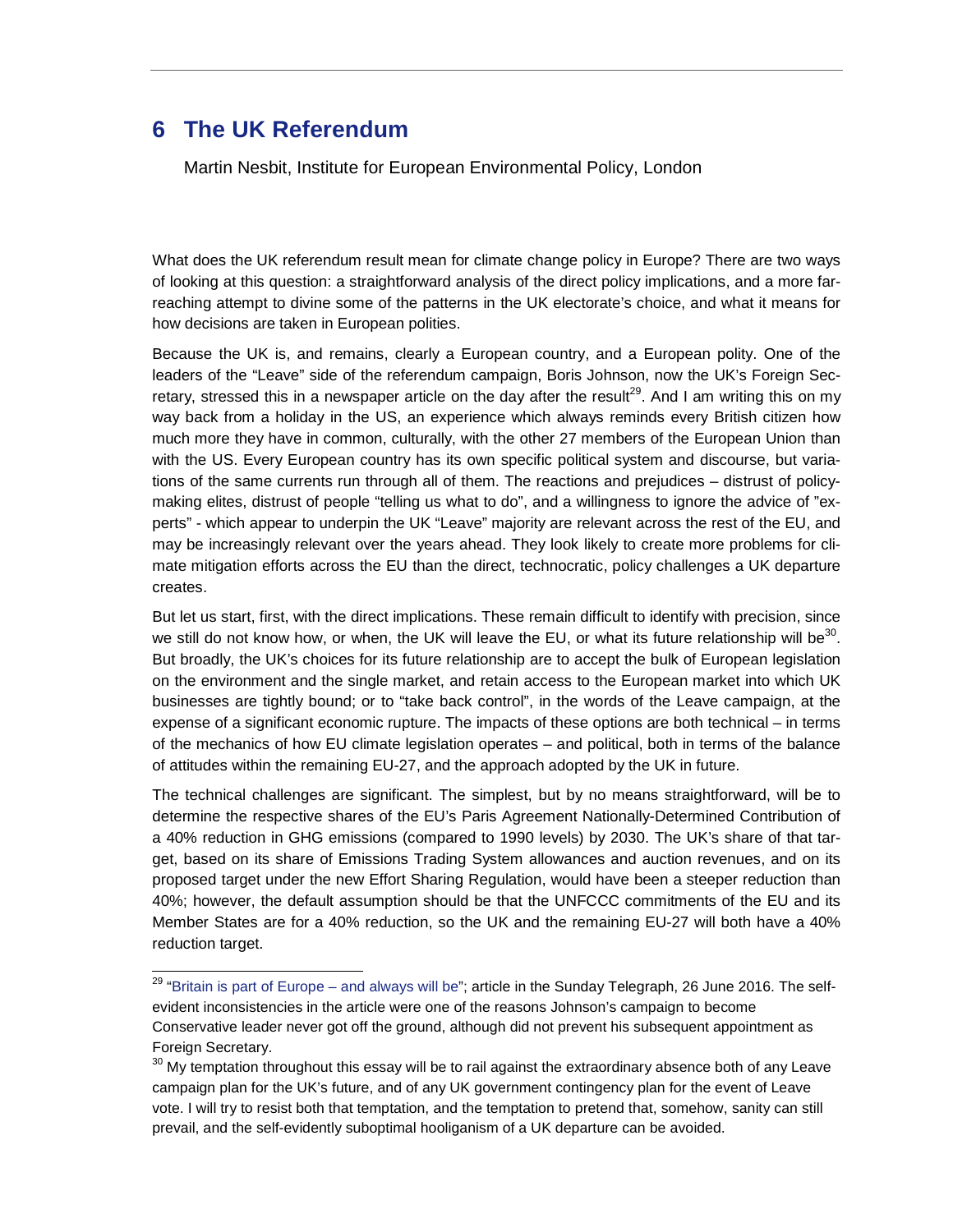There has always been a strong justification for the EU, as an integrated economy and market, having the flexibility to deliver its collective climate change commitments collectively. While there was considerable distrust of the so-called "EU bubble" during the negotiations that led to the Kyoto Protocol (why, as other economies asked, should Portugal, for example, be able to increase its emissions significantly, by relying on mitigation efforts in other EU countries, when other OECD economies are required to reduce their emissions?), but has become an accepted part of the Paris Agreement. The existence of the EU's Emissions Trading Scheme as a genuinely European system covering the major polluting installations across the EU makes it difficult to envisage how individual country commitments would now be implemented.

One consequence of collective delivery, however, is that additional mitigation effort by individual countries and even individual communities and households can be effectively lost in what some observers have called a "waterbed effect" – if emissions are reduced more than expected in one area of the economy, it simply creates more room for greater emissions than expected elsewhere. This is an under-publicised aspect of EU mechanisms for climate mitigation, but potentially vulnerable to significant public disenchantment, and needs to be addressed.

#### **EU ETS impacts**

The implications for the Emissions Trading System itself are more complicated. Since the disappearance of National Allocation Plans in Phase III of the ETS, the system for the allocation of allowances and distribution of revenues from their sale has been, effectively, a European one, with limited vestiges of Member State control. Extracting the installations, emissions, and allowances of a single Member State from a market where allowances do not distinguish between countries, or years, is not administratively simple, or even necessarily possible. While it is likely that the UK (historically an enthusiastic proponent of the carbon market) will wish to continue to be part of the wider European carbon market, there will clearly be some important hurdles to overcome. Either the UK will participate in the ETS along the lines of Norway's current engagement – accepting the EU legislation without being able to influence it, which would be difficult to equate with the "taking back control" that leaving the EU was supposed to deliver; or it would (on the model of Switzerland, or other linked trading systems) it would need to set up an entirely new UK trading system to link to the ETS. From the point of view of the EU-27, it will be important to maintain the stringency of the EU ETS – ultimately, given the fungibility of allowances, it may be necessary simply to top-slice the carbon value of outstanding allowances, and reduce future ETS caps, by a percentage that reflects the share of UK installations in the total emissions of the system.

#### **Climate mitigation politics**

So much for the mechanics – which are, potentially, complicated enough to keep officials busy for rather longer than the 2 years of an article 50 negotiation. What of the implications for climate mitigation politics?

As with the implications for environmental legislation more widely, my assumptions are gloomy. One of the triumphs of EU policymaking has been the demonstration that it is possible for countries to act together to deliver levels of environmental ambition which – although they prove to be popular with electorates – are more difficult for countries acting on their own to achieve. That higher level of ambition is made possible because the immediate risks to each country's relative competitiveness are reduced if all countries aim for the same standards at the same time, or, at least, move in the same direction at the same time. To the extent that the UK is able to adopt different levels of environmental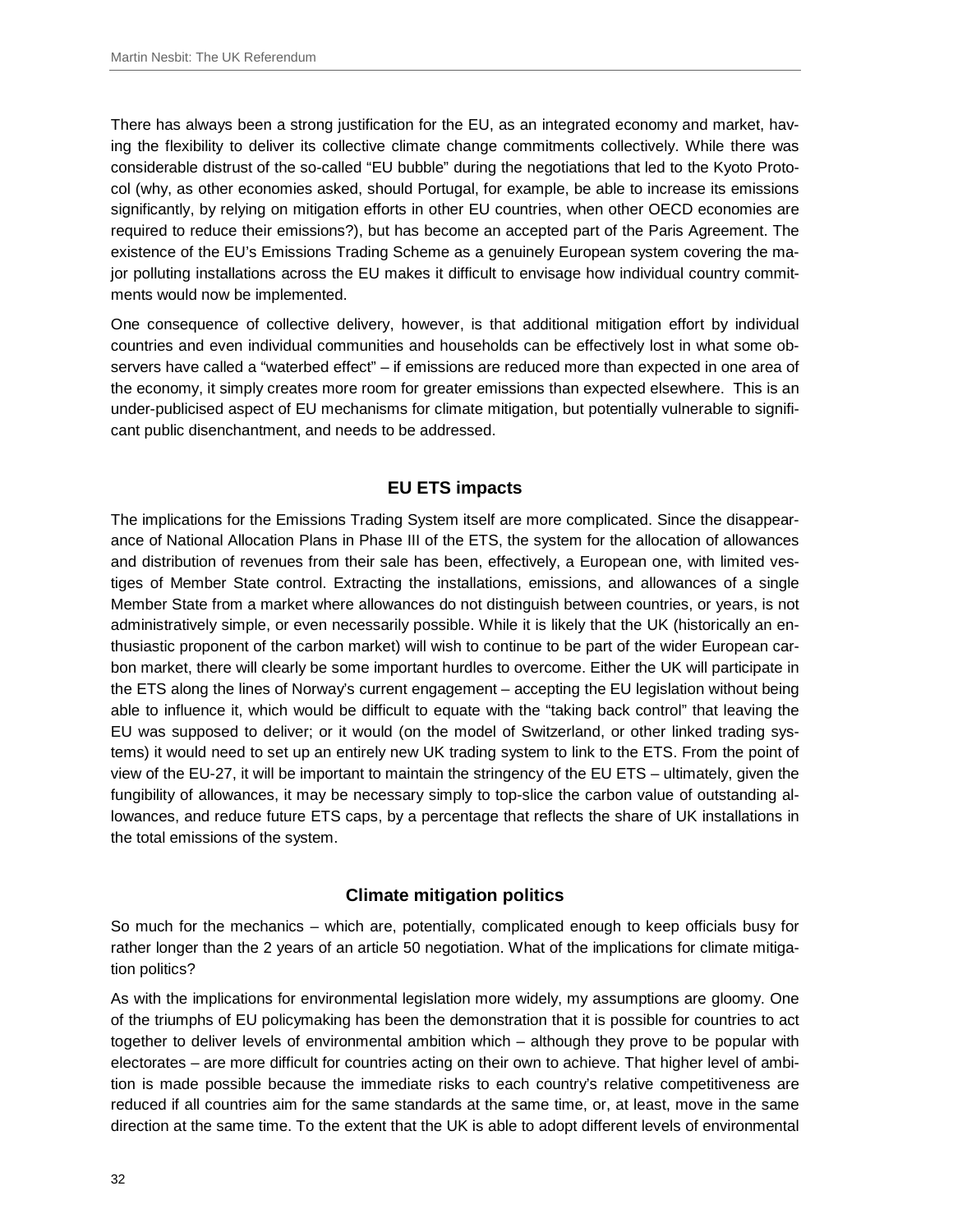protection, it will be at risk of deregulatory voices in the Conservative Party and to its right in the UK Independence Party insisting that it should reduce "regulatory burdens" (or environmental ambition) in order to reduce costs for business and improve competitiveness. While UK environment ministers have been keen to stress that environmental ambition will not be reduced, we have not seen that commitment tested by the likely economic downturn that is expected to follow a sharp drop in investment and new construction projects in 2017; and "environmental ambition" is in any case not the same as a commitment to environmental delivery. The EU provides an imperfect but effective framework of enforcement, ensuring that Member States, over time, live up to the legislation they have agreed. No similar mechanism will apply to the UK, unless, as seems increasingly unlikely, it becomes part of the European Economic Area. Domestic mechanisms for ensuring delivery exist in climate policy, but they are in practice untested; and similar mechanisms do not exist in other areas, beyond the option of recourse to the domestic courts. However, the UK political system provides considerable latitude to governments with a parliamentary majority simply to adopt new, and more convenient, legislation in the event of defeat in the courts.

As far as climate change is concerned, I expect this pattern of weaker enforcement to be repeated. The current Government has, encouragingly, maintained the climate targets implied by the UK's Climate Change Act, despite the high numbers of climate sceptics (or  $-$  an important sub-category  $$ mitigation sceptics<sup>31</sup>) in Conservative Party ranks, particularly among those who campaigned for a Leave vote. However, the likelihood of real action being taken to enable those targets to be met seems to me to be significantly smaller. The UK had already gutted much of its once ambitious arsenal of instruments to encourage decarbonisation and incentivise investment in renewable energy (including through the Orwellian decision to impose the Climate Change Levy on renewable energy); and many observers<sup>32</sup> consider it unlikely that any replacements will generate the incentives necessary to drive early investment in low-carbon technology, at a rate consistent with a least-cost trajectory for meeting the long-term climate change targets.

And, as the UK reduces its practical commitment to delivery of decarbonisation, so there is a risk that the EU-27 will themselves be less ambitious. The UK has been a consistent voice for more overall climate ambition, both in European Council discussions on EU targets, in detailed discussions on cap-setting and allowance allocation in the Emissions Trading System, and in its approach to inclusion of land use change in the 2030 targets. Removing a large, pro-mitigation Member State from the EU's process increases the relative weight of those Member States, like the Visegrad group, which insist on retaining carbon sources of energy, argue against ambitious targets and caps, and stress the cost implications for businesses and consumers; and it becomes more likely that blocking minorities can be formed against ambition, and that European Council discussions will become even more fraught.

However, there are more optimistic possibilities. While the UK has been a voice for ambition, it has not always been willing to agree to the European policies and constraints which could make mitigation achievable, and has over the years fought against many important suppporting elements of climate mitigation policy, with greater or lesser success. Brexit thus could spell new hope, then, for more effective mechanisms beneath the EU mitigation targets that the UK would not have accepted,

l

 $31$  in other words, those who have reluctantly come to accept the reality of anthropogenic climate change, but argue that the costs of mitigation outweigh the costs of allowing climate change to happen and adapting to the consequences

 $32$  See, for a summary, the House of Commons Energy and Climate Change Committee's report "The energy revolution and future challenges for UK energy and climate change policy", Third report of session 2016-17, available at http://www.publications.parliament.uk/pa/cm201617/cmselect/cmenergy/705/705.pdf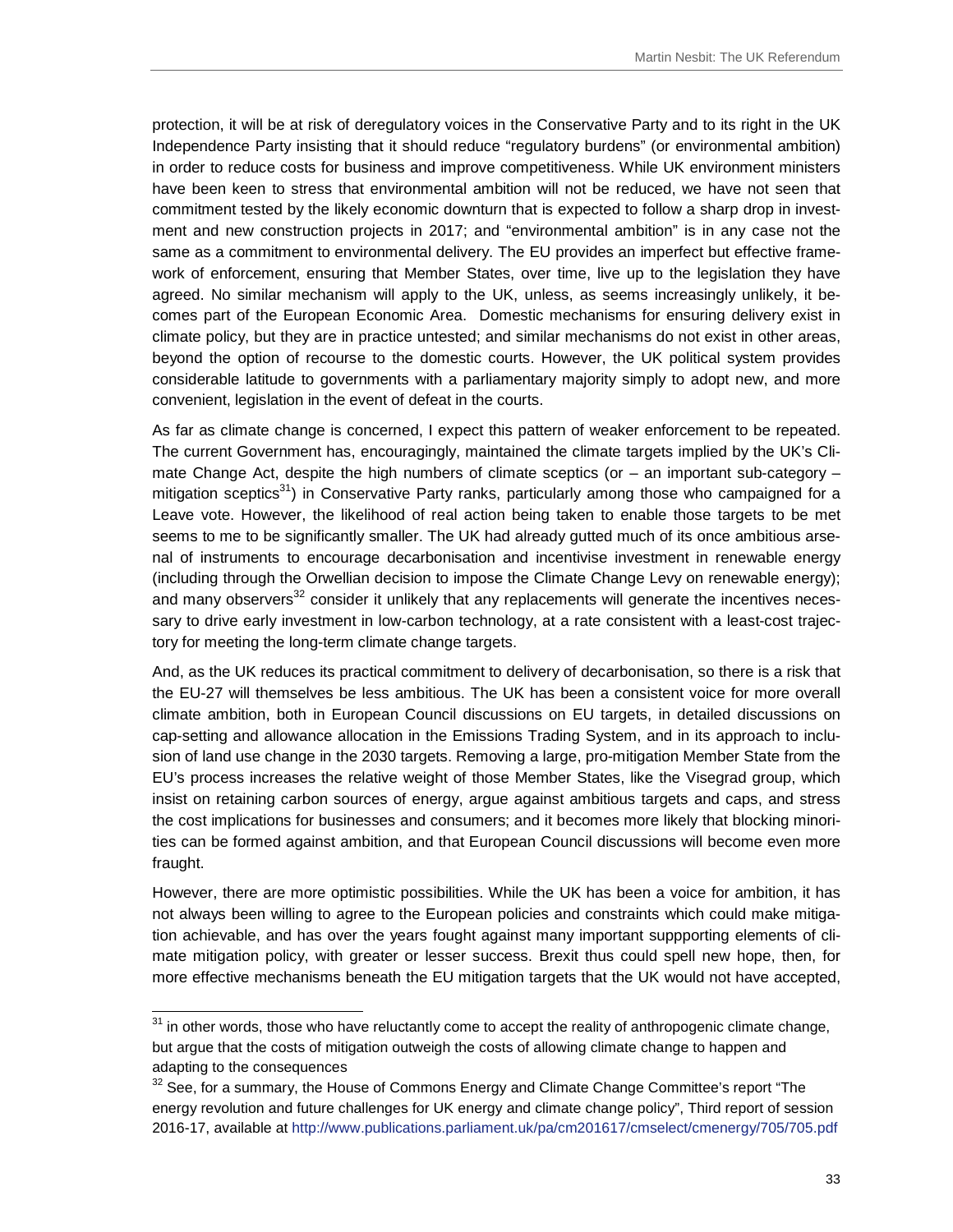including (a vitally important driver) binding Member State targets for a trajectory of investment in renewable energy; the potential for fiscal instruments, including carbon taxes, to reinforce or even replace the ETS price signal; more demanding requirements on energy efficiency; and so on. These are opportunities which the climate movement in the EU27 should seize.

#### **The lessons from Referendum campaign politics**

Finally, what does the nature of the campaign fought in the UK, and of similar campaigns like the recent Dutch referendum on the Ukraine association agreement, tell us about the nature of European politics today? Before starting on this subject, I should confess that I am probably still too angry, and still too much in denial, about the referendum result to be objective. But the implications for climate politics of what has been called a "post-truth politics"; of the treatment of expert opinion; and of the generational disparity in voting patterns, seem serious to me.

A cynic might argue that we have always lived in a world of "Post-Truth Politics". The nature of an adversarial political system is that candidates construct a version of reality which fits their own political approach. And those who, like me, find themselves on the losing side of a hard-fought political campaign are naturally pre-disposed to think that the truth was smothered in a blanket of misinformation. We all suffer from cognitive biases. However, while both sides in the campaign were guilty of exaggeration, only one side was willing to repeat outright untruths on their election posters and leaf $lets<sup>33</sup>$ ; and it was telling that the "Leave" campaign groups did not bother with a fact-checking operation to test the accuracy of what the "Remain" campaign was saying. Some "Leave" campaign politicians may have willed themselves to believe what they were saying; others clearly did not regard truth and accuracy as relevant considerations.

Each country has its own political culture, but similar influences are at work in all democracies. It is demonstrable that more voters have access to a wider range of opinion, and a wider range of information presented as factual, than in previous decades; and electorates are unlikely to respond to this by allocating more of their time diligently sifting the information available to them and weighing the arguments and evidence. Instead, there appears to be evidence that social media users, whether intentionally or not, are exposed mainly to information which is pre-sorted into like-minded sources. The same pattern is, arguably, playing out in the print media, as papers and their online presences try to secure loyalty from their core markets. And formerly trusted arbitrators of public discourse, such as public sector broadcasters like the BBC, find themselves increasingly nervous about entering into the fray by identifying untruths, and instead limit themselves to reporting the two extremes of the debate. While there are divergent voices, there are growing concerns about the impact of social media on polarisation of political discourse.

This may be linked to, but is in any case happening alongside, a growing sense that electorates increasingly distrust both their governments, and the networks of policymakers around them<sup>34</sup>. One of the more startling events of the campaign was the statement by a leading pro-Leave Conservative politician (and subsequent candidate for the Conservative party leadership) Michael Gove, respond-

 $\overline{a}$  $33$  The most notorious of which was the statement that the UK's EU contribution (inflated by ignoring the UK's rebate) would be available for spending on the National Health Service; although the claim that Turkey was imminently to join the EU and that the UK had no veto on the matter was also highly effective.  $34$  To declare an obvious interest here, these are networks of which former civil servants (as I was) and

thinktank policy analysts (as I now am) clearly form part.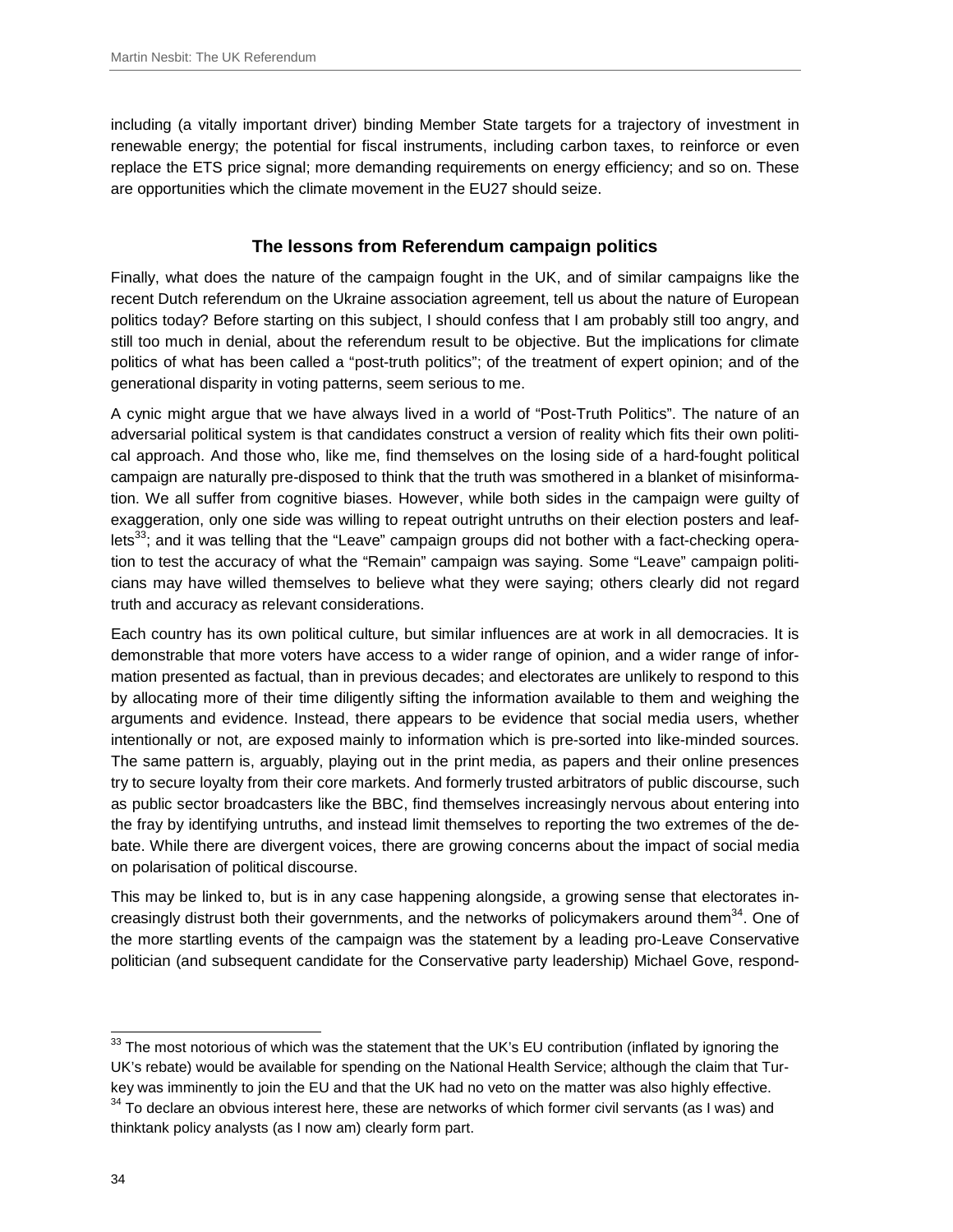ing to the consensus view among economists of the negative impact on growth of a Leave outcome, that "people in this country have had enough of experts"<sup>35</sup>.

Finally, while differences in voting by age category are nothing new, they have been growing sharper in UK general elections, and were even more stark in the referendum results. While voters aged over 65 are estimated to have voted by 60% to leave, the 18-24 age group voted by an extraordinary 73% to remain in the EU. Given that younger voters have a much greater stake in the future impacts of the different scenarios, and particularly in the impact on a sustainable economy, the emergence of a result that ignores their preferences creates new tensions.

All three of these issues – a polarisation of political views; distrust of governments and "experts"; and sharp generational divides in terms of opinions and interests – are problematic for climate action, and we need urgently to identify ways of responding to them. Climate policy involves a long time-lag between mitigation action now and the benefits in terms of reduced climate impacts in future decades. It means – and we tend not to say this too loudly – that the crude cost-benefit calculation for current voters, and particularly for those of retirement age in current generations, are much less compelling than for the young and for future generations. The economics of the groundbreaking Stern review rested on a moral choice about valuing the interests of future generations.

We are also heavily dependent on people believing experts. This is, to some extent, true for the relatively straightforward proof of a link between carbon emissions and warming – a case which, sadly, should become easier and easier to make as the data and the extreme weather events mount. But more importantly, it is needed for us to work our way through the hugely complex societal choices that deep and rapid decarbonisation requires. To explain to land managers that yes, they really do need to take action, even action which has short-term costs for them, and no, we can't rely on "heavy industry" and "government" to make the cuts. To gain agreement to the radical changes in how we fuel our transport that will be needed. And to gain acceptance for the carbon costs that will need to be added to the carbon-intensity of our consumption.

And we need trust in governments, too. Ultimately, meeting our mitigation targets cannot be achieved through bottom-up initiatives from businesses, citizens and communities alone, but requires significant elements of top-down control, through carbon price mechanisms like cap and trade systems and carbon taxes, and through stringent targets for decarbonisation of our energy supply. Indeed, it is this very dependence on government action to tackle the problem of climate change that means that many on the right of politics – particularly in the US, but also in governing parties in the UK and other EU countries – are tempted to downplay the urgency of action, or to cast doubt on the science<sup>36</sup>.

This probably hasn't been a cheerful read – although, please trust me, I was much more gloomy and depressed on June 24. There aren't any simple answers to these problems. They will continue to be challenging for governments with a responsible approach to mitigation; and they will continue to be a temptation for demagogues, and to some sincere but wrong-headed politicians. So action at European level has to continue to build on the insight that collective action on environmental issues enables us to overcome short-term concerns over competitiveness to make the sustainable long-term choices which are not just economically rational, but are in line with what societies say that they

 $\overline{a}$ 

 $35$  "Britain has had enough of experts, says Gove", Financial Times, 3 June 2016.

<sup>&</sup>lt;sup>36</sup> We all, as I say, have our cognitive biases, and I know that I find it easier to accept the right answers on climate policy because I am predisposed to find collective societal responses to shared problems an exciting, rather than a threatening phenomenon. The fact that I am right on this doesn't mean that I am not also biased.